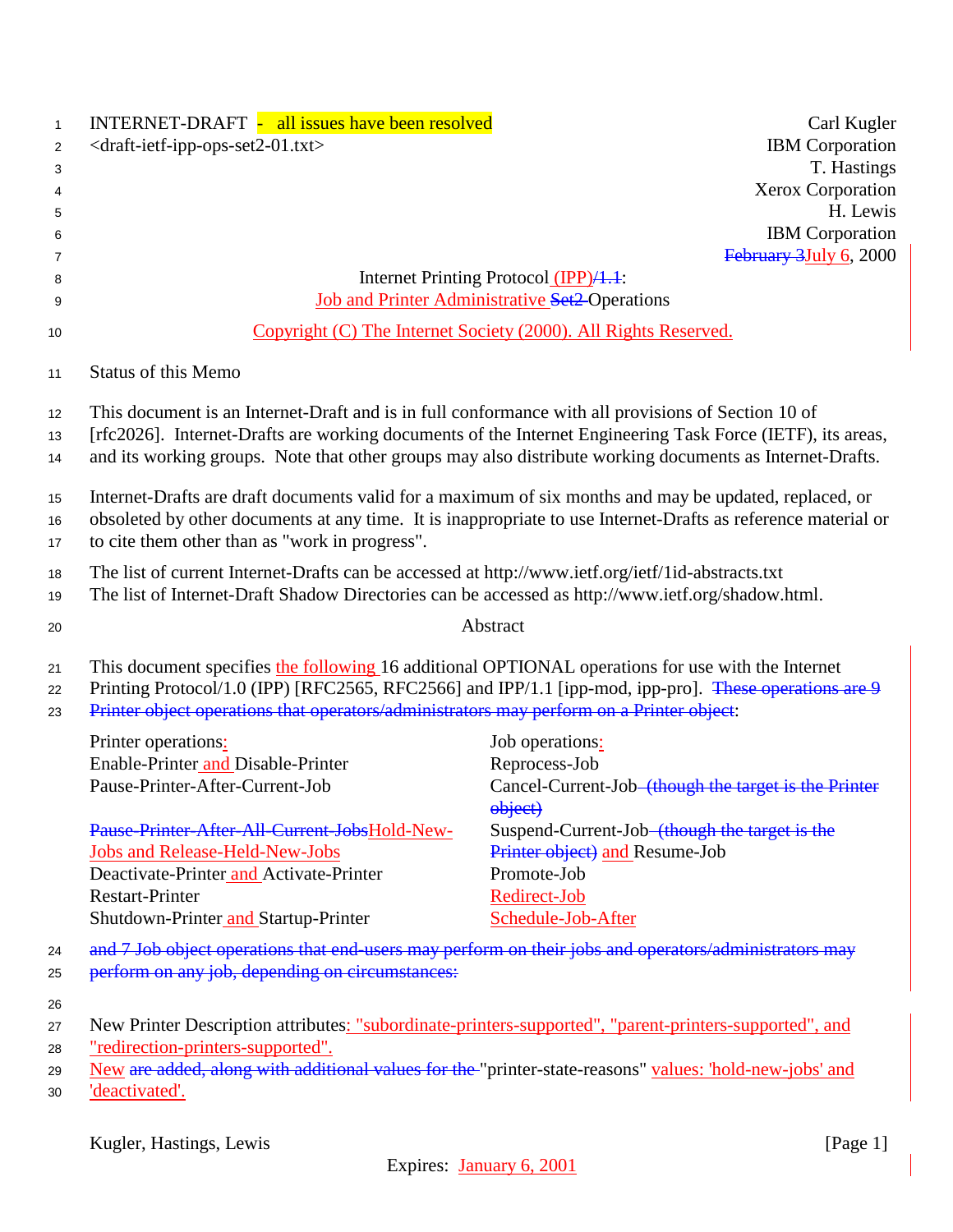- <sup>31</sup> New and "job-state-reasons" attribute values: 'job-suspended'.
- 32 New 'forwarded-operation-failed' event code.
- 33 New status code: 'server-error-printer-is-deactivated'.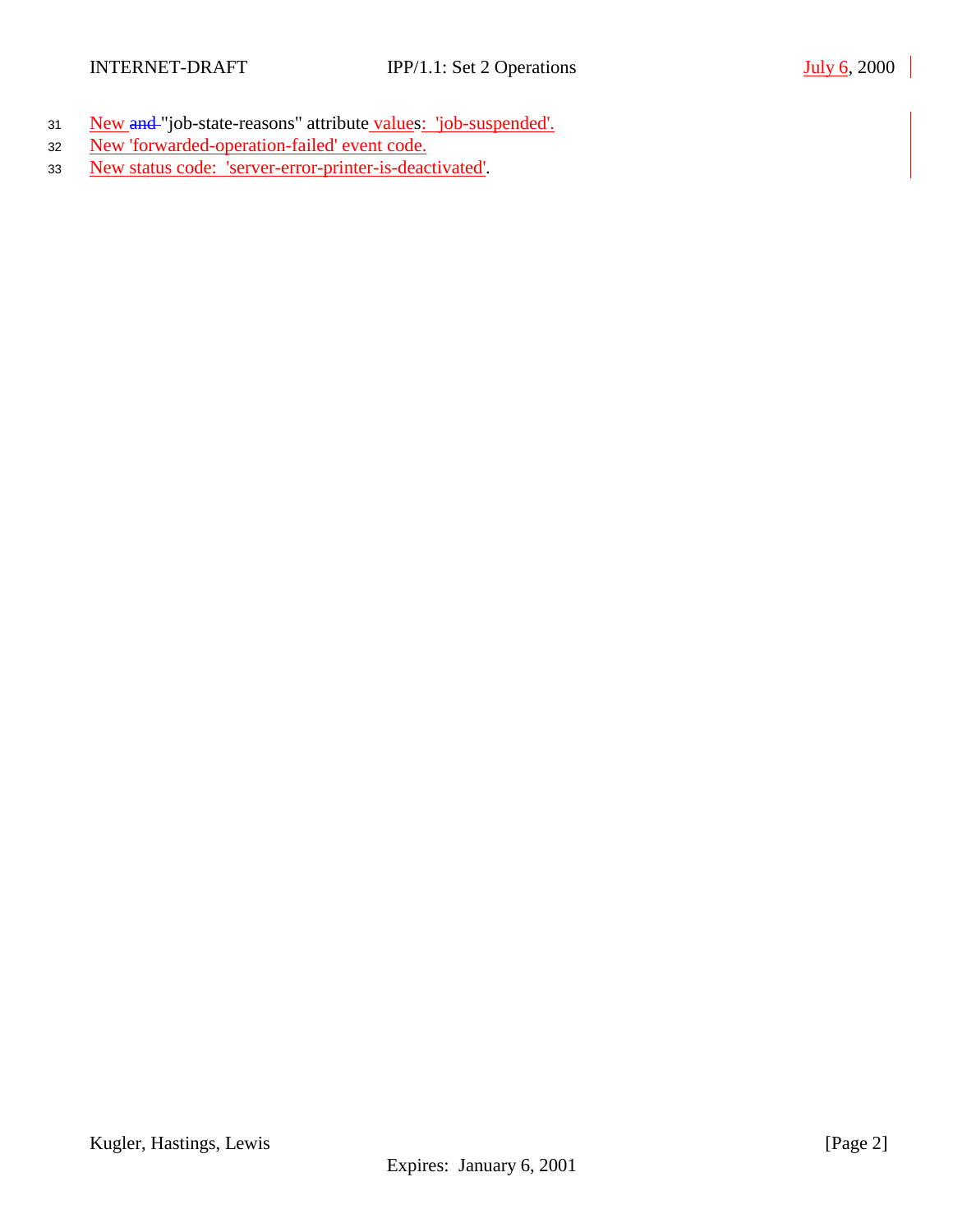The scope of IPP, is characterized in RFC2526 "Design Goals for an Internet Printing Protocol". It is not

the intent of this document to revise or clarify this scope or conjecture as to the degree of industry adoption

or trends related to IPP within printing systems. It is the intent of this document to extend the original set

of operations - in a similar fashion to the Set1 extensions which referred to IPP/1.0 and were later

- incorporated into IPP/1.1.
- 39 This document is intended for registration following the registration procedures of IPP/1.0 [RFC2566] and
- 40 IPP/1.1 [ipp-mod]. This version includes the comments discussed at the IPP telecon, on 6/23/1999,
- 41 6/30/1999, at the IETF IPP WG meeting, 7/7/99-7/8/99, in Copenhagen, and the IPP telecon, 7/17/1999, the
- 42 August, 1999 IPP meeting in Alaska and subsequent phone conferences and discussions. Specifically, the
- 43 9/16 update refers to this set of extensions simply as "Set2" rather than using the term "Administrative"
- 44 which was misleading, controversial and incorrect as an overall description. Also, two new attributes have

45 been proposed to clarify the intent of each operation in terms of its target, the Printer vs. the Print Job.

- The full set of IPP documents includes:
- Design Goals for an Internet Printing Protocol [RFC2567]
- Rationale for the Structure and Model and Protocol for the Internet Printing Protocol [RFC2568]
- 49 Internet Printing Protocol/1.1: Model and Semantics (this document [IPP-MOD])
- Internet Printing Protocol/1.1: Encoding and Transport [IPP-PRO]
- Internet Printing Protocol/1.1: Implementer's Guide [IPP-IIG]
- Mapping between LPD and IPP Protocols [RFC2569]
- 

 The "Design Goals for an Internet Printing Protocol" document takes a broad look at distributed printing functionality, and it enumerates real-life scenarios that help to clarify the features that need to be included

in a printing protocol for the Internet. It identifies requirements for three types of users: end users,

operators, and administrators. It calls out a subset of end user requirements that are satisfied in IPP/1.0. A

few OPTIONAL operator operations have been added to IPP/1.1.

The "Rationale for the Structure and Model and Protocol for the Internet Printing Protocol" document

 describes IPP from a high level view, defines a roadmap for the various documents that form the suite of IPP specification documents, and gives background and rationale for the IETF working group's major

decisions.

 The "Internet Printing Protocol/1.1: Encoding and Transport" document is a formal mapping of the abstract operations and attributes defined in the model document onto HTTP/1.1 [RFC2616]. It defines the encoding rules for a new Internet MIME media type called "application/ipp". This document also defines the rules for transporting over HTTP a message body whose Content-Type is "application/ipp". This

document defines a new scheme named 'ipp' for identifying IPP printers and jobs.

The "Internet Printing Protocol/1.1: Implementer's Guide" document gives insight and advice to

- implementers of IPP clients and IPP objects. It is intended to help them understand IPP/1.1 and some of the
- considerations that may assist them in the design of their client and/or IPP object implementations. For
- example, a typical order of processing requests is given, including error checking. Motivation for some of
- the specification decisions is also included.
- The "Mapping between LPD and IPP Protocols" document gives some advice to implementers of gateways between IPP and LPD (Line Printer Daemon) implementations.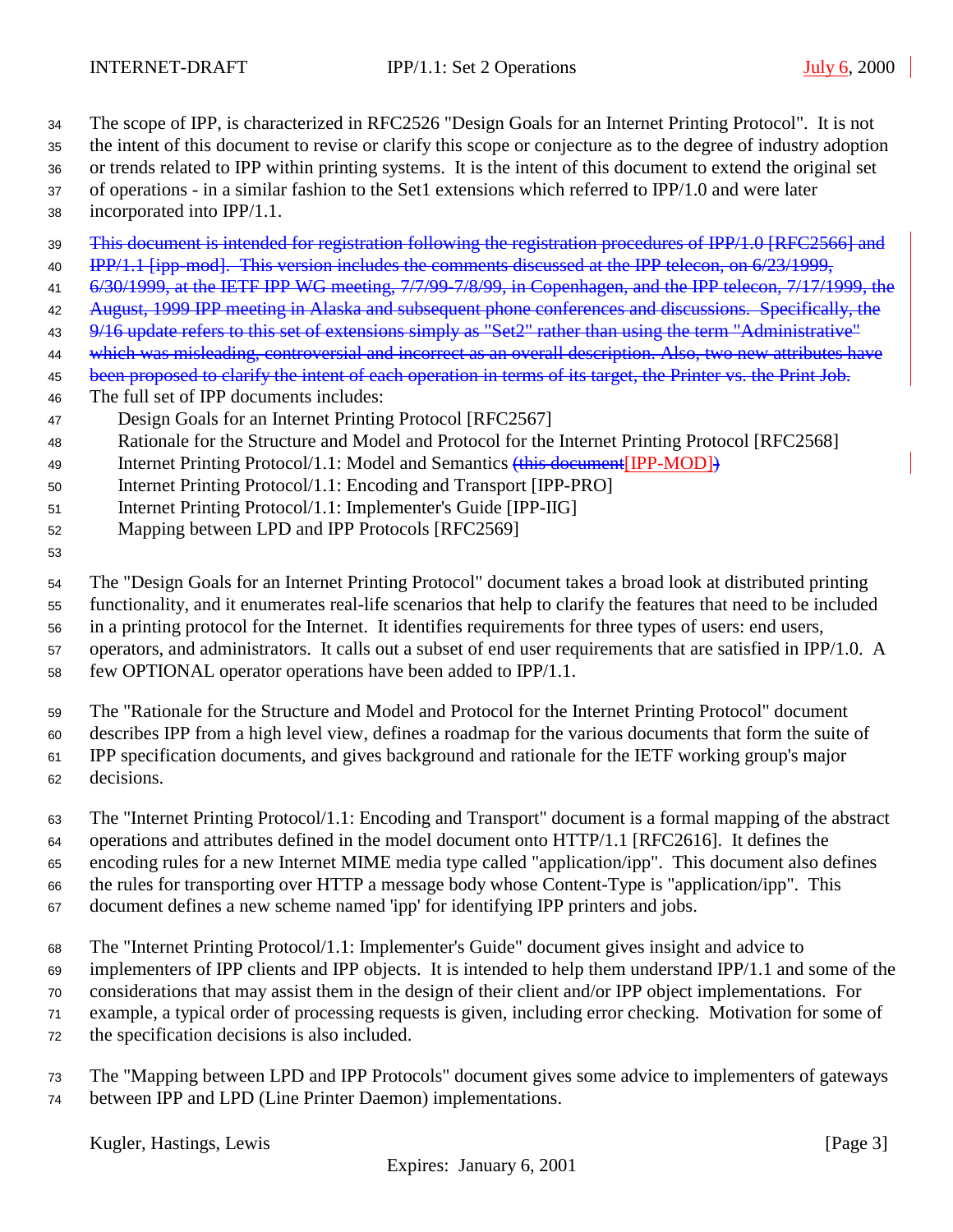| 75       | <b>Table of Contents</b>                                                                  |    |
|----------|-------------------------------------------------------------------------------------------|----|
| 76       | 1                                                                                         |    |
| 77       | 2                                                                                         |    |
| 78       | 2.1                                                                                       |    |
| 79       | 2.2                                                                                       |    |
|          | 3                                                                                         |    |
| 80<br>81 | 3.1                                                                                       |    |
|          |                                                                                           |    |
| 82       | 4                                                                                         |    |
| 83       | 4.1                                                                                       |    |
| 84       | 4.2                                                                                       |    |
| 85       | Printer object attributes used to represent Printer fan-out and Printer fan-in  14<br>4.3 |    |
| 86       | 4.4                                                                                       |    |
| 87       | 4.5                                                                                       |    |
| 88       | 4.6                                                                                       |    |
| 89       | 4.7                                                                                       |    |
| 90       | 4.7.1                                                                                     |    |
| 91       | 4.7.2                                                                                     |    |
| 92       | 5                                                                                         |    |
| 93       | 6                                                                                         |    |
| 94       | 6.1                                                                                       |    |
|          | 7                                                                                         |    |
| 95       | 7.1                                                                                       |    |
| 96<br>97 | 7.2                                                                                       |    |
|          |                                                                                           |    |
| 98       | 8                                                                                         |    |
| 99       |                                                                                           | 23 |
| 100      | 9                                                                                         |    |
| 101      | 9.1                                                                                       |    |
|          |                                                                                           |    |
| 102      |                                                                                           |    |
| 103      | 10.1                                                                                      |    |
| 104      | 10.1.1                                                                                    |    |
| 105      | 10.1.2                                                                                    |    |
| 106      | 10.2                                                                                      |    |
| 107      | $+0.2.1$                                                                                  |    |
| 108      | 10.2.2                                                                                    |    |
| 109      | 10.2.3                                                                                    |    |
| 110      |                                                                                           |    |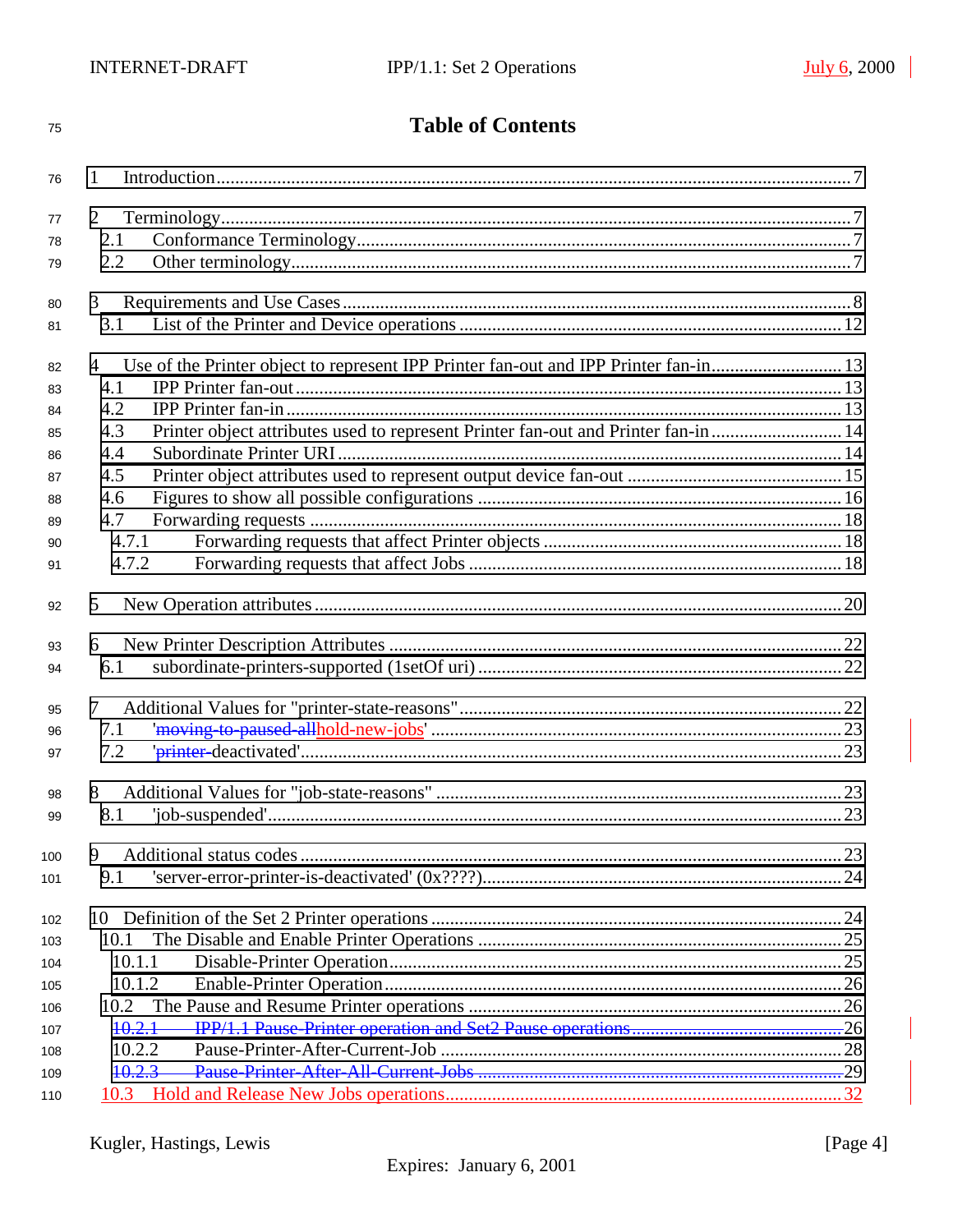| 111 | 10.3.1 |                                                                                   |     |
|-----|--------|-----------------------------------------------------------------------------------|-----|
| 112 | 10.3.2 |                                                                                   |     |
| 113 |        |                                                                                   |     |
| 114 | 10.3.1 |                                                                                   |     |
| 115 | 10.3.2 |                                                                                   |     |
| 116 |        |                                                                                   |     |
| 117 | 10.4.1 |                                                                                   |     |
| 118 | 10.4.2 |                                                                                   |     |
| 119 | 10.4.3 |                                                                                   |     |
| 120 |        |                                                                                   |     |
| 121 | 11.1   |                                                                                   |     |
| 122 | 11.2   |                                                                                   |     |
| 123 | 11.3   |                                                                                   |     |
| 124 | 11.3.1 |                                                                                   |     |
| 125 | 11.3.2 |                                                                                   |     |
| 126 | 11.4   |                                                                                   |     |
| 127 | 11.5   |                                                                                   |     |
| 128 | 11.6   |                                                                                   |     |
| 129 |        |                                                                                   |     |
| 130 |        |                                                                                   |     |
| 131 |        |                                                                                   |     |
| 132 |        |                                                                                   |     |
| 133 | 16     |                                                                                   |     |
| 134 | 17     |                                                                                   |     |
| 135 |        |                                                                                   | .47 |
| 136 | 18.1   | Changes to the December 8, 1999 version to make the February 3, 2000 version 48   |     |
| 137 | 18.2   | Changes to the November 16, 1999 version to make the December 8, 1999 version  49 |     |
| 138 | 18.3   |                                                                                   |     |
| 139 | 18.4   | Changes to the October 22, 1999 version to make the November 1, 1999 version51    |     |
| 140 | 18.5   | Changes to the September 19, 1999 version to make the October 22, 1999 version 52 |     |
| 141 | 18.6   | Changes to the July 19, 1999 version to make the September 19, 1999 version       |     |
| 142 | 18.7   |                                                                                   |     |
| 143 |        |                                                                                   |     |
| 144 |        |                                                                                   |     |
| 145 |        | <b>List of Tables</b>                                                             |     |
| 146 |        |                                                                                   |     |

[Table 2 - Forwarding operations that affect Printer objects........................................................................... 18](#page-17-0)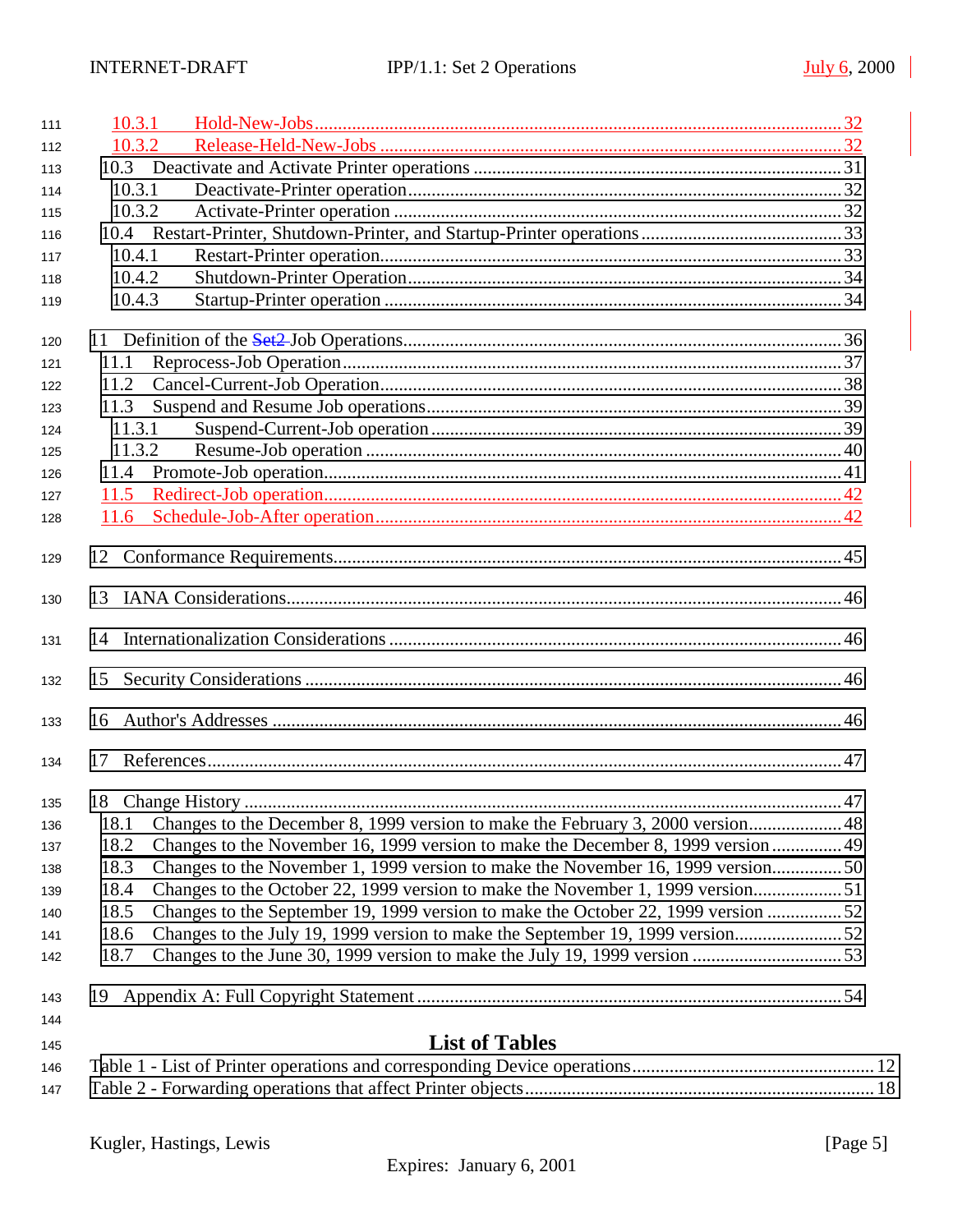| 148 |                                                                                       |  |
|-----|---------------------------------------------------------------------------------------|--|
| 149 |                                                                                       |  |
| 150 |                                                                                       |  |
| 151 |                                                                                       |  |
| 152 |                                                                                       |  |
| 153 |                                                                                       |  |
| 154 |                                                                                       |  |
| 155 | Table 10- Conformance Requirement Dependencies for "printer-state-reasons" Values  45 |  |
| 156 |                                                                                       |  |
| 157 |                                                                                       |  |

# **List of Figures**

| 166 |  |
|-----|--|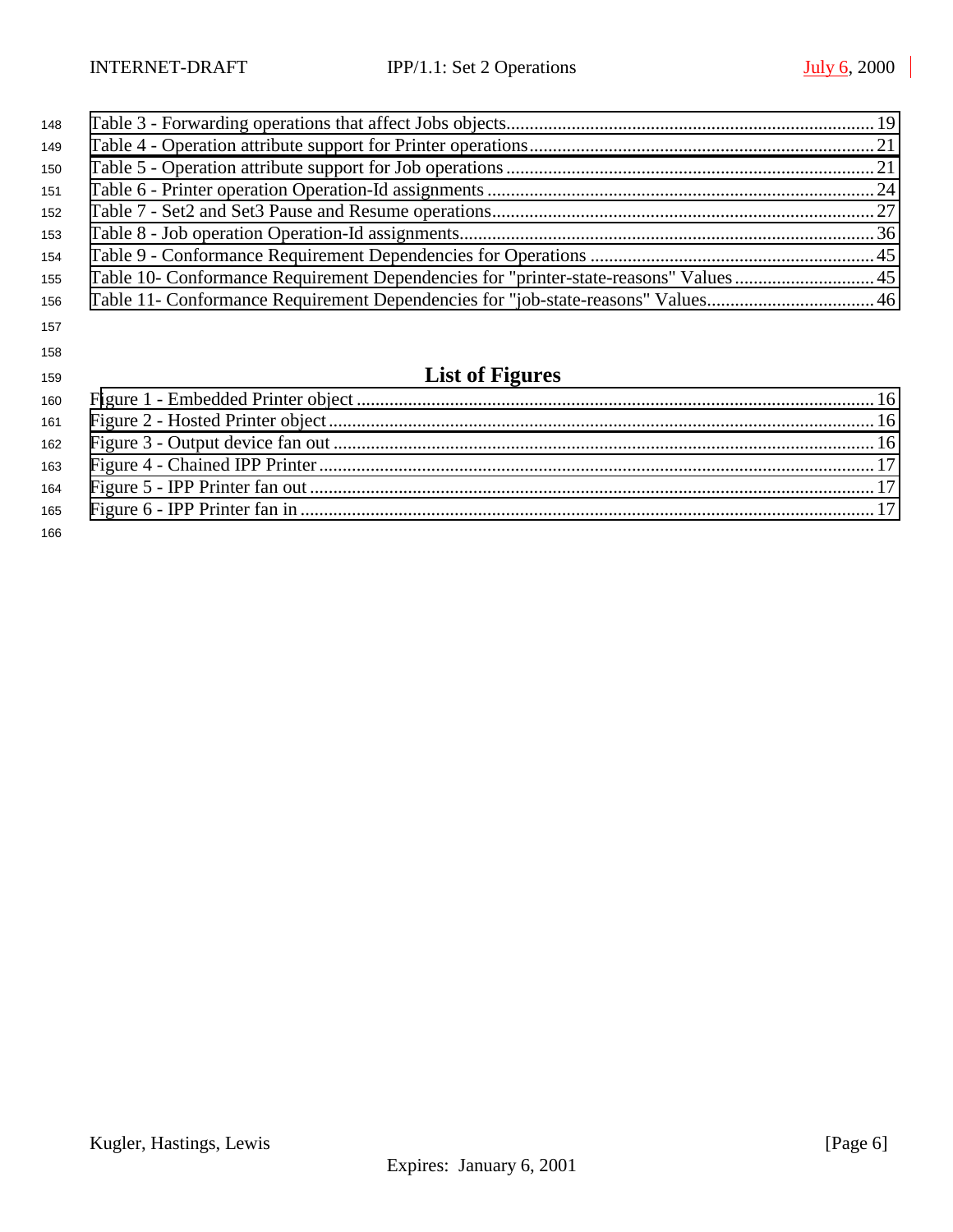# <span id="page-6-0"></span>**1 Introduction**

 The Internet Printing Protocol (IPP) is an application level protocol that can be used for distributed printing 169 using Internet tools and technologies. IPP version 1.1 (IPP/1.1 [ipp-mod, ipp-pro]) focuses on end user functionality with a few administrative operations included. This document defines additional OPTIONAL end user, operator, and administrator operations used to control Jobs and Printers. This document is a registration proposal for an extension to IPP/1.0 and IPP/1.1 following the registration procedures in those documents.

# **2 Terminology**

This section defines terminology used throughout this document.

# **2.1 Conformance Terminology**

Capitalized terms, such as MUST, MUST NOT, REQUIRED, SHOULD, SHOULD NOT, MAY, NEED

NOT, and OPTIONAL, have special meaning relating to conformance. These terms are defined in [ipp-

- mod] section 12.1 on conformance terminology, most of which is taken from RFC 2119 [RFC2119].
- The following specialization of these terms apply to this document:
- REQUIRED: if an implementation supports the extensions described in this document, it MUST support a REQUIRED feature.
- OPTIONAL: if an implementation supports the extensions described in this document, it MAY support an OPTIONAL feature.
- **2.2 Other terminology**
- This document uses terms such as "attributes", "keywords", and "support". These terms have special 187 meaning and are defined in the model terminology [ipp-mod] section 12.2. In addition, the following capitalized terms are defined.
- **IPP Printer object (or Printer for short)** a software abstraction defined by [ipp-mod].
- **Printer Operation an operation whose target is an IPP Printer object and whose effect is on the Printer object.**
- **Output- Device**  the physical imaging mechanism that an IPP Printer controls. Note: while this term is capitalized in this specification (but not in [ipp-mod]), there is no formal object called an Output Device.
- **Device Operation an operation whose target is an IPP Printer object and whose defined effect is on an Output Device.**
- **Output Device Fan-Out** a configuration in which an IPP Printer controls more that one output-device.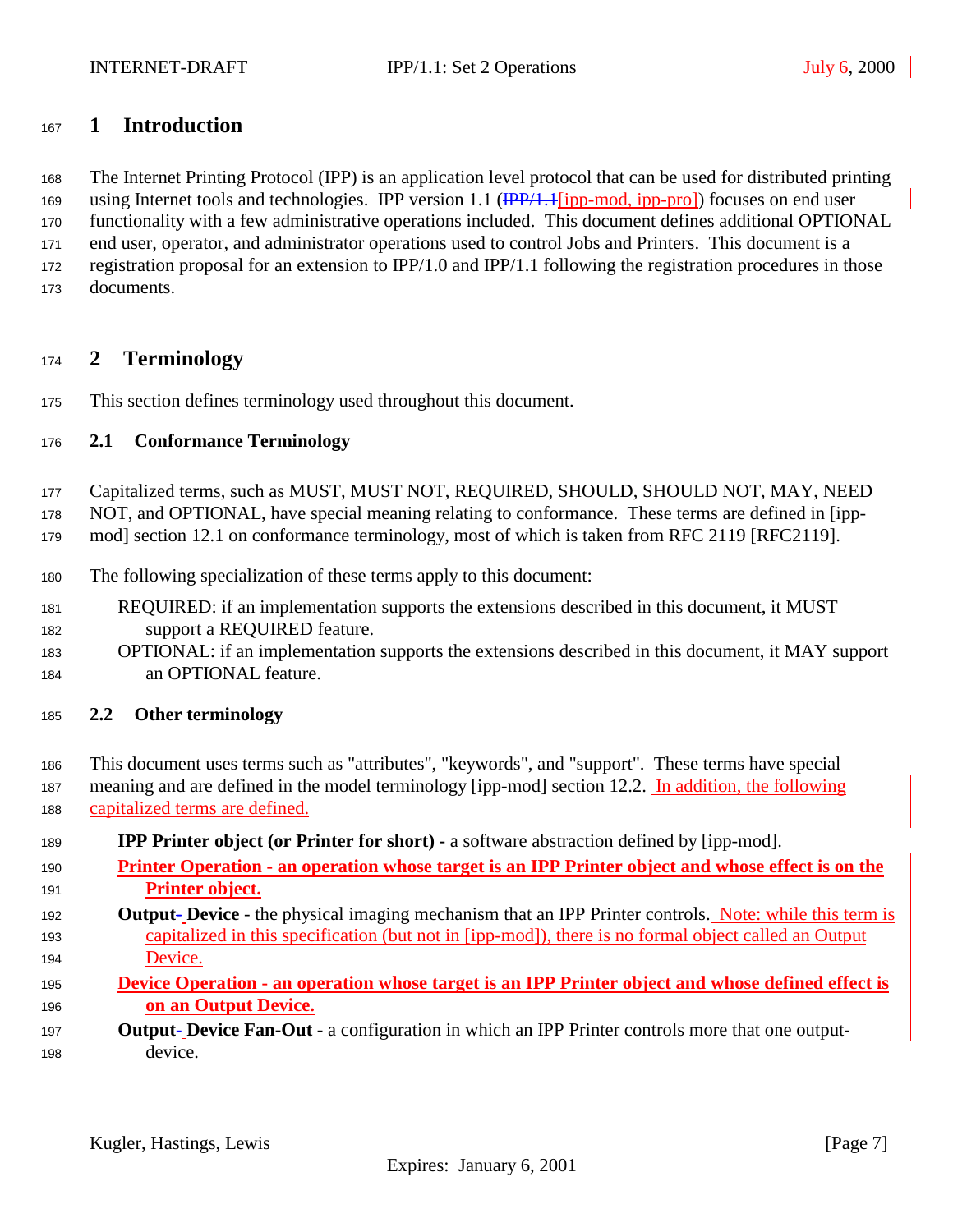- <span id="page-7-0"></span> **Printer fan**-**out** - a configuration in which an IPP Printer object controls more than one Subordinate IPP Printer object.
- **Printer fan-in** a configuration in which an IPP Printer object is controlled by more than one IPP Printer object.
- **Subordinate Printer**  an IPP Printer object that is controlled by another IPP Printer object. Such a Subordinate Printer MAY have one or more Subordinate Printers.
- **Leaf Printer**  a Subordinate Printer that has no Subordinate Printers.
- **Non**-**Leaf Printer** an IPP Printer object that has one or more Subordinate Printers.
- **Chained Printer**  a Non-Leaf Printer that has exactly one Subordinate Printer.
- **Job Creation operations**  IPP operations that create a Job object: Print-Job, Print-URI, and Create-Job.

# **3 Requirements and Use Cases**

211 The following requirements and usage cover both the "Job and Printer Administrative Operations" (this 212 document)Set2 [ipp-set2] and the "Device Administrative Operations" (see [ipp-device-ops])Set3 [this 213 document operations. They requirements are presented here together to show the parallelism.

- 1. Have separate operations for affecting the IPP Printer versus affecting the Output Device, so its clear what the intent of each is and implementers can implement one or the other or both.
- 2. Support fan-out of Printer objects.
- 3. Support fan-out of Output Devices.
- 4. Support fan-in of Printer objects, as long as it doesn't make the semantics more complicated when not supporting fan-in.
- 5. Support fan-in of output objects, as long as it doesn't make the semantics more complicated when not supporting fan-in.
- 6. Instead of having operation attributes that alter the behavior of the operation significantly, have separate operations, so that it is simple and clear to a client which semantics the Printer is supporting (by querying the "operations-supported" attribute) and it is simple to describe the capabilities of a Printer implementation in written documentation (just list the OPTIONAL operations supported).
- 7. Need a Printer Operation to prevent a Printer object from accepting new IPP jobs, but currently accepted jobs continue unaffected to be scheduled and processed. Need a companion one to restore the Printer object to accept new IPP jobs.
- Usage: Operator is preparing to take the IPP Printer out of service or to change the configuration of the IPP Printer.
- Suggested name and operations: **Disable-Printer** and **Enable-Printer**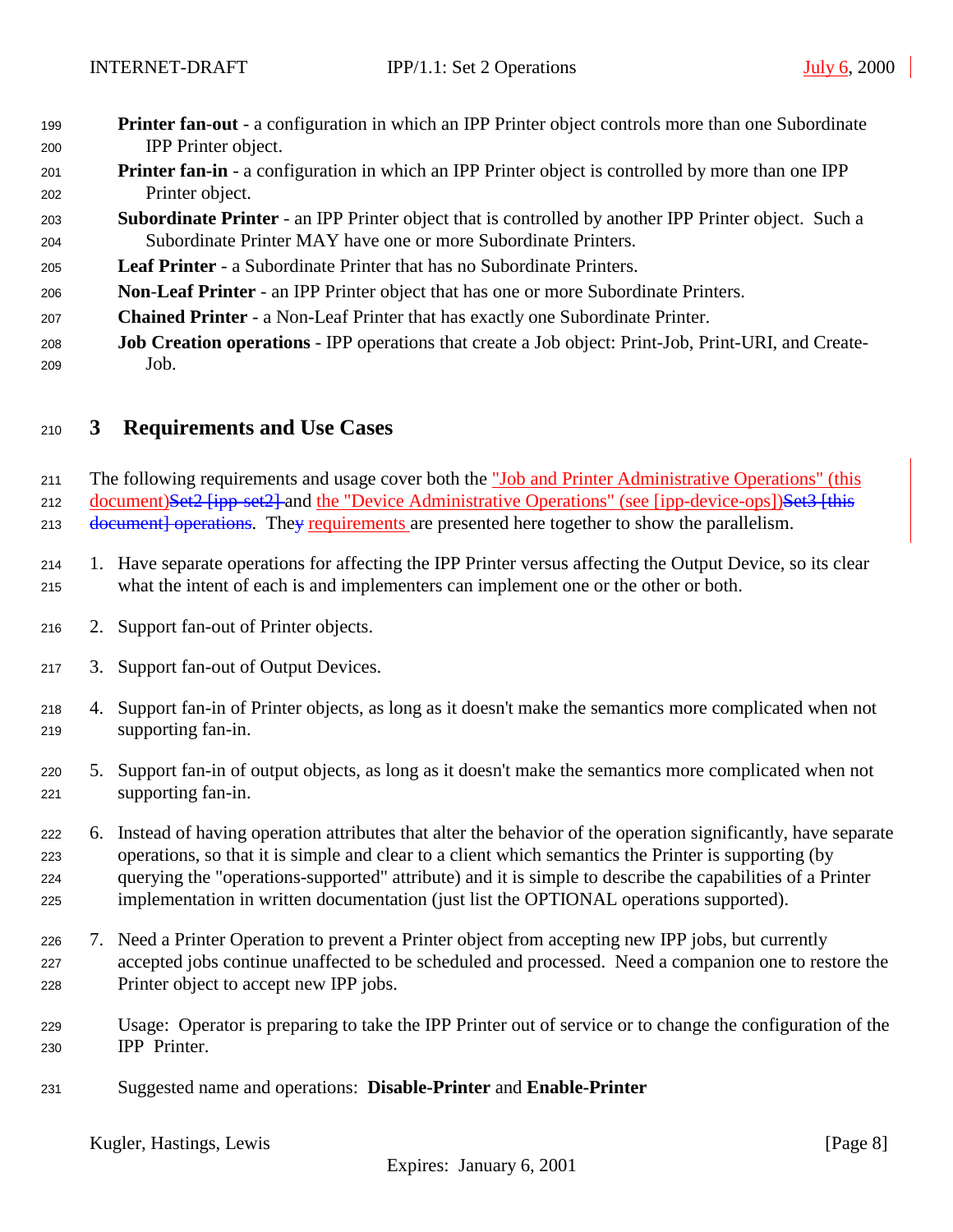- 8. Need a Device Operation to prevent an Output Device from accepting any new jobs from any job submission protocol and a companion one to restore the Output Device to accepting any jobs.
- Usage: Operator is preparing to take the Output Device out of service.
- Suggested name and operations: **Disable-Device** and **Enable Device**
- 9. Need a Printer Operation to stop the processing after the current IPP job completes and not start processing any additional IPP jobs (either by scheduling the jobs or sending them to the Output Device), but continue to accept new IPP jobs. Need a companion operation to start processing/sending IPP jobs again.
- Usage: Operator wants to gracefully stop the IPP Printer at the next job boundary. The Pause-Printer- After-Current-Job operation is also invoked implicitly by the Deactivate-Printer and the Shutdown-Printer Operations.
- Suggested name and operations: **Pause-Printer-After-Current-Job**, **(IPP/1.1) Resume-Printer**
- 10. Need a Device Operation to stop the processing the current job "immediately", no matter what protocol. Its like the Pause button on the Output Device. This operation is for emergencies. The stop point depends on implementation, but can be mid page, end of page, end of sheet, or after a few sheets for Output Devices that can't stop that quickly. The paper path isn't run out. Need a companion operation to start processing the current any-protocol job without losing any thing.
- Usage: Operator sees something bad about to happen, such as the paper is about to jam, or the toner is running out, or the device is overheating or wants to add more paper.
- Suggested name and operations: **Pause-Device-Now**, **Resume-Device**
- 252 11. Need a Printer Operation to stop the processing of IPP jobs after all of the currently accepted jobs that have been processed, but any newly accepted jobs go into the 'processing-held' state.
- Usage: This allows an operator to reconfigure the Output Device in order to let jobs that are held waiting for resources, such as special media, to get a chance. Then the operator uses another operation after reconfiguring. He repeats the two operations to restore the Output Device to its normal media.
- Suggested name and operations: **Hold-New-Jobs, Release-Held-New-Jobs**
- ISSUE 01: There are several approaches to defining new operations to achieve this requirement:
- 259 1. Define two operations, one that adds a 'hold-new-jobs' value to the Printer's "printer-state- reasons" attribute. When 'hold-new-jobs' is present, the Printer adds a companion, say, 'job-held-by-261 operator' value to subsequently submitted jobs' "job-state-reasons" attribute. The operator then uses 262 the existing IPP/1.1 Resume Job operation to resume such held jobs.
- **Hold-New-Jobs, Release-Job**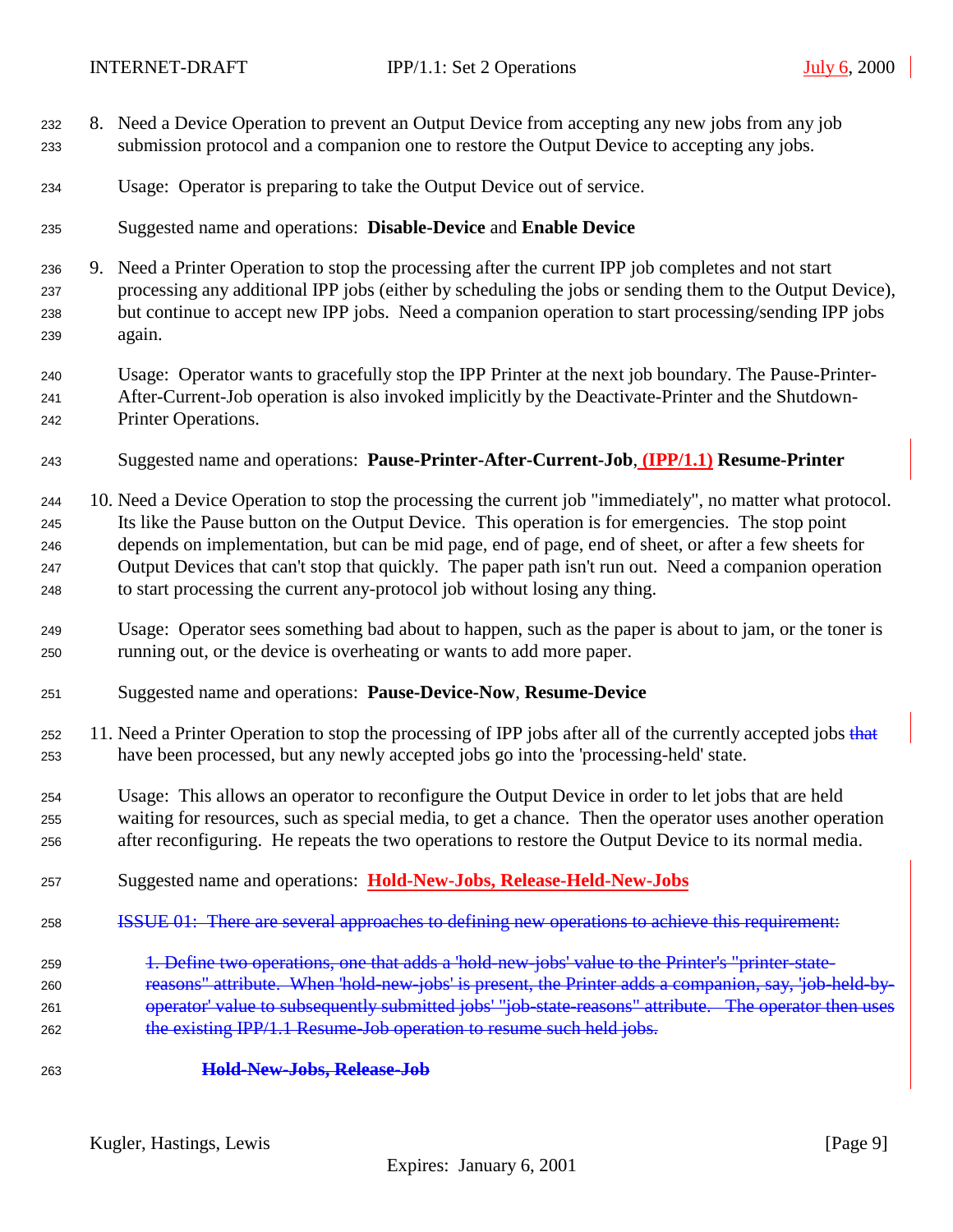| 264<br>265 | 2. Define a single new Pause Printer After All Current Jobs and use the current Resume Printer to<br>continue.                                                                                                       |
|------------|----------------------------------------------------------------------------------------------------------------------------------------------------------------------------------------------------------------------|
| 266        | Pause-Printer-After-All-Current-Jobs, Resume-Printer (IPP/1.1)                                                                                                                                                       |
| 267        | 3. Define an operation which defines a "line" in the queue.                                                                                                                                                          |
| 268        | Add-Printer-Queue-Mark, Remove-Printer-Queue-Mark                                                                                                                                                                    |
| 269<br>270 | 12. Need a Device Operation to stop the processing the current any-protocol job at a convenient point, such<br>as after the current copy (or end of job if last or only copy). Need a companion operation to start   |
| 271        | processing the current any-protocol job or next job without losing any thing.                                                                                                                                        |
| 272        | Usage: The operator wants to empty the output bin that is near full. The paper path is run out.                                                                                                                      |
| 273        | Suggested name and operations: Pause-Device-After-Current-Copy, Resume-Device                                                                                                                                        |
| 274        | 13. Need a Device Operation that always pauses on a device-defined boundary, no matter how many copies,                                                                                                              |
| 275<br>276 | in order to not break up a job. Need a companion operation to start processing the current any-protocol<br>job or next job without losing any thing.                                                                 |
| 277<br>278 | Usage: The operator wants to empty the output bin that is near full, but he doesn't want to break up a<br>job in case it has multiple copies. The paper path is run out.                                             |
|            |                                                                                                                                                                                                                      |
| 279        | Suggested name and operations: Pause-Device-After-Current-Job, Resume-Device                                                                                                                                         |
| 280<br>281 | 14. Need a Printer Operation that combines Disable-Printer, Pause-Printer-After-Current-Job, and rejects all<br>other Job, Printer, and Device Operations, except Job and Printer queries, System Administrator Set- |
| 282<br>283 | Printer-Attributes, and the companion operation to resume activity. In other words, this operation<br>makes the Printer a read-only object in a graceful manner for end-users and the operator.                      |
| 284        | Usage: The administrator wants to reconfigure the Printer object using the Set-Printer-Attributes                                                                                                                    |
| 285<br>286 | operation without disturbing the current in process work, but wants to make sure that the operator isn't<br>also trying to change the Printer object as part of running the Printer.                                 |
| 287        | Suggested name and operation: Deactivate-Printer, Activate-Printer                                                                                                                                                   |
| 288        | 15. Need a Device Operation that combines Disable-Device, Pause-Device-After-Current-Job, and rejects                                                                                                                |
| 289        | all other Device Operations, except Job and Printer queries and the companion operation to resume                                                                                                                    |
| 290<br>291 | activity. In other words, this operation makes the Output Device a read-only object in a graceful<br>manner.                                                                                                         |
| 292<br>293 | Usage: The field service person wants to open up the device without disturbing the current in process<br>work, perhaps to replace staples, or replace the toner cartridge.                                           |
| 294        | Suggested name and operation: Deactivate-Device, Activate-Device                                                                                                                                                     |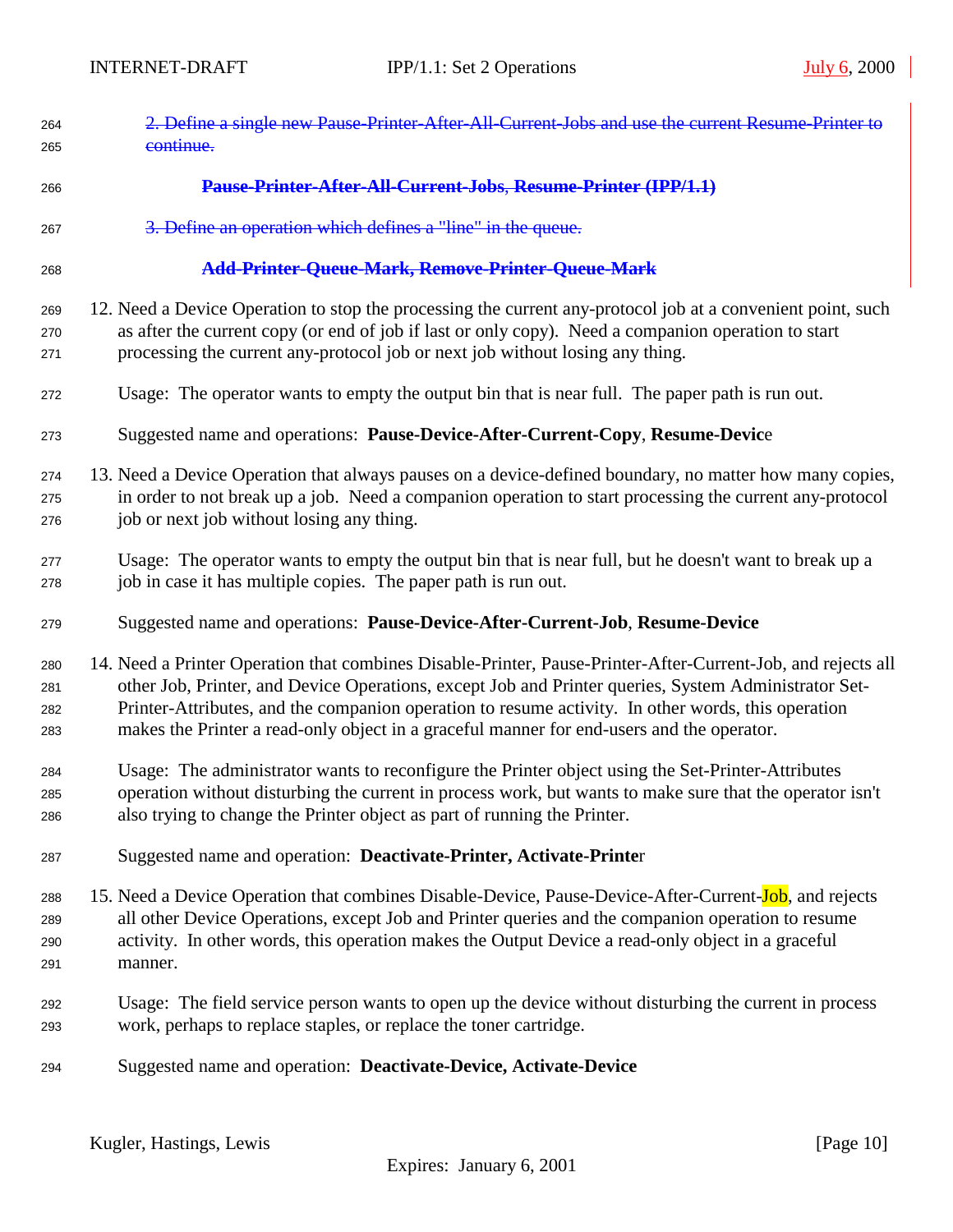16. Need a Printer Operation to recover from the IPP Printer software that has gotten confused (run out of heap memory or gotten into a state that it doesn't seem to be able to get out of). This is a condition that shouldn't happen, but does in real life. Any volatile information is saved if possible before the software is re-initialized. No companion operation is needed to undo this. We don't want to go back to the "confused" state :-). Usage: The IPP Printer software has gotten confused or isn't responding properly. Suggested name and operation: **Restart-Printer** 17. Need a Device Operation to recover from the Output Device hardware and software that has gotten confused (gotten into a state that it doesn't seem to be able to get out of, run out of heap memory, etc.). This is a condition that shouldn't happen, but does in real life. This is the same and has the same options as the Printer MIB reset. No companion operation is needed to undo this. We don't want to go back to the "confused" state :-). Usage: The Output Device has gotten confused or need resetting to some initial conditions. Suggested name and operation: **Reset-Device** 18. Need a Printer Operation to put the IPP Printer object out of business with no way in the protocol to bring that instantiation back to life (but see Startup-Printer which brings up exactly one new instantiation to life with the same URL). Any volatile information is saved if possible. Usage: The Printer is being moved or the building's power is being shut off. Suggested name and operation: **Shutdown-Printer** 19. Need a Printer Operation to bring an IPP Printer to life when there is an already running host. Usage: After the host is started (by means outside the IPP protocol), the operator is able to ask the host to bring up any number of Printer objects (that the host has been configured in some way) each with distinct URLs. Suggested name and operation: **Startup-Printer** 20. Need a Device Operation to power off the Output Device after writing out any software state. It is assumed that other operations have more gracefully prepared the Output Device for this drastic and immediate. There is no companion Device Operation to bring the power back on. Usage: The Output Device is going to be moved, the power in the building is going to be shutoff, the repair man has arrived and needs to take the Output Device apart. Suggested name and operation: **Power-Off-Device** 21. Need a Device Operation to startup a powered-off device.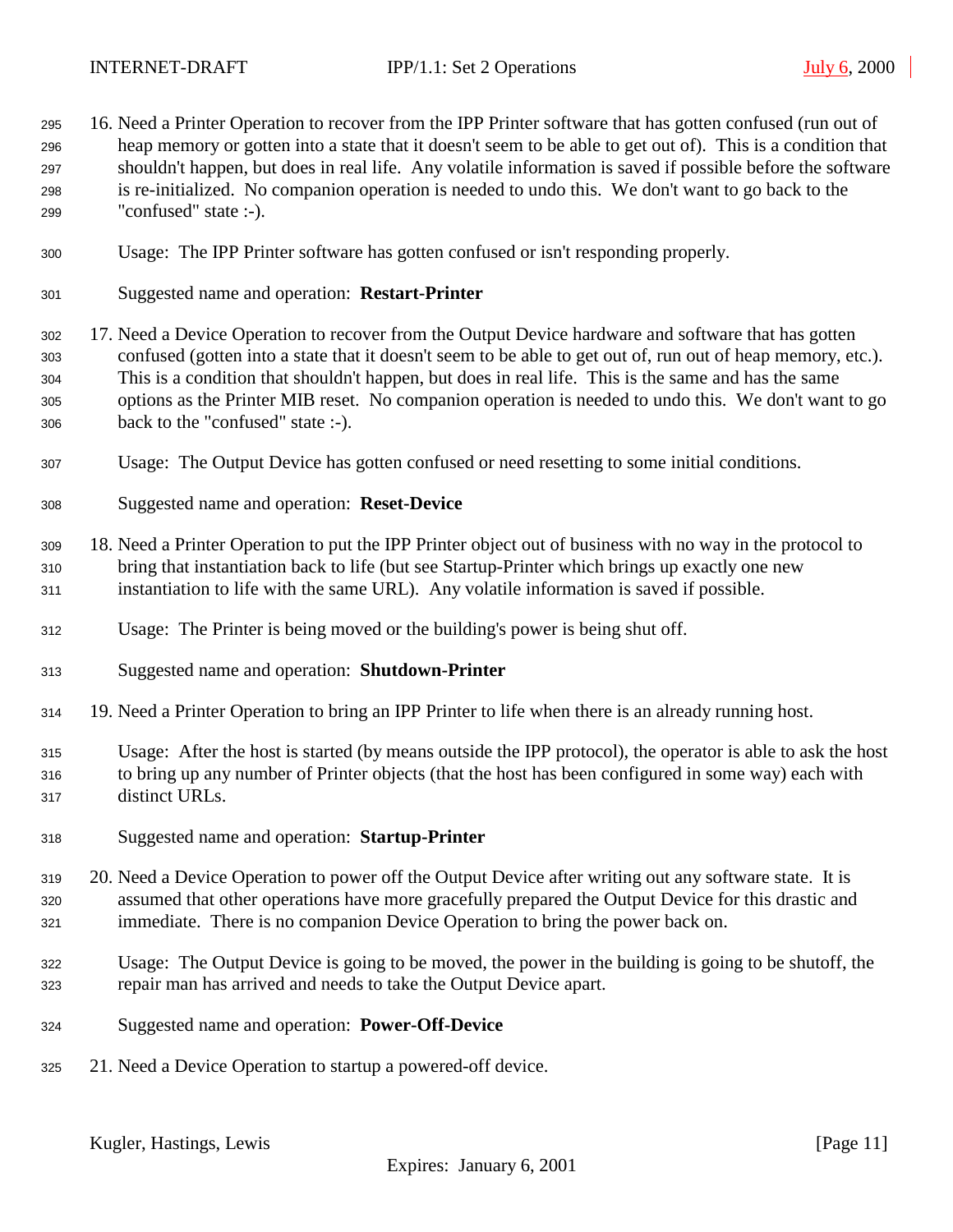- <span id="page-11-0"></span><sup>326</sup> Usage: After a Power-Off-Device, if the device can be powered back up (possibly by an intervening <sup>327</sup> host that supports the Device Operation).
- <sup>328</sup> Suggest name and operation: Power-On-Device

#### <sup>329</sup> **3.1 List of the Printer and Device Operations**

- <sup>330</sup> The list of Printer and the corresponding Device Operations is shown in Table 1:
- 

#### <sup>331</sup> **Table 1 - List of Printer Operations and corresponding Device Operations**

| Printer Operation (see [ipp-set2])                                  | Corresponding Device Operation equivalent<br>(see [ipp-device-ops]) |  |  |  |  |
|---------------------------------------------------------------------|---------------------------------------------------------------------|--|--|--|--|
| Get-Printer-Attribute                                               | $H\Theta$                                                           |  |  |  |  |
| <b>Set-Printer-Attributes</b>                                       | $H\Theta$                                                           |  |  |  |  |
| Disable-Printer                                                     | Disable-Device                                                      |  |  |  |  |
| Enable-Printer                                                      | Enable-Device                                                       |  |  |  |  |
| Pause-Printer (IPP/1.1 - [ipp-mod] - one<br>interpretation)         | Pause-Device-Now                                                    |  |  |  |  |
| Pause Printer After Current Johno                                   | Pause-Device-After-Current-Copy                                     |  |  |  |  |
| Pause-Printer-After-Current-Job                                     | Pause-Device-After-Current-Job                                      |  |  |  |  |
| Resume-Printer (IPP/1.1 - [ipp-mod])                                | Resume-Device                                                       |  |  |  |  |
| <b>Pause-Printer-After-All-Current-</b><br><b>JobsHold-New-Jobs</b> | no                                                                  |  |  |  |  |
| Release-Held-New-Jobs                                               | no                                                                  |  |  |  |  |
| Deactivate-Printer                                                  | Deactivate-Device                                                   |  |  |  |  |
| Activate-Printer                                                    | Activate-Device                                                     |  |  |  |  |
| Purge-Jobs (IPP/1.1 - [ipp-mod])                                    | Purge-Device                                                        |  |  |  |  |
| <b>Restart-Printer</b>                                              | <b>Reset-Device</b>                                                 |  |  |  |  |
| Shutdown-Printer                                                    | Power-Off-Device                                                    |  |  |  |  |
| Startup-Printer                                                     | Power-On-Device                                                     |  |  |  |  |

<sup>332</sup> There are no conformance dependencies between Printer Operations and Device Operations. Either MAY <sup>333</sup> be supported without supporting the corresponding operations.

- 334 When a Printer object receives a Device Operation, it performs the corresponding Printer Operation as
- 335 shown in Table 1 and simultaneously controls the Output Device, so that the effect of the Device Operation
- 336 also happens to the IPP Jobs and the IPP Printer object, thereby keeping the IPP semantics correctly
- 337 representing the state of the Output Device.
- 338 **ISSUE 02 Ok that every Device Operation REQUIRES the IPP Printer to perform the corresponding**
- 339 Printer Operation, if implemented?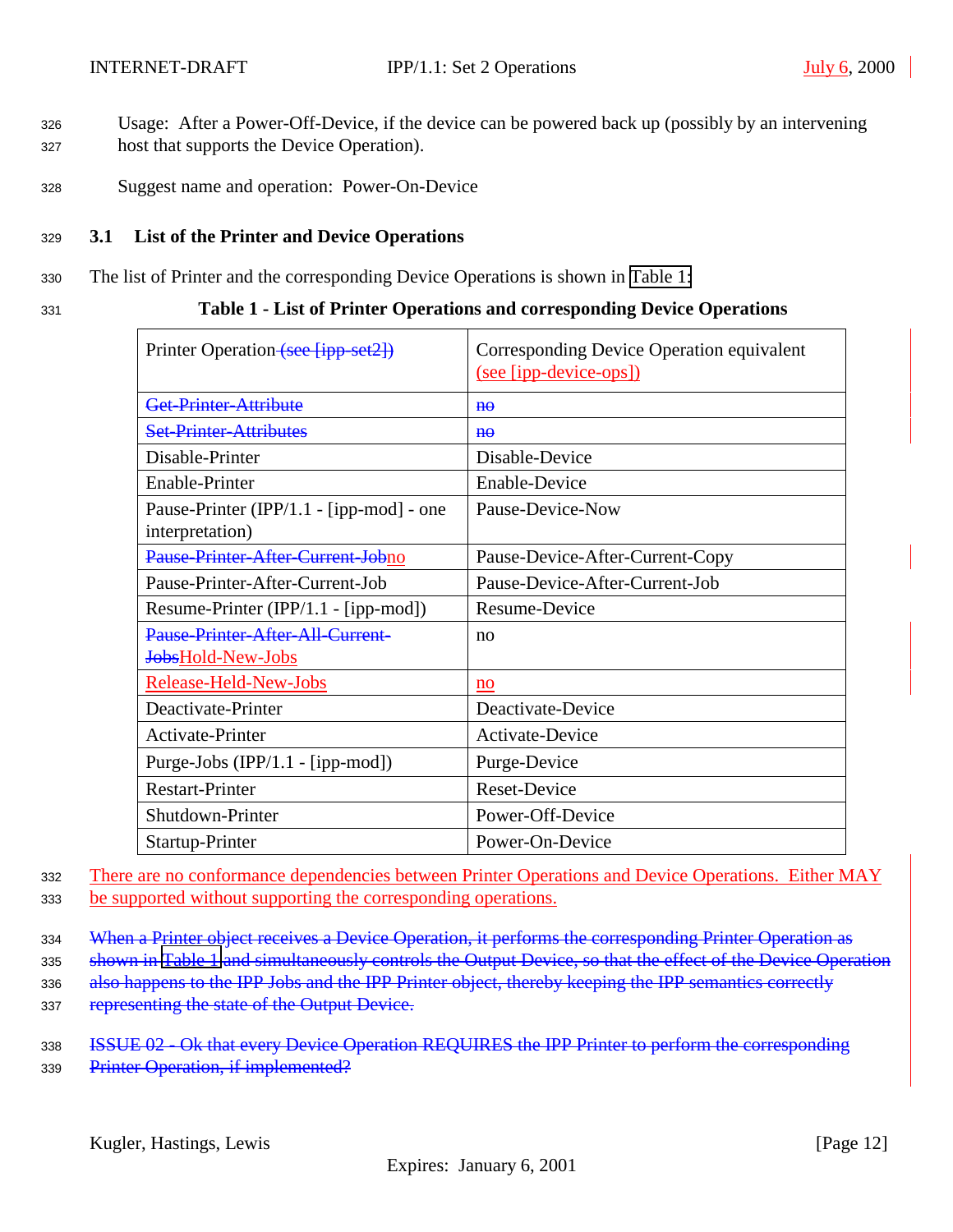<span id="page-12-0"></span> ISSUE 03 - Which corresponding Printer Operations MUST an implementation support, if it supports a **particular Device Operation?** 

# **4 Use of the Printer object to represent IPP Printer fan-out and IPP Printer fan-in**

 This section defines how the Printer object MAY be used to represent IPP Printer fan-out and IPP Printer fan-in. Fan-out is where an IPP Printer is used to represent other IPP Printer objects. Fan-in is where several IPP Printer objects are used to represent another IPP Printer object.

#### **4.1 IPP Printer Fan-Out**

 The IPP/1.1 Model and Semantics introduces the semantic concept of an IPP Printer object that represents more than one Output Device (see [ipp-mod] section 2.1). This concept is called "Output Device Fan-Out". However, there was no way to represent the individual states of the Output Devices or to perform operations on a specific Output Device when there was fan-out. This document generalizes the semantics of the Printer object to represent such Subordinate fan-out Output Devices as IPP Printer objects. This concept is called "Printer object fan-out". A Printer object that has a Subordinate Printer object is called a 353 Non-Leaf Printer object. Thus a Non-Leaf Printer object MAY supports one or more Subordinate Printer objects in order to represent Printer object fan-out. A Printer object that does not have any Subordinate Printer objects is called a Leaf Printer object.

 Each Non-Leaf Printer object submits jobs to its immediate Subordinate Printers and otherwise controls the Subordinate Printers using IPP or other protocols. Whether pending jobs are kept in the Non-Leaf Printer until a Subordinate Printer can accept them or are kept in the Subordinate Printers depends on implementation and/or configuration policy. Furthermore, a Subordinate Printer object MAY, in turn, have Subordinate Printer objects. Thus a Printer object can be both a Non-Leaf Printer and a Subordinate Printer.

 A Subordinate Printer object MUST be a conforming Printer object, so it MUST support all of the REQUIRED operations and attributes. However, with access control, the Subordinate Printer MAY be configured so that end-user clients are not permitted to perform any operations (or just Get-Printer-Attributes) while one or more Non-Leaf Printer object(s) are permitted to perform any operation.

#### **4.2 IPP Printer Fan-In**

 The IPP/1.1 Model and Semantics did not preclude the semantic concept of multiple IPP Printer objects that represent a single Output Device (see [ipp-mod] section 2.1). However, there was no way for the client to determine that there was a fan-in configuration, nor was there a way to perform operations on the Subordinate device. This specification generalizes the semantics of the Printer object to allow several Non-

Leaf IPP Printer objects to represent a single Subordinate Printer object. Thus a Non-Leaf Printer object

MAY share a Subordinate Printer object with one or more other Non-Leaf Printer objects in order to

represent IPP Printer fan-in.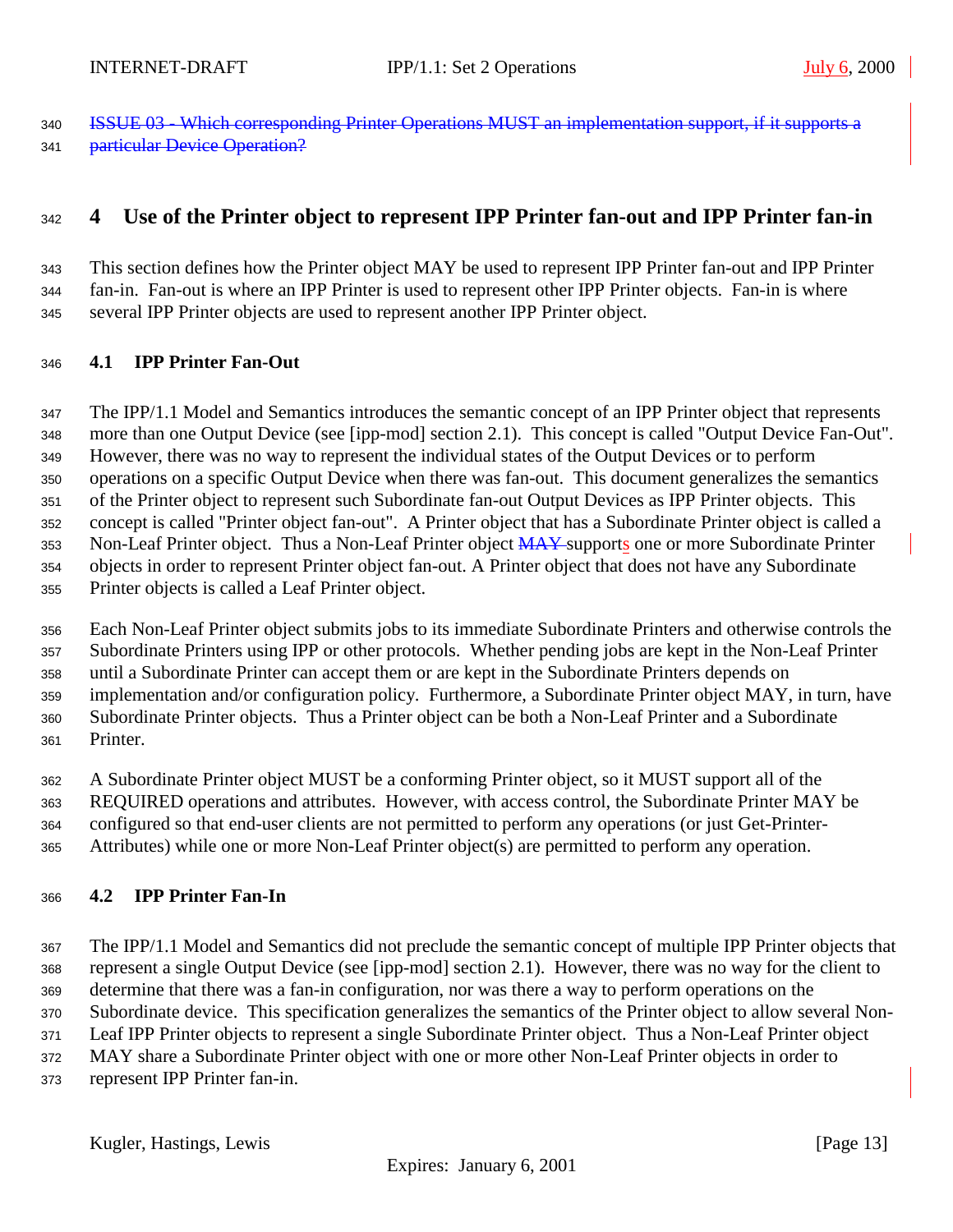<span id="page-13-0"></span>374 As with fan-out (see section [4.1\)](#page-12-0), when a Printer object is a Non-Leaf Printer, it MUST NOT have an

375 associated Output Device. As with fan-out, a Leaf Printer object has an one or more associated Output

Device(s). As with fan-out, the Non-Leaf Printer objects submit jobs to their Subordinate Printer objects

and otherwise control the Subordinate Printer. As with fan-out, whether pending jobs are kept in the Non-

 Leaf Printers until the Subordinate Printer can accept them or are kept in the Subordinate Printer depends on implementation and/or configuration policy.

# **4.3 Printer object attributes used to represent Printer fan-out and Printer fan-in**

- The following Printer Description attributes are defined to represent the relationship between Printer object(s) and their Subordinate Printer object(s):
- 1. "subordinate-printers-supported" (1setOf uri) contains the URI of the immediate Subordinate Printer object(s).

 2. "parent-printers-supported (1setOf uri) - contains the URI of the Non-Leaf printer object(s) for which this Printer object is the immediate Subordinate, i.e., this Printer's immediate "parent" or "parents". Each Subordinate Printer object MUST support this Printer Description attribute. A Printer that has no parents, either does not support the "parent-printers-supported" attribute or does so with the 'no-value' 389 out-of-band value (see [ipp-mod] section 4.1), depending on implementation.

### **4.4 Subordinate Printer URI**

 Each Subordinate Printer object has a URI which is used as the target of each operation on the Subordinate Printer. The means for configuring URIs for Subordinate Printer objects is implementation-dependent as are all URIs. However, there are two distinct approaches:

- a. When the implementation wants to make sure that no operation on a Subordinate Printer object as a target "sneaks by" the parent Printer object (or the Subordinate Printer is fronting for a device that is not networked), the host part of the URI specifies the host of the parent Printer. Then the parent Printer object can easily reflect the state of the Subordinate Printer objects in the parent's Printer object state and state reasons as the operation passes "through" the parent Printer object.
- b. When the Subordinate Printer is networked and the implementation allows operations to go directly to the Subordinate Printer (with proper access control) without knowledge of the parent Printer object, the host part of the URI is different than the host part of the parent Printer object. In such a case, the parent Printer object MUST keep its "printer-state" and "printer-state-reasons" up to date, either by polling the Subordinate Printer object or by subscribing to events with the Subordinate Printer object (see [ipp-not-spec] for means to subscribe to event notification when the Subordinate Printer object supports IPP notification).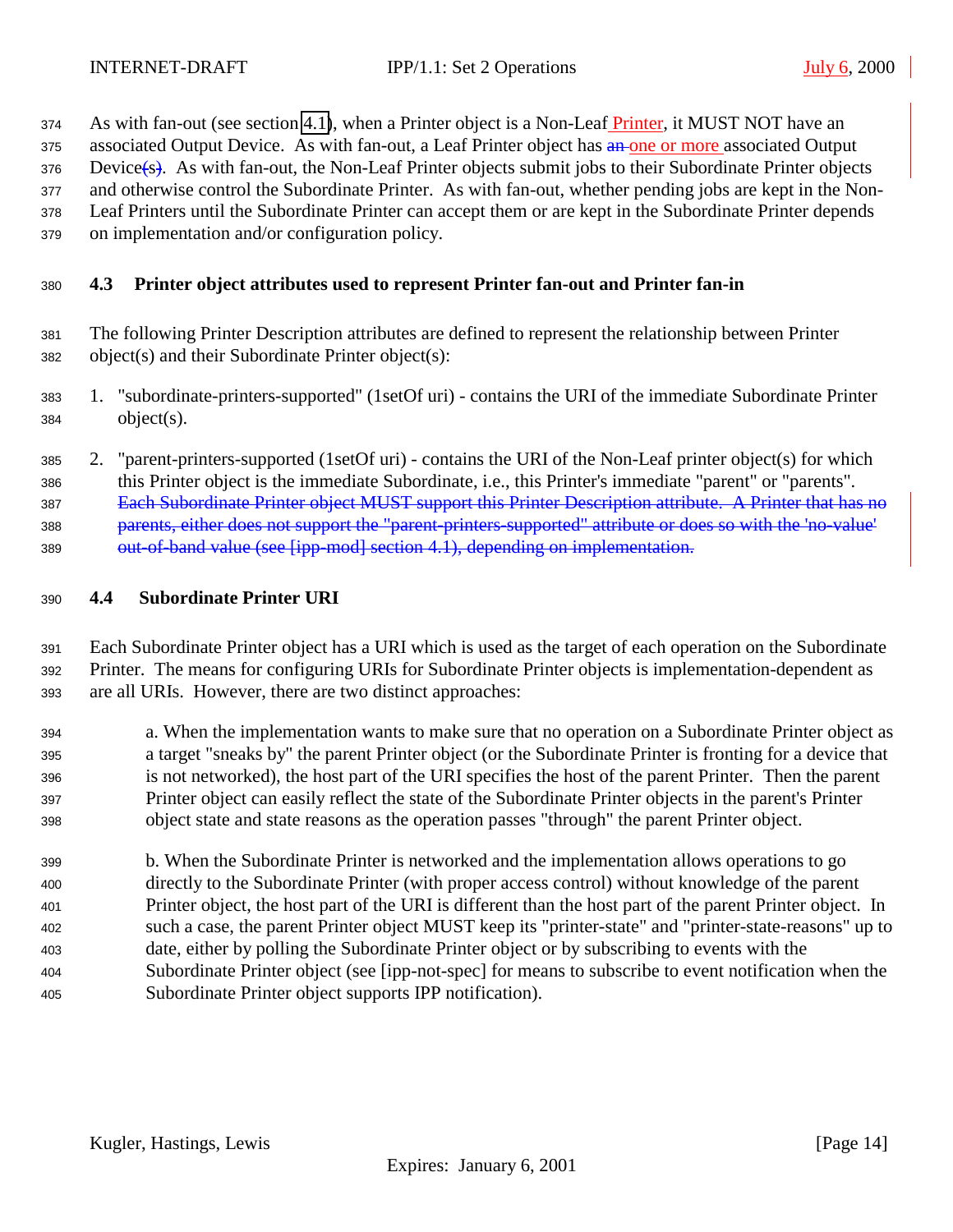### <span id="page-14-0"></span>**4.5 Printer object attributes used to represent Output Device Fan-Out**

 Only Leaf IPP Printer objects are allowed to have one or more associated Output Devices. Each Leaf Printer object MAY support the "output-devices-supported" (1setOf name(127)) to indicate the user- friendly name(s) of the Output Device(s) that the Leaf Printer object represents. It is RECOMMENDED that each Leaf Printer object have only one associated Output Device, so that the individual Output Devices can be represented completely and controlled completely by clients. In other words, the Leaf Printer's "output-devices-supported" attribute SHOULD have only one value.

Non-Leaf Printer MUST NOT have associated Output Devices. However, a Non-Leaf Printer SHOULD

 support an "output-devices-supported" (1setOf name(127)) Printer Description attribute that contains all the values of its immediate Subordinate Printers. Since such Subordinate Printers MAY be Leaf or Non-Leaf,

416 the same rules apply to them, etc. Thus any Non-Leaf Printer SHOULD have an "output-devices-

supported" (1setOf name(127)) attribute that contains all the values of the Output Devices associated with

Leaf Printers of its complete sub-tree.

419 When adding, removing, or changing a configuration of Printers and Output Devices, there can be moments

in time when the tree structure is not consistent. In other words, times when a Non-Leaf Printer's

"subordinate-printers-supported" does not agree with the Subordinate Printer's "parent-printers-supported".

Therefore, the operator SHOULD first Deactivate all Printers that are being configured in this way, update

all pointer attributes, and then reactivate. A useful client tool would validate a tree structure before

424 Activating the Printers involved.

**ISSUE 04 - How is the "output-devices-supported" attribute populated for a Non-Leaf Printer? By the** 

426 operator client knowing to fill it in when setting the Non-Leaf Printer's "subordinate-printers" (1setOf uri)

427 Printer Description attribute or MUST the Non-Leaf Printer fill in its "output-devices-supported" as a

428 defined side effect whenever its "subordinate-printers" attribute is set?

**ISSUE 05 - Since a Non-Leaf Printer has pointers to its subordinate Printers and they have pointer back it is** 

430 impossible to change both objects in a single Set-Printer-Attributes operation. Therefore, the configuration

**is not consistent unless the tree is populated from top down.**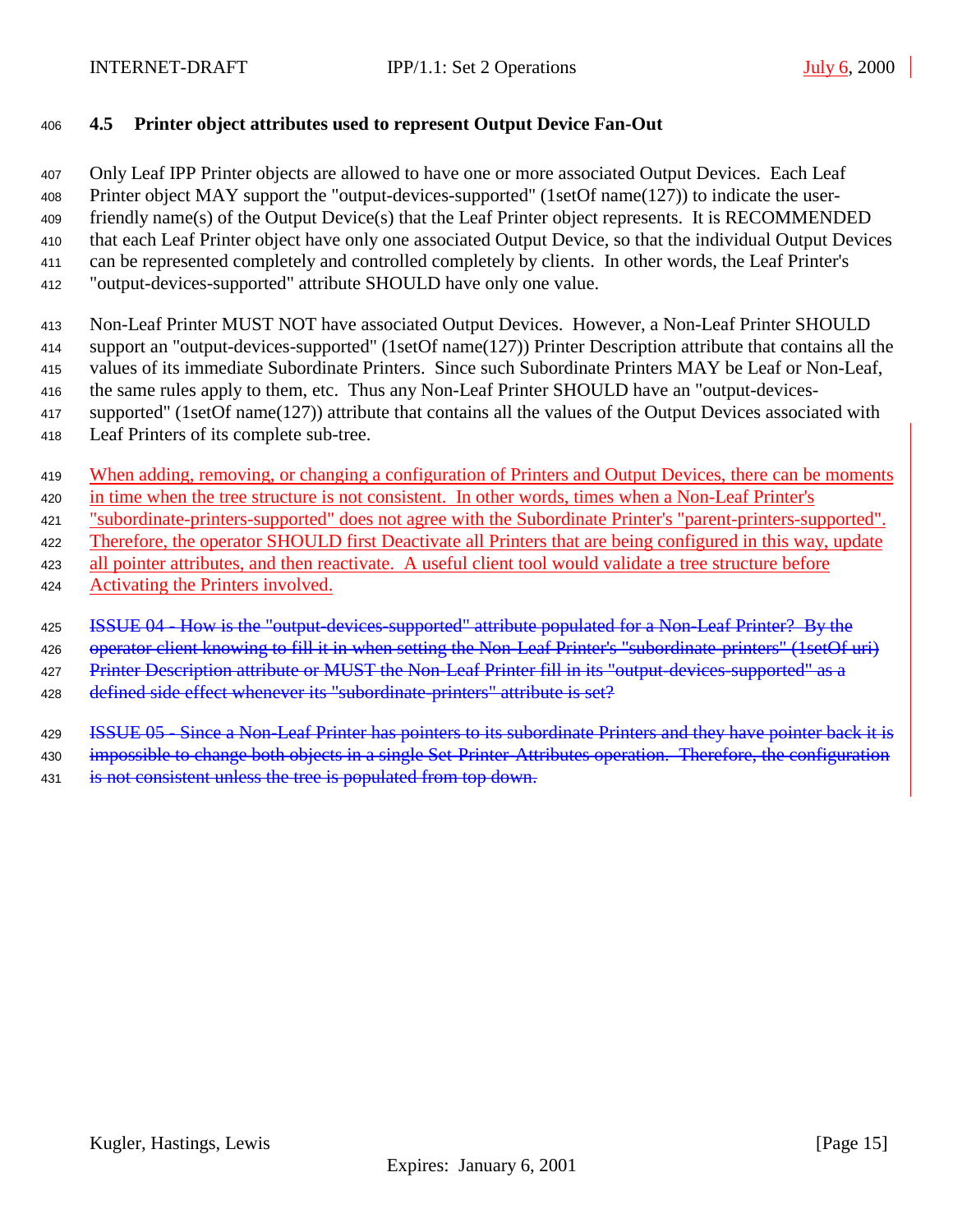### <span id="page-15-0"></span>**4.6 Figures to show all possible configurations**

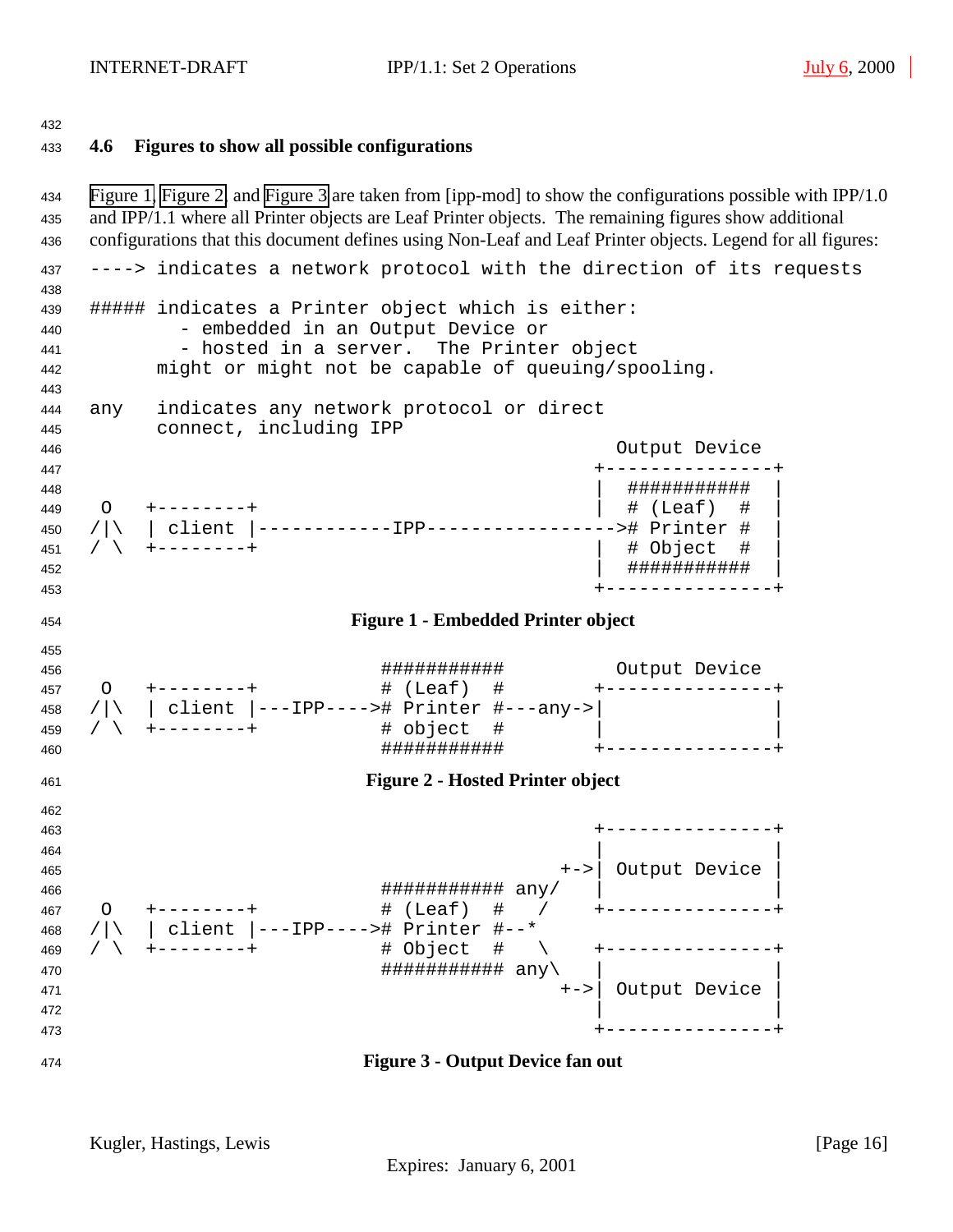<span id="page-16-0"></span> ########### ########### O +--------+ # Non-Leaf# # subord. # /|\ | client |---IPP----># Printer #---IPP----># Printer # / \ +--------+ # object # # object # ########### ########### The Subordinate Printer can be a Non-Leaf Printer as in Figure 4 to Figure 6, or can be a Leaf Printer as in [Figure 1](#page-15-0) to [Figure 3.](#page-15-0) **Figure 4 - Chained IPP Printer** +------IPP--------------------->########### / +---># subord. # / / # Printer # / ########### any # object # O +--------+ # Non-Leaf# / ########### /|\ | client |---IPP----># Printer #--\* / \ +--------+ # object # \ \ ########### any ###########  $\qquad \qquad \backslash$   $\qquad \qquad \rightarrow$   $\qquad \qquad \rightarrow$   $\qquad \qquad \rightarrow$   $\qquad \qquad \rightarrow$   $\qquad \qquad \rightarrow$   $\qquad \qquad \rightarrow$   $\qquad \qquad \rightarrow$   $\qquad \qquad \rightarrow$   $\qquad \qquad \rightarrow$   $\qquad \qquad \rightarrow$   $\qquad \qquad \rightarrow$   $\qquad \qquad \rightarrow$   $\qquad \qquad \rightarrow$   $\qquad \qquad \rightarrow$   $\qquad \qquad \rightarrow$   $\qquad \qquad \rightarrow$   $\qquad \qquad \rightarrow$   $\qquad \qquad \rightarrow$   $\qquad \qquad$  \ +---># Printer # +------IPP---------------------># object # ########### The Subordinate Printer can be a Non-Leaf Printer as in Figure 4 to Figure 6, or can be a Leaf Printer as in [Figure 1](#page-15-0) to [Figure 3.](#page-15-0) **Figure 5 - IPP Printer fan out** (Non-Leaf) ########### # Non-Leaf# +---># Printer #-+ / # object # \ IPP ########### \ ########### O +--------+ / +-IPP-># subord. # /|\ | client |--+-----------IPP---------------># Printer # / \ +--------+ \ +-IPP-># object # IPP ########### / ###########  $512 \qquad \qquad \qquad \backslash \qquad \qquad \# \text{ Non-Leaf}\#$  +---># Printer #-+ # object # ########### (Non-Leaf) The Subordinate Printer can be a Non-Leaf Printer as in Figure 4, Figure 5, or Figure 6, or can be a Leaf Printer as in [Figure 1,](#page-15-0) [Figure 2,](#page-15-0) or [Figure 3.](#page-15-0) **Figure 6 - IPP Printer fan in**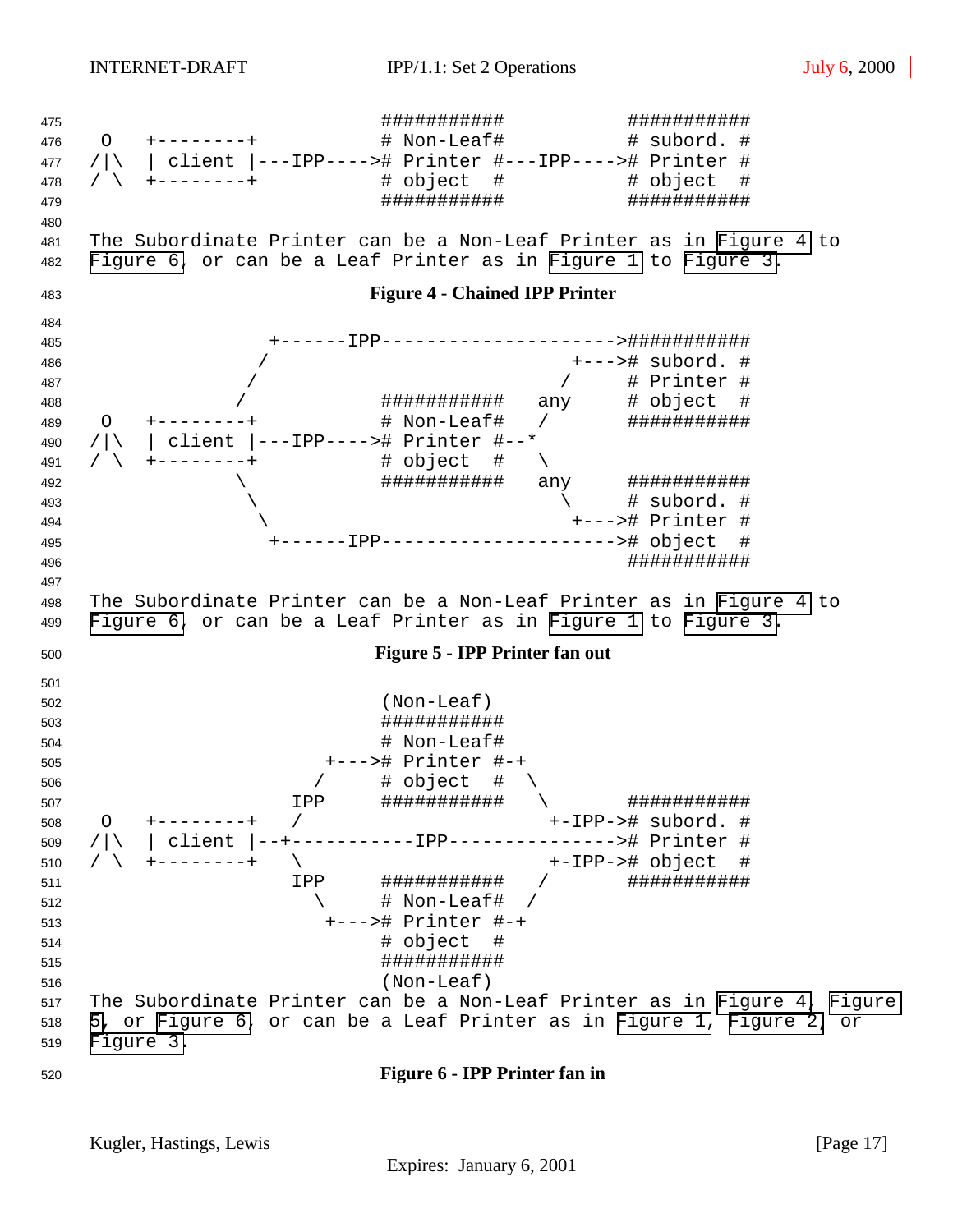#### <span id="page-17-0"></span><sup>521</sup> **4.7 Forwarding requests**

<sup>522</sup> This section describes the forwarding of Job and Printer requests to Subordinate Printer objects.

#### <sup>523</sup> **4.7.1 Forwarding requests that affect Printer objects**

 In Printer fan-out, Printer fan-in, and Chained Printers, the Non-Leaf IPP Printer object MUST NOT 525 forward the **Printer Operation**s that affect Printer objects to its Subordinate Printer objects. If a client wants to explicitly target a Subordinate Printer, the client MUST specify the URI of the Subordinate Printer. The client can determine the URI of any Subordinate Printers by querying the Printer's "subordinate-printers-supported (1setOf uri) attribute (see section [6.1\)](#page-21-0).

<sup>529</sup> Table 2 lists the operations that affect Printer objects and the forwarding behavior that a Non-Leaf Printer

530 MUST exhibit to its immediate Subordinate Printers. Printer Operations that affect jobs have a different <sup>531</sup> forwarding rule (see section 4.7.2 and [Table 3\)](#page-18-0):

| <b>Printer Operation</b>    | Non-Leaf Printer action                                    |
|-----------------------------|------------------------------------------------------------|
| <b>Printer Operations:</b>  |                                                            |
| Enable-Printer              | MUST NOT forward to any of its Subordinate Printers        |
| Disable-Printer             | MUST NOT forward to any of its Subordinate Printers        |
| Pause-Printer-After-All-    | MUST NOT forward to any of its Subordinate Printers        |
| Current-JobsHold-New-       |                                                            |
| Jobs                        |                                                            |
| Release-Held-New-Jobs       | <b>MUST NOT forward to any of its Subordinate Printers</b> |
| Deactivate-Printer          | MUST NOT forward to any of its Subordinate Printers        |
| Activate-Printer            | MUST NOT forward to any of its Subordinate Printers        |
| <b>Restart-Printer</b>      | MUST NOT forward to any of its Subordinate Printers        |
| Shutdown-Printer            | MUST NOT forward to any of its Subordinate Printers        |
| Startup-Printer             | <b>MUST NOT forward to any of its Subordinate Printers</b> |
| IPP/1.1 Printer Operations: | See [ipp-mod]                                              |
| Get-Printer-Attributes      | MUST NOT forward to any of its Subordinate Printers        |
| Pause-Printer               | MUST NOT forward to any of its Subordinate Printers        |
| Resume-Printer              | MUST NOT forward to any of its Subordinate Printers        |
| Set operations:             | See [ipp-set-ops]                                          |
| Set-Printer-Attributes      | MUST NOT forward to any of its Subordinate Printers        |

#### <sup>532</sup> **Table 2 - Forwarding operations that affect Printer objects**

533

#### <sup>534</sup> **4.7.2 Forwarding requests that affect Jobs**

<sup>535</sup> Unlike Printer Operations that only affect Printer objects (see section 4.7.1), a Non-Leaf Printer object

<sup>536</sup> MUST forward operations that directly affect jobs to the appropriate Job object(s) in one or more of its

<sup>537</sup> immediate Subordinate Printer objects. Forwarding is REQUIRED since the purpose of such a Job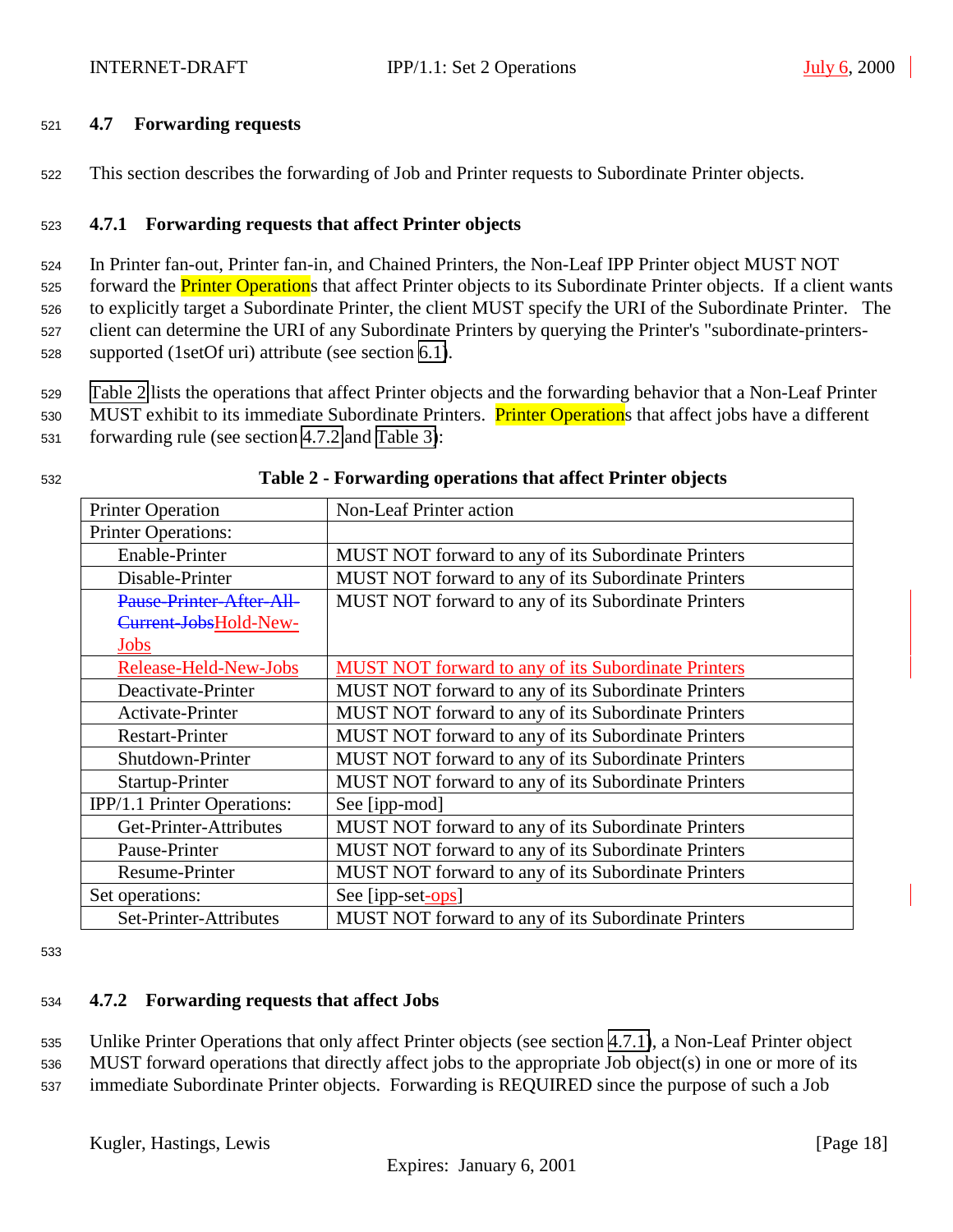<span id="page-18-0"></span><sup>538</sup> operation is to affect the indicated job which itself may have been forwarded. Such forwarding MAY be

- <sup>539</sup> immediate or queued, depending on the operation and the implementation. For example, a Non-Leaf
- <sup>540</sup> Printer object MAY queue/spool jobs, feeding a job at a time to its Subordinate Printer(s), or MAY forward
- <sup>541</sup> jobs immediately to one of its Subordinate Printers. In either case, the Non-Leaf Printer object is <sup>542</sup> forwarding Job Creation operations to one of its Subordinate Printers. Only the time of forwarding of the
- <sup>543</sup> Job Creation operations depends on whether the policy is to queue/spool jobs in the Non-Leaf Printer or the
- 
- <sup>544</sup> Subordinate Printer.

<sup>545</sup> When a Non-Leaf Printer object creates a Job object in its Subordinate Printer, whether that Non-Leaf

<sup>546</sup> Printer object keeps a fully formed Job object or just keeps a mapping from the "job-ids" that it assigned to <sup>547</sup> those assigned by its Subordinate Printer object is IMPLEMENTATION-DEPENDENT. In either case, the <sup>548</sup> Non-Leaf Printer MUST be able to accept and carry out future Job operations that specify the "job-id" that

<sup>549</sup> the Non-Leaf Printer assigned and returned to the job submitting client.

<sup>550</sup> Table 3 lists the operations that directly affect jobs and the forwarding behavior that a Non-Leaf Printer

- <sup>551</sup> MUST exhibit to its Subordinate Printers:
- 

| Job operation               | <b>Non-Leaf Printer action</b>                                         |
|-----------------------------|------------------------------------------------------------------------|
| Job operations:             |                                                                        |
| Reprocess-Job               | MUST forward to the appropriate Job in one of its Subordinate Printers |
| Cancel-Current-Job          | <b>MUST NOT forward</b>                                                |
| Resume-Job                  | MUST forward to the appropriate Job in one of its Subordinate Printers |
| Promote-Job                 | MUST forward to the appropriate Job in one of its Subordinate Printers |
| IPP/1.1 Printer Operations: |                                                                        |
| Print-Job                   | MUST forward immediately or queue to the appropriate Subordinate       |
|                             | Printer                                                                |
| Print-URI                   | MUST forward immediately or queue to the appropriate Subordinate       |
|                             | Printer                                                                |
| Validate-Job                | MUST forward to the appropriate Subordinate Printer                    |
| Create-Job                  | MUST forward immediately or queue to the appropriate Subordinate       |
|                             | Printer                                                                |
| Get-Jobs                    | MUST forward to all its Subordinate Printers                           |
| Purge-Jobs                  | MUST forward to all its Subordinate Printers                           |
| IPP/1.1 Job operations:     |                                                                        |
| Send-Document               | MUST forward immediately or queue to the appropriate Job in one of     |
|                             | its Subordinate Printers                                               |
| Send-URI                    | MUST forward immediately or queue to the appropriate Job in one of     |
|                             | its Subordinate Printers                                               |
| Cancel-Job                  | MUST forward to the appropriate Job in one of its Subordinate Printers |
| Get-Job-Attributes          | MUST forward to the appropriate Job in one of its Subordinate          |
|                             | Printers, if the Non-Leaf Printer doesn't know the complete status of  |
|                             | the Job object                                                         |
| Hold-Job                    | MUST forward to the appropriate Job in one of its Subordinate Printers |

<sup>552</sup> **Table 3 - Forwarding operations that affect Jobs objects**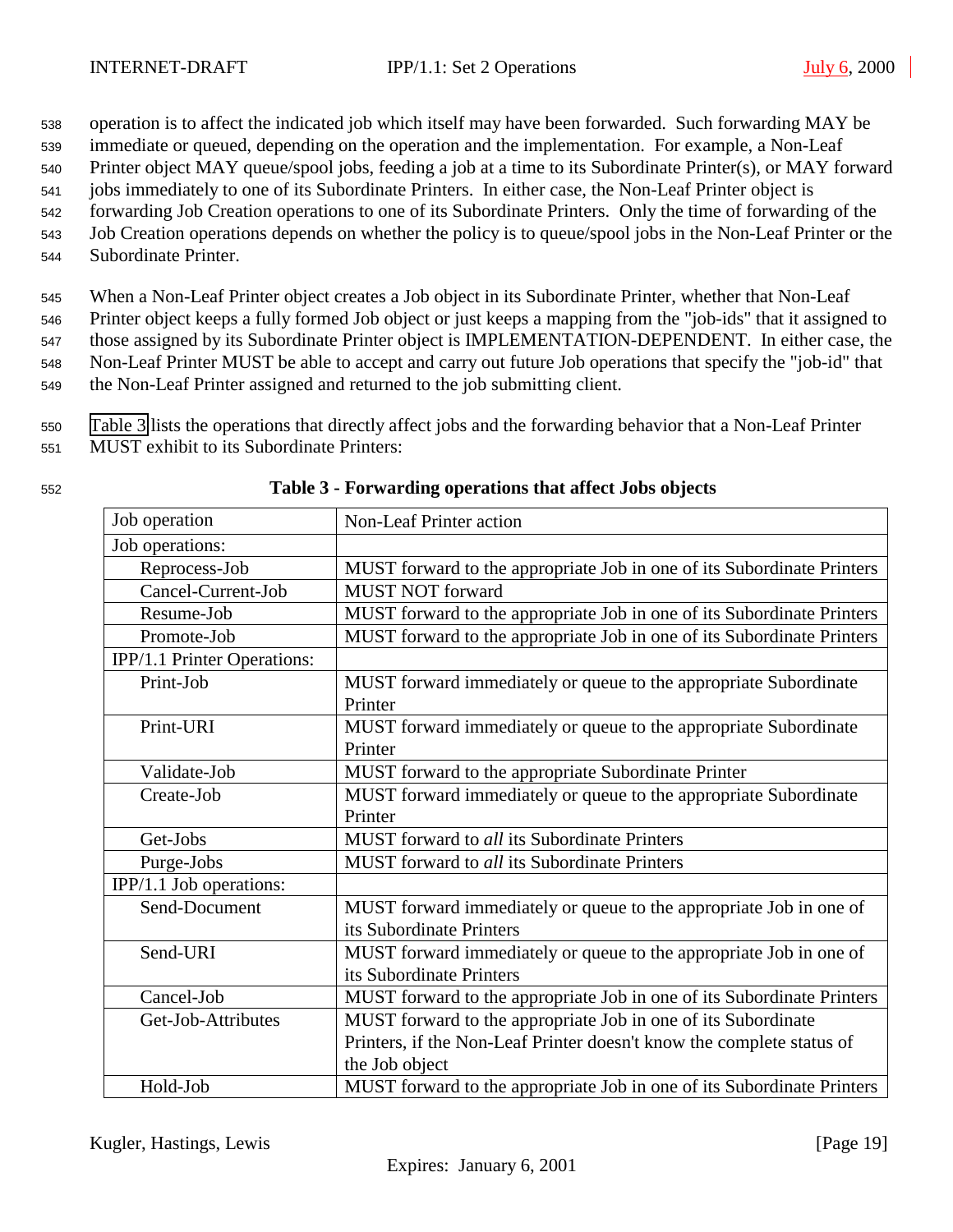<span id="page-19-0"></span>

| Release-Job                | MUST forward to the appropriate Job in one of its Subordinate Printers |
|----------------------------|------------------------------------------------------------------------|
| Restart-Job                | MUST forward to the appropriate Job in one of its Subordinate Printers |
| <b>IPP</b> Set operations: | See [ipp-set-ops]                                                      |
| Set-Job-Attributes         | MUST forward to the appropriate Job in one of its Subordinate Printers |

553 When a Printer receives a request that REQUIRES forwarding, it does so on a "best efforts basis", and

554 returns a response to its client without waiting for responses from any of its Subordinate Printers. Such

forwarded requests could fail. In order for a client to become aware of such a condition, a new 'forwarded-

operation-failed' event is defined, which a client can subscribe to (see section [ipp-ntfy]).

ISSUE 06: Do we want to define whether the response to the client for Job operations can happen before

 the non-leaf Printer gets the response from its subordinate Printer or MUST the non-leaf Printer wait until 559 its gets the response from its subordinate Printer?

560 The December minutes said we agreed to "Yes". But which of the two choices were we agreeing to?

- The following Job Description attributes are defined to help represent Job relationships for fan-out and forwarding of jobs:
- 1. "output-device-assigned" (name(127)) from [ipp-mod]: This attribute identifies the Output Device to which the Printer object has assigned this job. If an Output Device implements an embedded Printer object, the Printer object NEED NOT set this attribute. If a print server implements a Printer object, the value MAY be empty (zero-length string) or not returned until the Printer object assigns an Output Device to the job. This attribute is particularly useful when a single Printer object supports multiple devices (so called "fan-out").

 2. "original-requesting-user-name" (name(MAX)) - operation attribute containing the user name of the original user, i.e., corresponds to the "requesting-user-name" operation attribute that the original client supplied to the first Printer object. The IPP/1.1 "requesting-user-name" operation attribute (see [ipp- mod]) is updated by each client to be itself on each hop, i.e., the "requesting-user-name" is the client forwarding the request, not the original client. The "job-originating-user-name" Job Description attribute remains as the authenticated original user, not the parent Printer's authenticated host, and is forwarded by each client without changing the value.

# **5 New Operation attributes**

 This section summarizes the usage of the new "printer-message-from-operation" and "job-message-from- operator" operation attributes that set the corresponding Printer and Job Description attributes. These operation attributes are defined for most of the Device and Job operations that operators are likely to perform, respectively, so that operators can indicate the reasons for their actions. See [ipp-set-ops] for the definition of these operation attributes.

[Table 4](#page-20-0) shows the operation attributes that are defined for use with the Printer Operations.

- Legend:
- R REQUIRED for a Printer to support
- O OPTIONAL for a Printer to support; the Printer ignores the attribute if not supported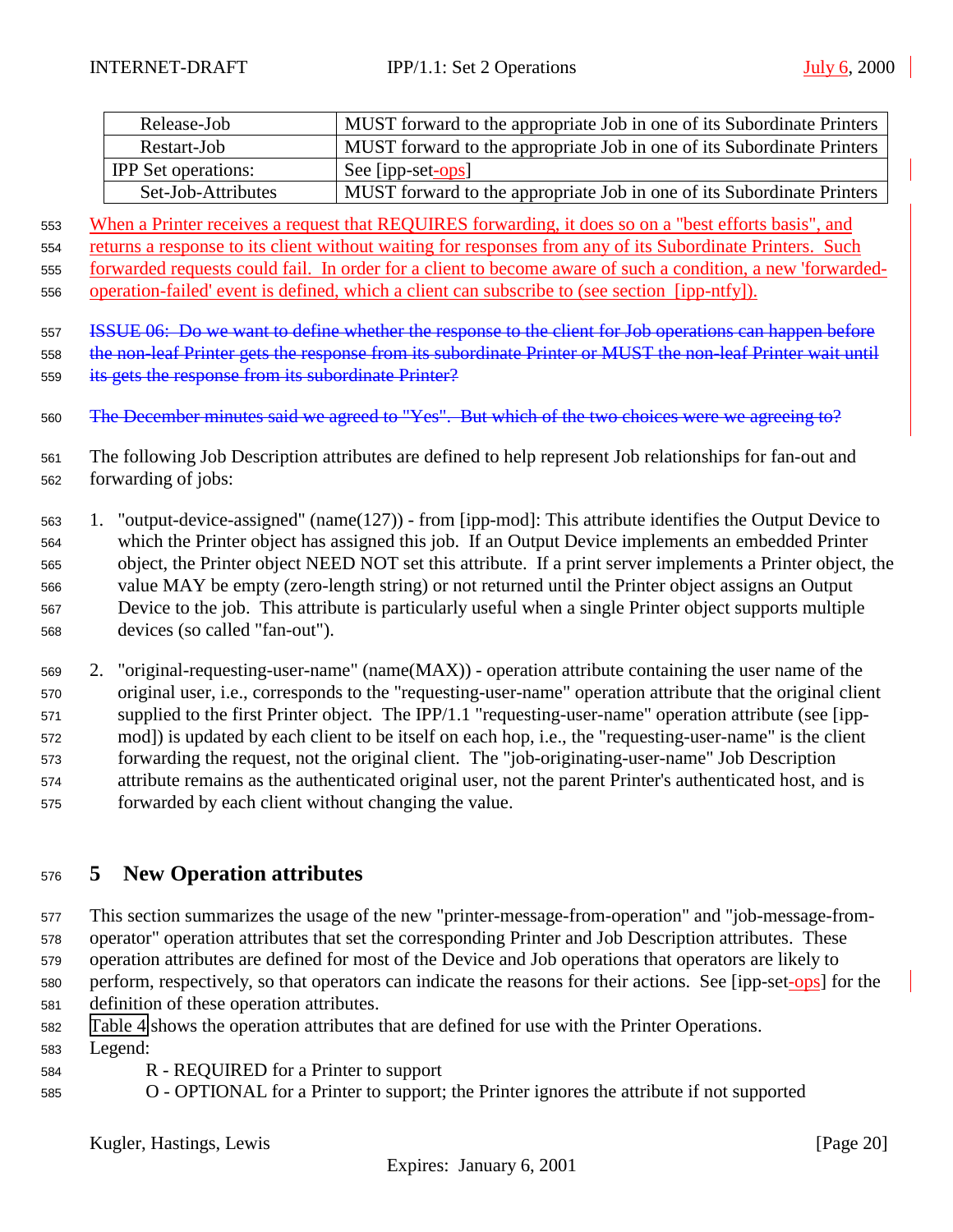<span id="page-20-0"></span><sup>586</sup> <blank> - not defined for use with the operation; the Printer ignores the attribute

<sup>587</sup> **Table 4 - Operation attribute support for Printer Operations**

| <b>Operation Attribute</b>        | Pause-Printer,<br>Pause-Printer-After-<br>Current-Job.<br>Resume-Printer | Pause Printer<br>After All<br>JobsHold-New-<br>Jobs, Release-<br>Held-New-Jobs | Purge-<br>Jobs | Get-Printer-<br>Attributes,<br>Set-Printer-<br><b>Attributes</b> | Enable-<br>Print,<br>Disable-<br>Printer | Restart-<br>Printer | Shut<br>down-<br>Printer.<br>Startup-<br>Printer |
|-----------------------------------|--------------------------------------------------------------------------|--------------------------------------------------------------------------------|----------------|------------------------------------------------------------------|------------------------------------------|---------------------|--------------------------------------------------|
| attributes-charset                | R                                                                        | $\mathbf R$                                                                    | R              | R                                                                | R                                        | R                   | R                                                |
| attributes-natural-<br>language   | R                                                                        | $\mathbf R$                                                                    | R              | $\mathbb{R}$                                                     | R                                        | R                   | R                                                |
| printer-uri                       | R                                                                        | R                                                                              | R              | R                                                                | R                                        | R                   | R                                                |
| requesting-user-name              | R                                                                        | $\mathbf R$                                                                    | R              | $\mathbf R$                                                      | $\mathbb{R}$                             | $\mathbf R$         | $\mathbf R$                                      |
| printer-message-from-<br>operator | $\mathcal{O}$                                                            | $\Omega$                                                                       | $\Omega$       |                                                                  | $\Omega$                                 | $\Omega$            | $\Omega$                                         |

<sup>588</sup> Table 5 shows the operation attributes that are defined for use with the Job operations.

- <sup>589</sup> Legend:
- 
- <sup>590</sup> R REQUIRED for a Printer to support
- <sup>591</sup> O OPTIONAL for a Printer to support; the Printer ignores the attribute if supplied, but not <sup>592</sup> supported
- <sup>593</sup> <blank> not defined for use with the operation; the Printer ignores the attribute
- 

<sup>594</sup> **Table 5 - Operation attribute support for Job operations**

| <b>Operation Attribute</b>      | Cancel<br>-Job | Cancel-<br>Current<br>$-Job$ | Hold-<br>Job.<br>Releas<br>e-Job | Suspe<br>nd-<br>Curren<br>t-Job | Res<br>ume<br>-Job | Get-Job-<br>Attributes,<br>Set-Job-<br><b>Attributes</b> | Restart-<br>Job | Reproces<br>s-Job | Promo<br>te-Job | Redire<br>$ct-Job$       | <b>Sched</b><br>ule-<br>Job-<br>After |
|---------------------------------|----------------|------------------------------|----------------------------------|---------------------------------|--------------------|----------------------------------------------------------|-----------------|-------------------|-----------------|--------------------------|---------------------------------------|
| attributes-charset              | $\mathbf R$    | $\mathbb{R}$                 | $\mathbb{R}$                     | $\mathbf R$                     | $\mathsf{R}$       | $\mathbb{R}$                                             | $\mathbb{R}$    | $\mathbb{R}$      | $\mathbb{R}$    | $\underline{\mathbf{R}}$ | $\underline{R}$                       |
| attributes-natural-<br>language | $\mathbf R$    | $\mathbb{R}$                 | $\mathsf{R}$                     | $\mathbf R$                     | $\mathsf{R}$       | $\mathsf{R}$                                             | $\mathbb{R}$    | $\mathbb{R}$      | $\mathbb{R}$    | $\underline{R}$          | $\underline{R}$                       |
| printer-uri                     | $\mathbf{R}$   | $\mathbf{R}$                 | $\mathbb{R}$                     | $\mathbf R$                     | $\mathbb{R}$       | $\mathbf{R}$                                             | $\mathbb{R}$    | $\mathbb{R}$      | $\mathbb{R}$    | $\underline{\mathbf{R}}$ | $\underline{\mathbf{R}}$              |
| job-uri                         | $\mathbb{R}$   |                              | $\mathbb{R}$                     |                                 | $\mathbb{R}$       | $\mathbf R$                                              | $\mathbb{R}$    | $\mathbb{R}$      | $\mathbb{R}$    | $\underline{\mathbf{R}}$ | $\underline{\mathbf{R}}$              |
| job-id                          | $\mathbb{R}$   | $\mathsf{R}$                 | $\mathbb{R}$                     | $\mathbf{R}$                    | $\mathsf{R}$       | $\mathsf{R}$                                             | $\mathbf R$     | $\mathsf{R}$      | $\mathbf R$     | $\underline{\mathbf{R}}$ | $\underline{R}$                       |
| requesting-user-name            | $\mathbb{R}$   | $\mathbb{R}$                 | $\mathbb{R}$                     | $\mathbf{R}$                    | $\mathsf{R}$       | $\mathbb{R}$                                             | $\mathbf R$     | $\mathbf R$       | $\mathbb{R}$    | $\underline{R}$          | $\underline{\mathbf{R}}$              |
| job-message-from-<br>operator   | $\Omega$       | $\Omega$                     | $\Omega$                         | $\Omega$                        | $\Omega$           |                                                          | $\Omega$        | $\Omega$          | $\Omega$        | $\Omega$                 | $\underline{\mathbf{O}}$              |
| message [to-operator]           | $\Omega$       |                              | $\Omega$                         | $\Omega$                        | $\Omega$           |                                                          | $\Omega$        | $\Omega$          | $\Omega$        | $\Omega$                 | $\overline{0}$                        |
| job-hold-until                  |                |                              | $O^*$                            |                                 |                    |                                                          |                 | $0**$             |                 |                          |                                       |

<sup>595</sup> \* The Printer MUST support the "job-hold-until" operation attribute if it supports the "job-hold-until" Job <sup>596</sup> Template attribute.

<sup>597</sup> \*\* The Printer MUST support the "job-hold-until" operation attribute if it supports the Set-Job-Attributes

<sup>598</sup> operation, so that the client can hold the job with the Reprocess-Job operation and the modify the job before <sup>599</sup> releasing it to be processed.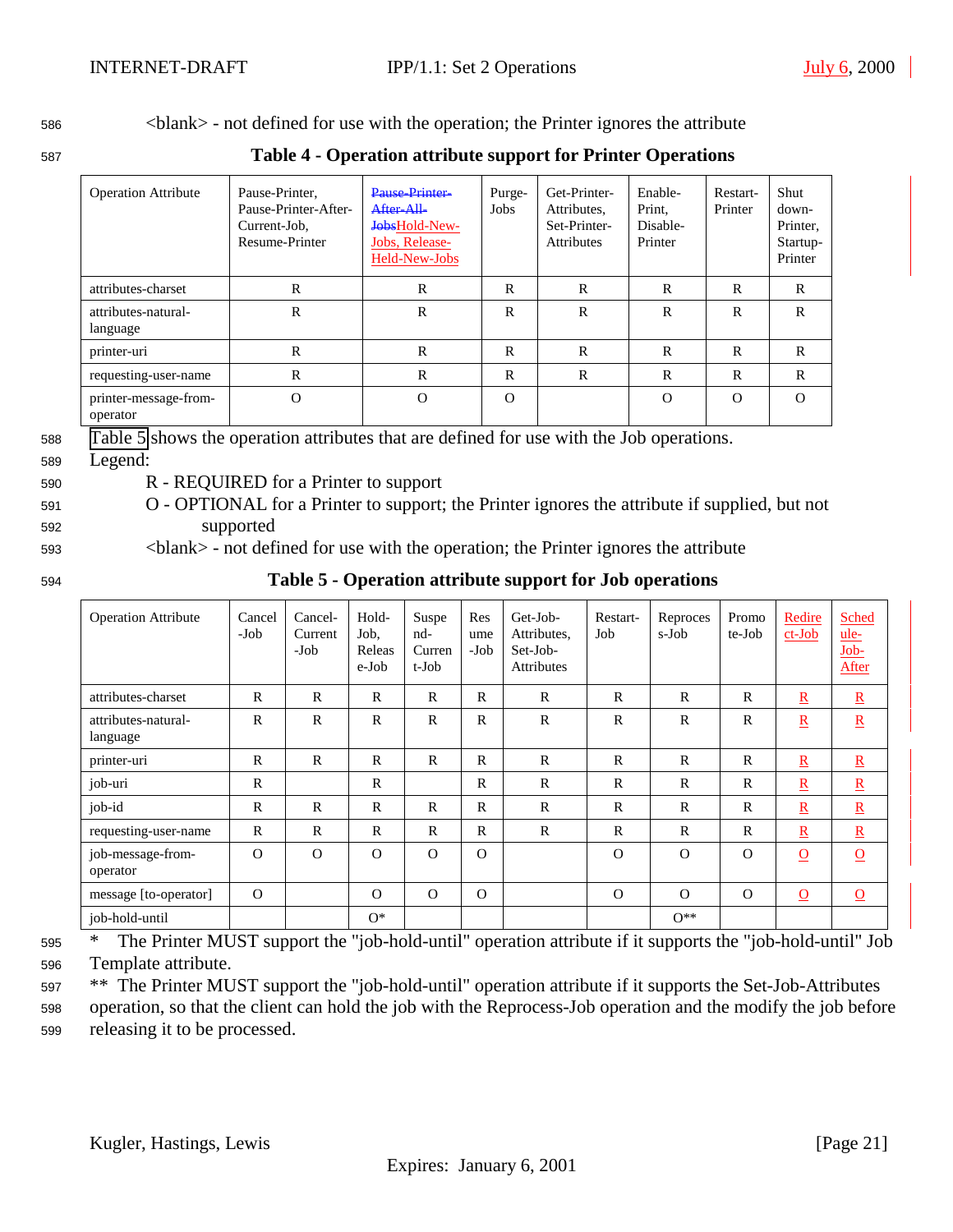# <span id="page-21-0"></span>**6 New Printer Description Attributes**

 The following new Printer Description attributes are needed to support the new operations defined in this document.

#### **6.1 subordinate-printers-supported (1setOf uri)**

 This Printer attribute is REQUIRED if an implementation supports Subordinate Printers (see section [4\)](#page-12-0) and contains the URIs of the immediate Subordinate Printer object(s) associated with this Printer object. Each Non-Leaf Printer object MUST support this Printer Description attribute. A Leaf Printer object either does not support the "subordinate-printers-supported" attribute or does so with the 'no-value' out-of-band value (see [ipp-mod] section 4.1), depending on implementation.

The precise format of the Subordinate Printer URIs is implementation dependent (see section [4.4\)](#page-13-0).

610 If the Printer object does not have an associated Output Device, the Printer MAY automatically copy the

value of the Subordinate Printer object's "printer-name" MAY be used to populate the Job object's "output-

device-assigned" attribute (see [ipp-mod] section 4.3.13). The "output-device-assigned" Job attribute

identifies the Output Device to which the Printer object has assigned a job, for example, when a single

Printer object is supporting Device fan-out or Printer fan-out.

#### **6.2 parent-printers-supported (1setOf uri)**

This Printer attribute is REQUIRED if an implementation supports Subordinate Printers (see section [4\)](#page-12-0) and

contains the URI of the Non-Leaf printer object(s) for which this Printer object is the immediate

Subordinate, i.e., this Printer's immediate "parent" or "parents". Each Subordinate Printer object MUST

support this Printer Description attribute. A Printer that has no parents, either does not support the "parent-

printers-supported" attribute or does so with the 'no-value' out-of-band value (see [ipp-mod] section 4.1),

depending on implementation.

# **6.3 redirection-printers-supported (1setOf uri)**

 This Printer attribute is REQUIRED if an implementation supports the Redirect-Job operation (see section [12.5\)](#page-40-0). It specifies the URIs that the Printer supports for redirection jobs to other Printers (on the same server).

# **7 Additional Values for "printer-state-reasons"**

This section defines additional values for the "printer-state-reasons" Printer Description attribute.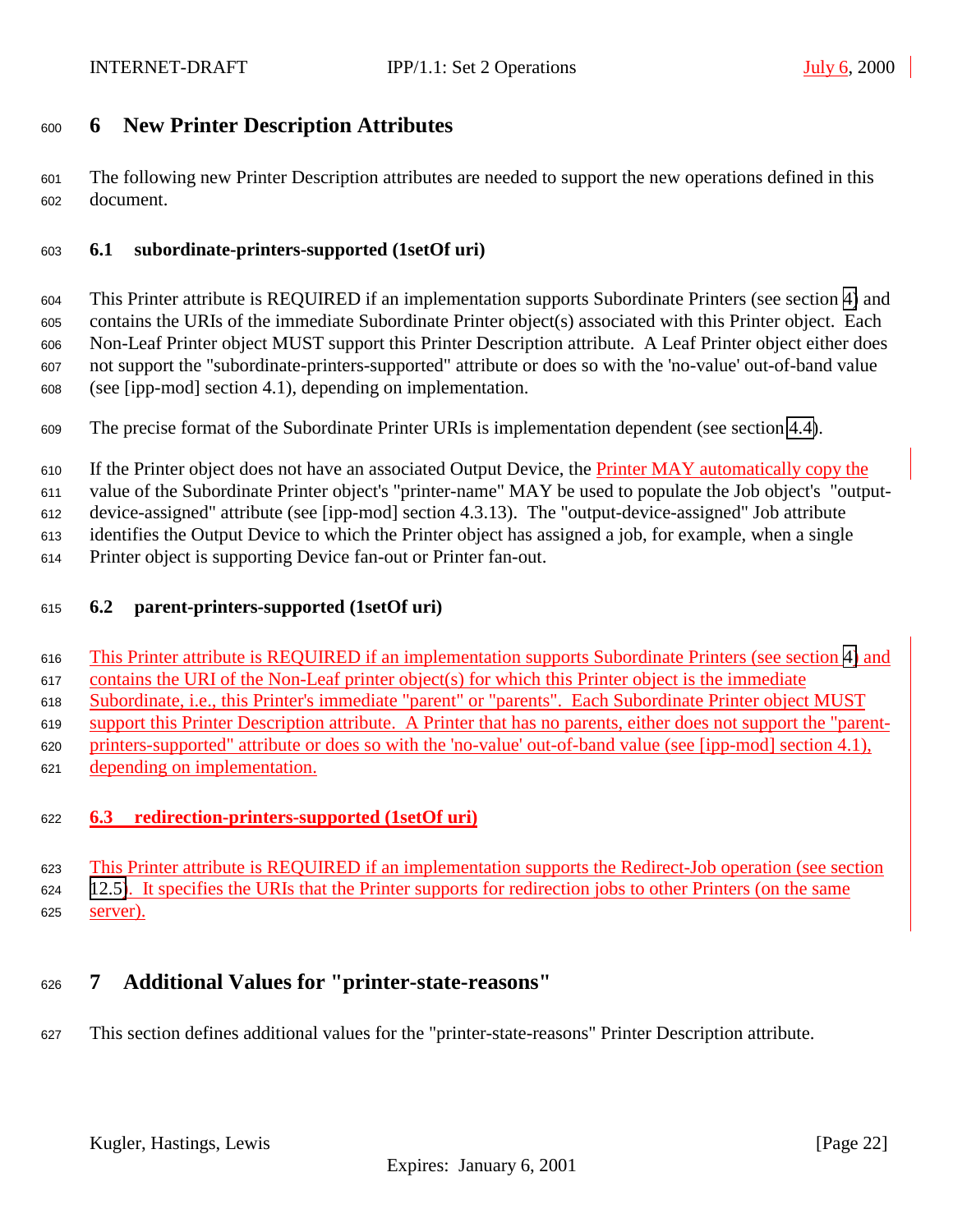<span id="page-22-0"></span>

#### **1.17.1 'moving-to-paused-allhold-new-jobs'**

- 629 **Imoving-to-paused-allhold-new-jobs': <del>Someone has paused the Printer object using the Pause-Printer-</del>** 630 After-All-Current-JobsThe operator has issued the Hold-New-Jobs operation (see section [11.3.1\)](#page-28-0) or other means, but the output-device(s) are taking an appreciable time to stop. Later, when all output has stopped, the "printer-state" becomes 'stopped', and the 'paused' value replaces the 'moving-to-633 paused' value in the "printer-state-reasons" attribute. This value MUST be supported, if the Pause-634 Printer-After-All-Current-JobsHold-New-Jobs operation is supported and the implementation takes significant time to pause a device in certain circumstances.
- ISSUE 07 What other 'moving-to-xxx' and 'xxx' values do we need to support the new operations 637 defined in this document, besides 'printer-moving-to-paused-all'?

#### **7.2 'printer-deactivated'**

639 '<del>printer</del>-deactivated': Someone A client has issued a Deactivate-Printer operation for the Printer object (see section [11.4.1\)](#page-31-0) and the Printer is in the process of becoming deactivated or has become deactivated. The Printer MUST reject all requests except Activate-Printer, queries (Get-Printer- Attributes, Get-Job-Attributes, Get-Jobs, etc.), Send-Document, and Send-URI (so that partial job submission can be completed - see section [11.1.1\)](#page-24-0) and return the 'server-error-service-unavailable' status code.

# **8 Additional Values for "job-state-reasons"**

This section defines additional values for the "job-state-reasons" Job Description attribute.

#### **8.1 'job-suspended'**

- 'job-suspended': The job has been suspended while processing using the Suspend-Current-Job operation and other jobs can be processed on the Printer. The Job can be resumed using the Resume-Job operation which removes this value.
- 

# **9 Additional events**

- The following Printer events are defined for use with [ipp-ntfy]:
- 'forwarded-operation-failed' an operation that a Printer forwarded to a Subordinate Printer (see section [4.7\)](#page-17-0) <u>failed.</u>

# **10 Additional status codes**

This section defines new status codes used by the operations defined in this document.

Kugler, Hastings, Lewis [Page 23]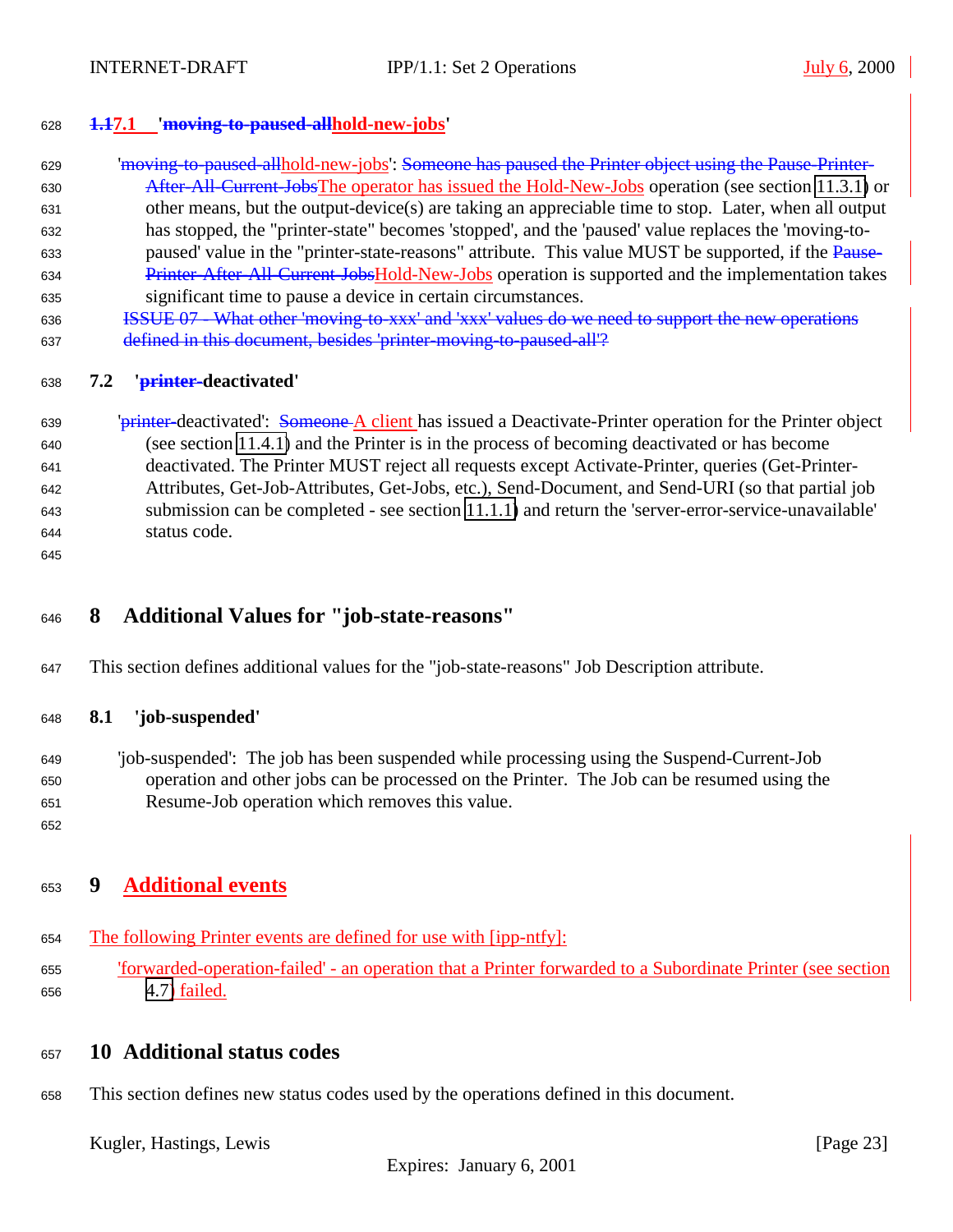<span id="page-23-0"></span>

### <sup>659</sup> **10.1 'server-error-printer-is-deactivated' (0x????)**

 The Printer has been deactivated using the Deactivate-Printer operation and is only accepting the Activate- Printer (see section [11.5.1\)](#page-32-0), Get-Job-Attributes, Get-Jobs, Get-Printer-Attributes, and any other Get-Xxxx operations. An operator can perform the Activate-Printer operation to allow the Printer to accept other operations.

# <sup>664</sup> **11 Definition of the Set 2 Printer Operations**

<sup>665</sup> All Printer Operations are directed at Printer objects. A client MUST always supply the "printer-uri" <sup>666</sup> operation attribute in order to identify the correct target of the operation. These descriptions assume all of <sup>667</sup> the common semantics of IPP/1.1 Model and Semantics document [ipp-mod] section 3.1.

<sup>668</sup> The Set 2 Printer Operations are summarized in Table 6:

| <b>Operation Name</b>  | Operation- | Brief description                                             |  |
|------------------------|------------|---------------------------------------------------------------|--|
|                        | Id         |                                                               |  |
| Enable-Printer         | $0x$ ??    | Allows the target Printer to accept Job Creation operations   |  |
| Disable-Printer        | $0x$ ??    | Prevents the target Printer from accepting Job Creation       |  |
|                        |            | operations                                                    |  |
| Pause-Printer-After-   | $0x$ ??    | Pause the Printer after the current job has been sent to the  |  |
| Current-Job            |            | <b>Output Device.</b>                                         |  |
| Pause-Printer-After-   | $0x$ ??    | Finishes processing all currently pending jobs. Any new       |  |
| All-Current-JobsHold-  |            | jobs are placed in the 'pending-held' state.                  |  |
| New-Jobs               |            |                                                               |  |
| Release-Held-New-      | $0x$ ??    | Release all jobs to the 'pending' state that had been held by |  |
| Jobs                   |            | the effect of a previous Hold-New-Jobs operation and          |  |
|                        |            | condition the Printer to no longer hold new jobs.             |  |
| Deactivate-Printer     | $0x$ ??    | Puts the Printer into a read-only deactivated state.          |  |
| Activate-Printer       | $0x$ ??    | Restores the Printer to normal activity                       |  |
| <b>Restart-Printer</b> | $0x$ ??    | Restarts the target Printer and re-initializes the software   |  |
| Shutdown-Printer       | $0x$ ??    | Shuts down the target Printer so that it cannot be restarted  |  |
|                        |            | or queried                                                    |  |
| Startup-Printer        | $0x$ ??    | Starts up the instance of the Printer object                  |  |

#### <sup>669</sup> **Table 6 - Printer Operation Operation-Id assignments**

<sup>670</sup> All of the operations in this document are OPTIONAL for an IPP object to support. Unless the

<sup>671</sup> specification of an OPTIONAL operation requires support of another OPTIONAL operation, conforming

<sup>672</sup> implementations may support any combination of these operations. Many of the operations come in pairs

<sup>673</sup> and so both are REQUIRED if either one is implemented.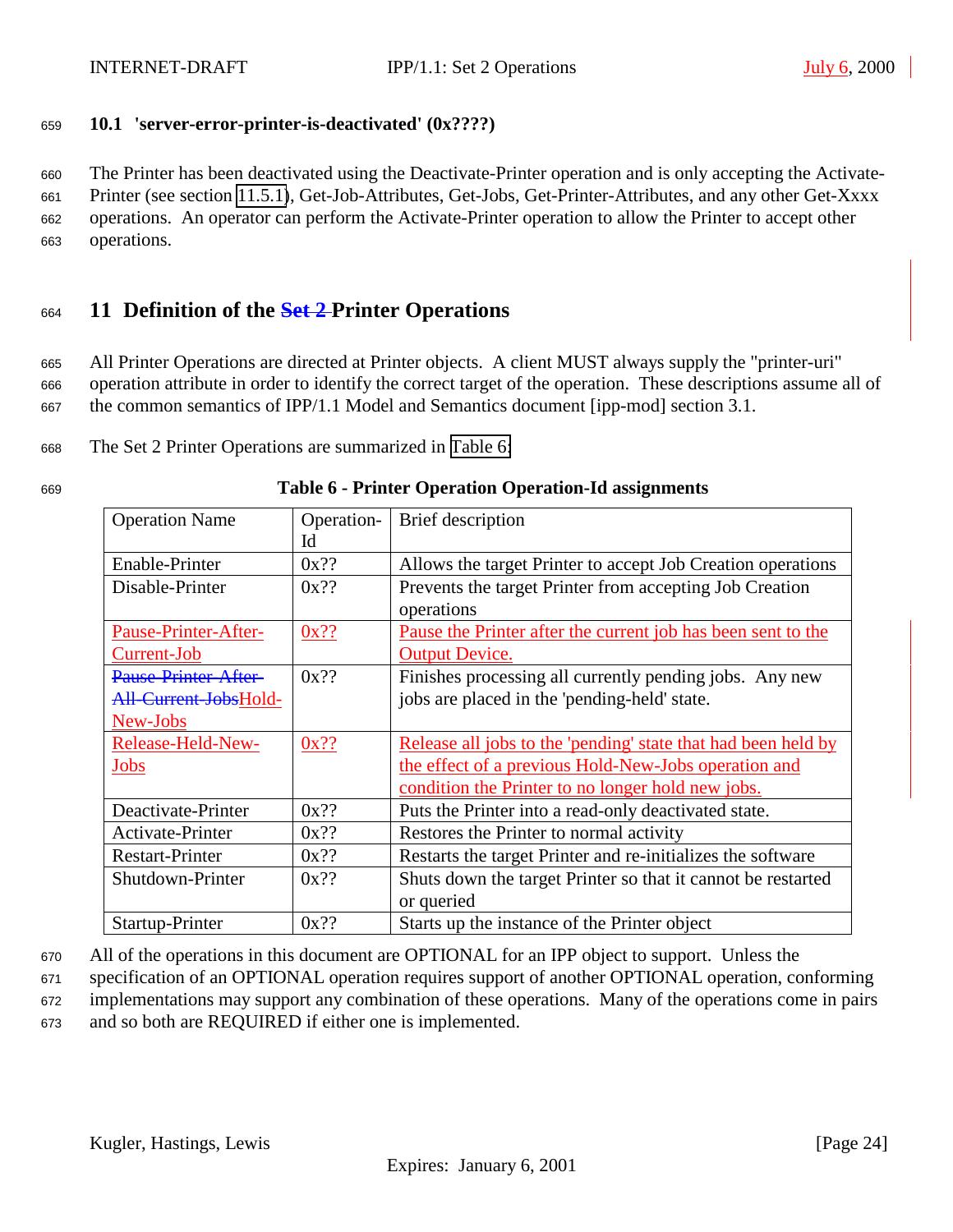# <span id="page-24-0"></span>**11.1 The Disable and Enable Printer Operations**

 This section defines the OPTIONAL Disable-Printer and Enable-Printer operations that stop and start the IPP Printer object from accepting new IPP jobs. If either of these operations are supported, both MUST be supported.

 These operations allow the operator to control whether or not the Printer will accept new Job Creation (Print-Job, Print-URI, and Create-Job) operations. These operations have no other effect on the Printer, so that the Printer continues to accept all other operations and continues to schedule and process jobs normally. In other words, these operation control the "input of new jobs" to the IPP Printer while the Pause and Resume operations (see section [11.2\)](#page-25-0) independently control the "output of new jobs" from the IPP Printer to the Output Device.

 The Disable-Printer and Enable-Printer operations MUST NOT affect the submission of jobs using other 686 job submission protocols to the associated Output Device; the Disable and Enable Device Operations (see [ipp-device-opsset3]) are intended to stop the acceptance of all jobs by the associated Output Device(s).

# **11.1.1 Disable-Printer Operation**

 This OPTIONAL operation allows a client to stop the Printer object from accepting new jobs, i.e., cause the Printer to reject subsequent Job Creation operations and return the 'server-error-not-accepting-jobs' status code. The Printer still accepts all other operations, including Validate-Job, Send-Document and Send-URI operations. Thus a Disable-Printer operation allows a client to continue submitting multiple documents of a multiple document job if the Create-Job operation had already been accepted. All previously created or submitted Jobs and currently processing Jobs continue unaffected.

 The IPP Printer MUST accept the request in any state. The Printer sets the value of its "printer-is- accepting-jobs" READ-ONLY Printer Description attribute to 'false' (see [ipp-mod] section 4.4.20), no matter what the previous value was. This operation has no immediate or direct effect on the Printer's "printer-state" and "printer-state-reasons" attributes.

- *Access Rights:* The authenticated user (see [ipp-mod] section 8.3) performing this operation must be an operator or administrator of the Printer object (see [ipp-mod] Sections 1 and 8.5).
- The Disable-Printer Request and Disable-Printer Response have the same attribute groups and attributes as the Pause-Printer operation (see [ipp-mod] sections 3.2.7.1 and 3.2.7.2), including the new "printer-message-from-operator" operation attribute (see section [5\)](#page-19-0).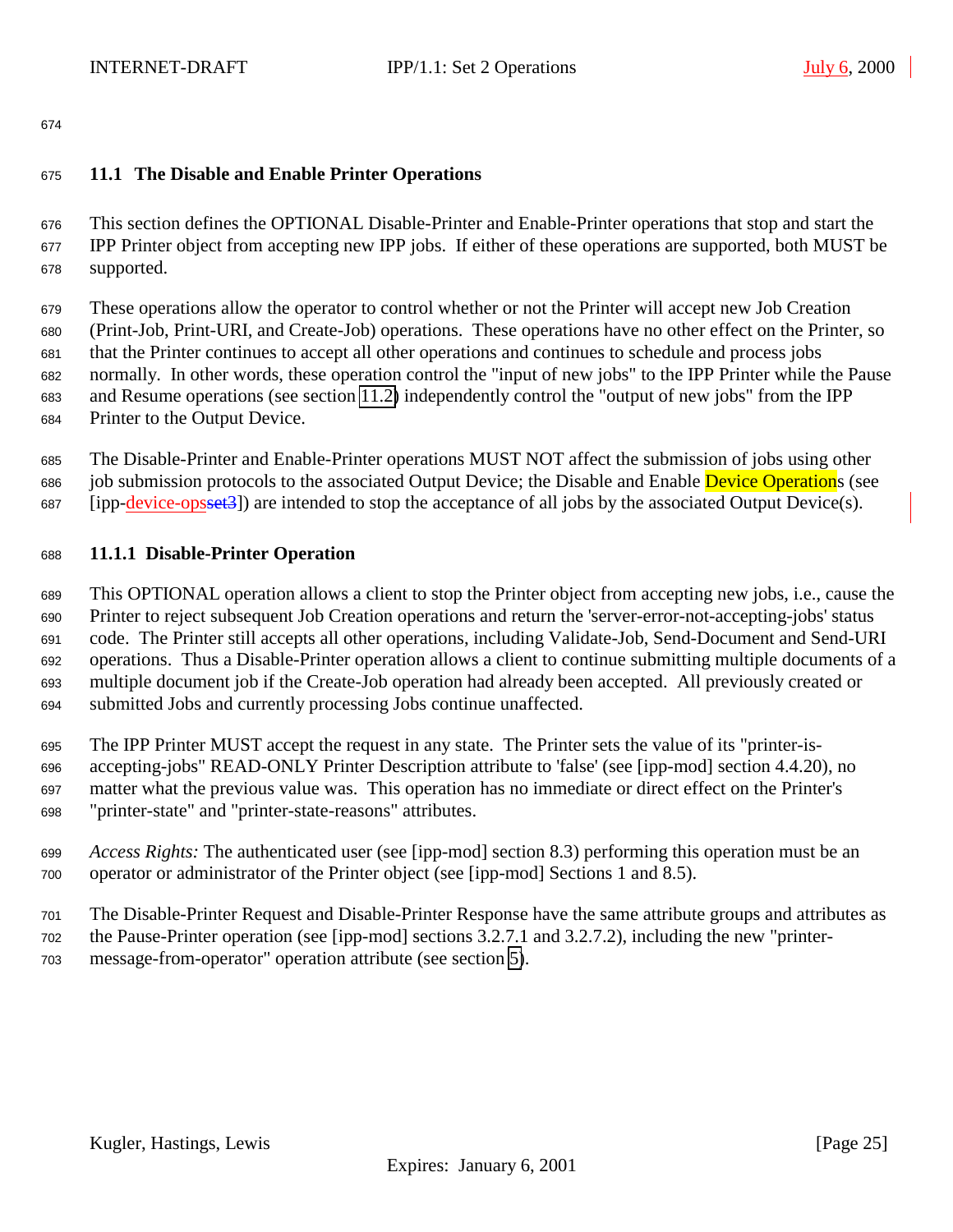#### <span id="page-25-0"></span>**11.1.2 Enable-Printer Operation**

 This OPTIONAL operation allows a client to start the Printer object accepting jobs, i.e., cause the Printer to accept subsequent Job Creation operations. The Printer still accepts all other operations. All previously submitted Jobs and currently processing Jobs continue unaffected.

The IPP Printer MUST accept the request in any state. The Printer sets the value of its "printer-is-

 accepting-jobs" READ-ONLY Printer Description attribute to 'true' (see [ipp-mod] section 4.4.20), no matter what the previous value was. This operation has no immediate or direction effect on the Printer's

- "printer-state" and "printer-state-reasons" attributes.
- *Access Rights:* The authenticated user (see [ipp-mod] section 8.3) performing this operation must be an operator or administrator of the Printer object (see [ipp-mod] Sections 1 and 8.5).
- The Enable-Printer Request and Enable-Printer Response have the same attribute groups and attributes as
- the Pause-Printer operation (see [ipp-mod] sections 3.2.8.1 and 3.2.8.2), including the new "printer-
- message-from-operator" operation attribute (see section [5\)](#page-19-0).

### **11.2 The Pause and Resume Printer Operations**

- This section clarifies leaves the OPTIONAL IPP/1.1 Pause-Printer (see [ipp-mod] sections 3.2.7) to be
- 720 ambiguous as to whether or not it stops the Printer immediately or after the current job <del>(to be Pause-Printer-</del>
- 721 After-Current-Job) and Resume-Printer (see [ipp-mod] sections 3.2.7 and 3.2.8) and defines the
- OPTIONAL Pause-Printer-After-All-Current-Jobs operation to be after the current jobs. These operations
- affect the scheduling of IPP jobs. If either of these Pause Printer operations are supported, then the
- Resume-Printer operation MUST be supported.
- These operations allow the operator to control whether or not the Printer will send new IPP jobs to the associated Output Device(s) that the IPP Printer object represents. These operations have no other effect on the Printer, so that the Printer continues to accept all operations. In other words, these operation control the "output of new jobs" to the Output Device(s) while the Disable and Enable Printer Operations (see section [11.1\)](#page-24-0) independently control the "input of new jobs" to the IPP Printer.
- The Pause and Resume Printer Operations MUST NOT affect jobs that were submitted using other job submission protocols to the associated Output Device; the Pause and Resume Device Operations (see [ipp-732 device-opsset<sup>3</sup>) are intended to stop the acceptance of all jobs by the associated Output Device(s).
- **10.2.1IPP/1.1 Pause-Printer operation and the other Pause operations**

734 IPP/1.1 defines the Pause-Printer operation (see [ipp-mod] section 3.2.7) with a number of implementation 735 <del>options:</del>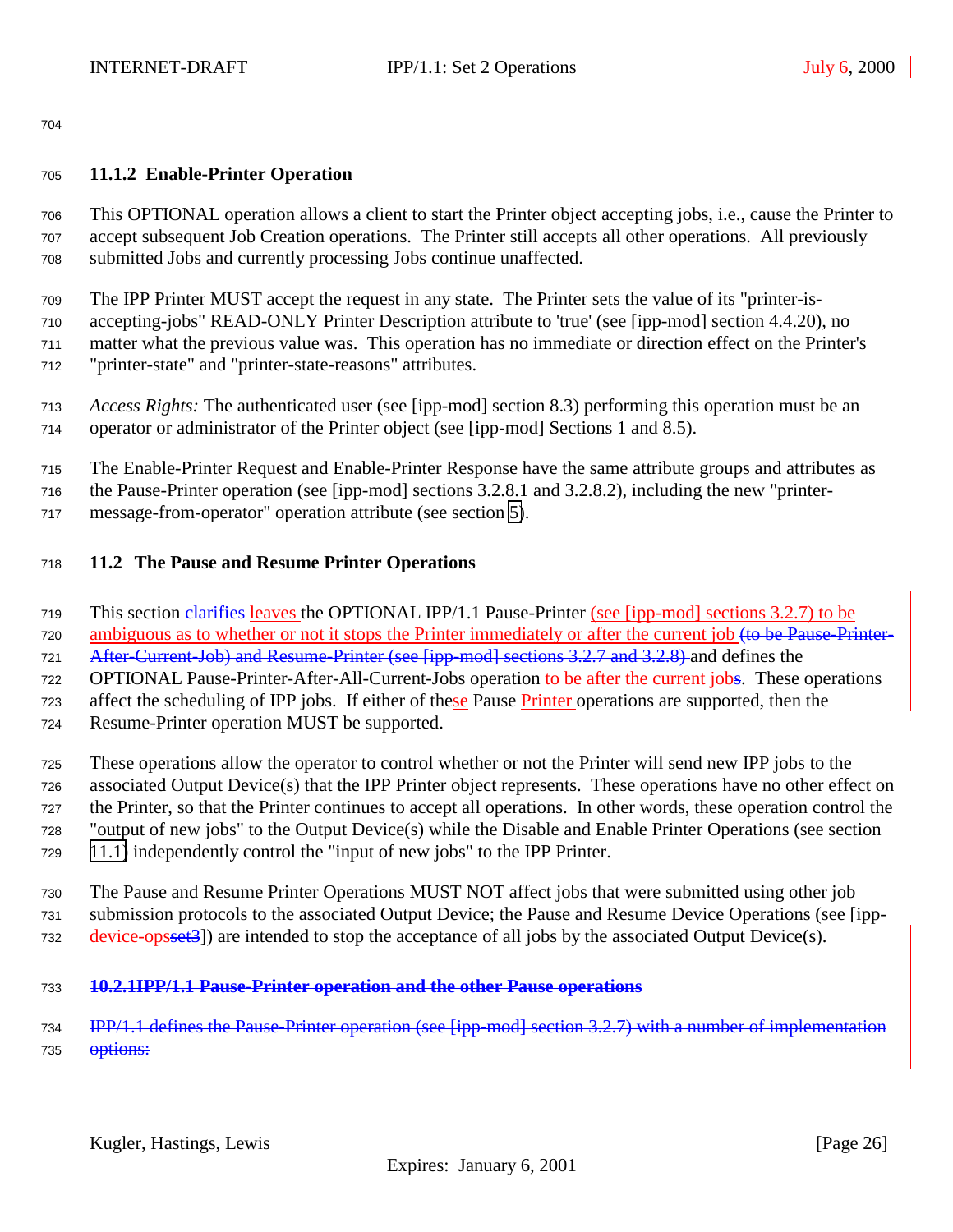<span id="page-26-0"></span> This OPTIONAL operation allows a client to stop the Printer object from scheduling jobs on all its devices. Depending on implementation, the Pause-Printer operation MAY also stop the Printer 738 from processing the current job or jobs. Any job that is currently being printed is either stopped as soon as the implementation permits or is completed, depending on implementation. The Printer object MUST still accept create operations to create new jobs, but MUST prevent any jobs from entering the 'processing' state.

<sup>742</sup> If the Pause-Printer operation is supported, then the Resume-Printer operation MUST be supported, 743 and vice-versa.

<sup>744</sup> The IPP Printer stops the current job(s) on its device(s) that were in the 'processing' or 'processing-<sup>745</sup> stopped' states as soon as the implementation permits. If the implementation will take appreciable 746 time to stop, the IPP Printer adds the 'moving-to-paused' value to the Printer object's "printer-state-747 reasons" attribute (see section [ipp-mod] 4.4.12). When the device(s) have all stopped, the IPP 748 Printer transitions the Printer object to the 'stopped' state, removes the 'moving-to-paused' value, if <sup>749</sup> present, and adds the 'paused' value (see [ipp-mod] 4.4.12) to the Printer object's "printer-state-<sup>750</sup> reasons" attribute.

751 The Set2 and Set3This documents and [ipp-device-ops] define distinct operations in order to disambiguate  $752$  the Pause-Printer operation as shown in Table 7. Set 2-The Printer  $\Theta$ Operations affect only Jobs submitted 753 using IPP, while Set<sub>3</sub>-the Device oO perations affect all jobs no matter what job submission protocol was <sup>754</sup> used to submit them to the Output Device.

# <sup>755</sup> **Table 7 - Set2 and Set3 Pause and Resume Printer and Device Operations**

| <b>Set2 and Set3-Pause and Resume</b><br><b>Printer and Device Operations</b> | Description                                                     |
|-------------------------------------------------------------------------------|-----------------------------------------------------------------|
| <b>IPP/1.1 Pause Printer</b>                                                  | Stops the IPP Printer from sending new IPP Jobs to the          |
|                                                                               | <b>Output Device(s) either immediately or after the current</b> |
|                                                                               | job completes, depending on implementation, as                  |
|                                                                               | defined in [ipp-mod].                                           |
| Pause-Printer-After-Current-Job                                               | Stops the IPP Printer from sending new IPP Jobs to the          |
|                                                                               | Output Device(s) after the current jobs finish                  |
| <b>Pause-Printer-After-All-Current-Jobs</b>                                   | Stops the IPP Printer from sending IPP Jobs that are            |
|                                                                               | accepted subsequently to the Output Device(s). All              |
|                                                                               | eurrently pending jobs are scheduled and printed.               |
| <b>Resume-Printer</b>                                                         | Starts the IPP Printer sending IPP Jobs to the Output           |
|                                                                               | Device again.                                                   |
| Pause-Device-Now                                                              | Stops the Output Device immediately from producing              |
|                                                                               | marked media (current page, sheet, depending on                 |
|                                                                               | implementation) for any job. Like the Pause button on           |
|                                                                               | the Output Device.                                              |
| Pause-Device-After-Current-Copy                                               | Stops the Output Device from producing marked media             |
|                                                                               | after the current copy of the current job.                      |
| Pause-Device-After-Current-Job                                                | Stops the Output Device from producing marked media             |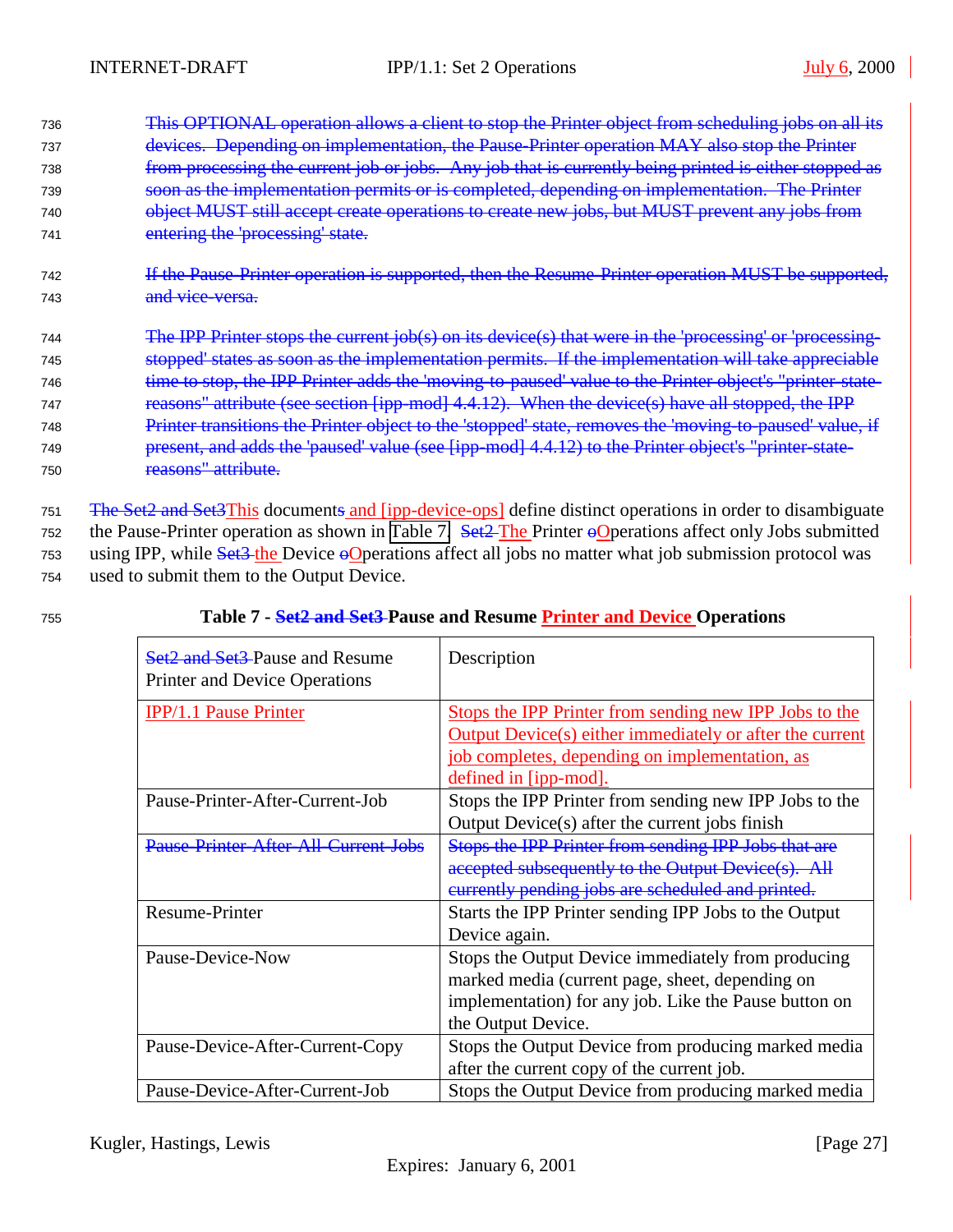| <b>Set2 and Set3-Pause and Resume</b><br><b>Printer and Device Operations</b> | Description                                         |
|-------------------------------------------------------------------------------|-----------------------------------------------------|
|                                                                               | after the current job.                              |
| Resume-Device                                                                 | Starts the Output Device processing any jobs again. |

#### **10.2.211.2.1 Pause-Printer-After-Current-Job operation**

 This OPTIONAL operation allows a client to stop the Printer object from starting to send IPP jobs to any of its Output Devices or Subordinate Printers. If the IPP Printer is in the middle of sending an IPP job to an Output Device or Subordinate Printer, the IPP Printer MUST complete sending that Job. However, after receiving this operation, the IPP Printer MUST NOT start to send any additional IPP jobs to any of its Output Devices or Subordinate Printers. In addition, after having received this operation, the IPP Printer MUST NOT start processing any more jobs, so additional jobs MUST NOT enter the 'processing' state.

 If the IPP Printer is not sending an IPP Job to the Output Device or Subordinate Printer (whether or not the Output Device or Subordinate Printer is busy processing any jobs), the IPP Printer object transitions immediately to the 'stopped' state by setting its "printer-state" attribute to 'stopped', removing the 'moving- to-paused' value, if present, from its "printer-state-reasons" attribute, and adding the 'paused' value to its "printer-state-reasons" attribute.

 If the implementation will take appreciable time to complete sending an IPP job that it has started sending to an Output Device or Subordinate Printer, the IPP Printer adds the 'moving-to-paused' value to the Printer object's "printer-state-reasons" attribute (see section [ipp-mod] 4.4.12). When the IPP Printer has completed sending IPP jobs that it was in the process of sending, the Printer object transitions to the 'stopped' state by setting its "printer-state" attribute to 'stopped', removing the 'moving-to-paused' value, if present, from its "printer-state-reasons" attribute, and adding the 'paused' value to its "printer-state-reasons" attribute.

- This operation MUST NOT affect the acceptance of Job Creation requests (see Disable-Printer section [11.1.1\)](#page-24-0).
- For any jobs that are 'pending' or 'pending-held', the 'printer-stopped' value of the jobs' "job-state-reasons" attribute also applies. However, the IPP Printer NEED NOT update those jobs' "job-state-reasons"
- attributes and only need return the 'printer-stopped' value when those jobs are queried using the Get-Job-Attributes or Get-Jobs operations (so-called "lazy evaluation").
- The IPP Printer MUST accept the request in any state and transition the Printer to the indicated new "printer-state" and MUST add the indicated value to "printer-state-reasons" attribute before returning as follows: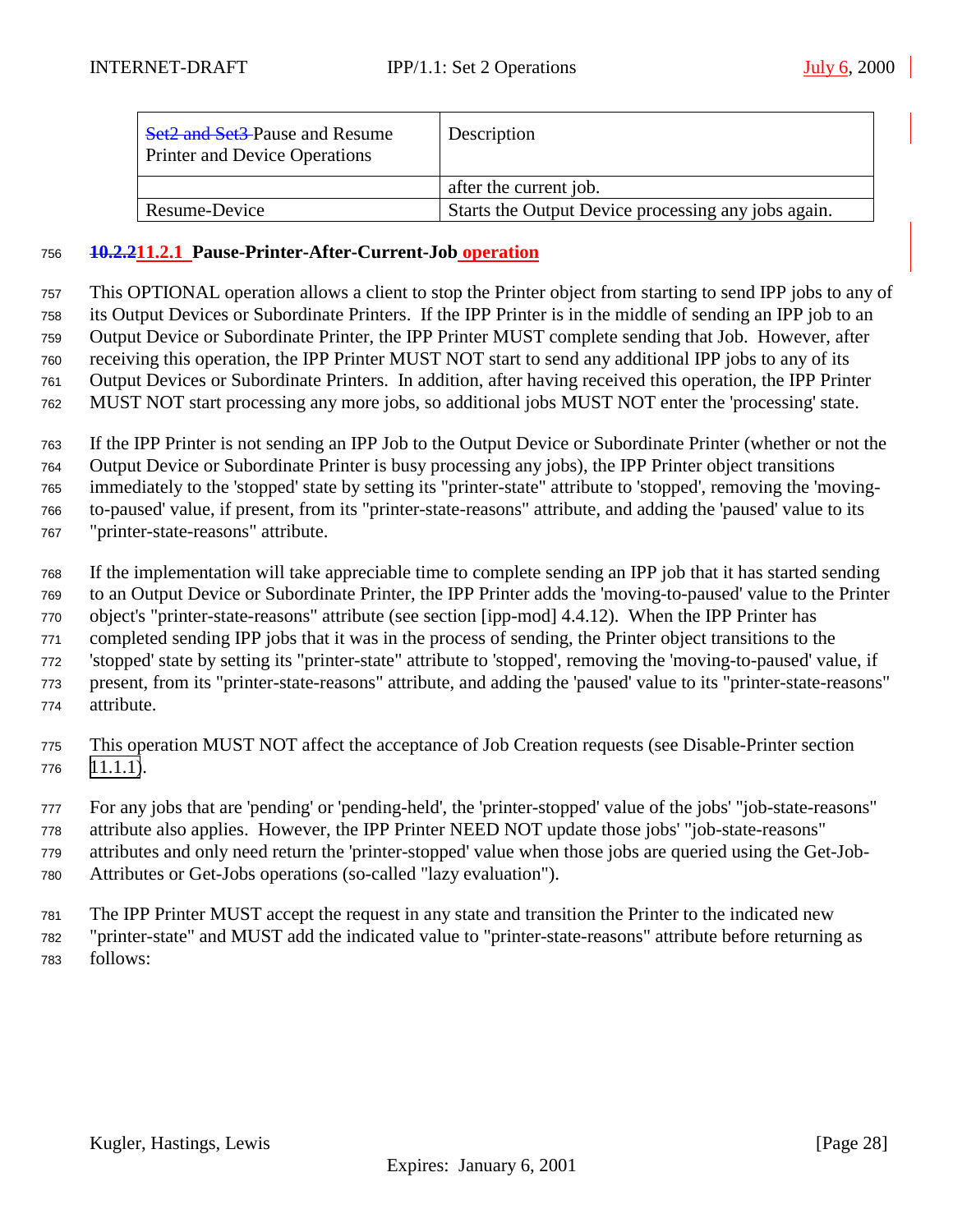<span id="page-28-0"></span>

| Current                | <b>New</b>                | "printer-                          | IPP Printer's response status code and action:                                                                                                                                                                                                                                                     |
|------------------------|---------------------------|------------------------------------|----------------------------------------------------------------------------------------------------------------------------------------------------------------------------------------------------------------------------------------------------------------------------------------------------|
| "printer-state"        | "printer-state"           | state-<br>reasons"                 | REQUIRED/OPTIONAL state transition for a<br>Printer to support                                                                                                                                                                                                                                     |
| 'idle'<br>'processing' | 'stopped'<br>'processing' | 'paused'<br>'moving-to-<br>paused' | REQUIRED: 'successful-ok'<br>OPTIONAL: 'successful-ok';<br>Later, when the IPP Printer has finished sending<br>IPP jobs to an Output Device, the "printer-state"<br>becomes 'stopped', and the 'paused' value<br>replaces the 'moving-to-paused' value in the<br>"printer-state-reasons" attribute |
| 'processing'           | 'stopped'                 | 'paused'                           | REQUIRED: 'successful-ok'; the IPP Printer<br>wasn't in the middle of sending an IPP job to an<br><b>Output Device</b>                                                                                                                                                                             |
| 'stopped'              | 'stopped'                 | 'paused'                           | REQUIRED: 'successful-ok'                                                                                                                                                                                                                                                                          |

<sup>784</sup> *Access Rights:* The authenticated user (see [ipp-mod] section 8.3) performing this operation must be an <sup>785</sup> operator or administrator of the Printer object (see [ipp-mod] Sections 1 and 8.5).

<sup>786</sup> The Pause-Printer-After-Current-Job Request and Pause-Printer-After-Current-Job Response have the same

<sup>787</sup> attribute groups and attributes as the Pause-Printer operation (see [ipp-mod] sections 3.2.7.1 and 3.2.7.2),

<sup>788</sup> including the new "printer-message-from-operator" operation attribute (see section [5\)](#page-19-0).

<sup>789</sup> **11.3 Hold and Release New Jobs operations**

<sup>790</sup> This section defines operations to condition the Printer to hold any new jobs and to release them.

#### <sup>791</sup> **10.2.311.3.1 Hold-New-Jobs operationPause-Printer-After-All-Current-Jobs**

<sup>792</sup> ISSUE 08: Would a better name for Pause-Printer-After-All-Current-Jobs be Hold-Future-Jobs?

<sup>793</sup> Unfortunately, unlike Pause-Printer-After-All-Current-Jobs which gets to 'paused', the state transition

794 would just be to 'idle' when all of the current jobs have completed? But what operation would undo this

<sup>795</sup> condition? Do-Not-Hold-Future-Jobs, Release-All-Jobs? Or how about having a single Schedule-Jobs

796 operation that has a parameter that says whether to hold all future jobs or not?

 This OPTIONAL operation allows a client to condition the Printer to complete the current 'pending' and 798 'processing' IPP Jobs but not start processing any subsequently received-created IPP Jobs. If the IPP Printer is in the middle of sending an IPP job to an Output Device or Subordinate Printer, the IPP Printer MUST complete sending that Job. Furthermore, the IPP Printer MUST send all of the current 'pending' IPP Jobs to the Output Device(s) or Subordinate IPP Printer object(s). Any subsequently received Job Creation 802 operations will cause the IPP Printer to put the Job into the 'pending-held' state with the 'job-held-on-create' value being added to the job's "job-state-reasons" attribute. Thus all newly accepted jobs will be

<sup>804</sup> automatically held by the Printer.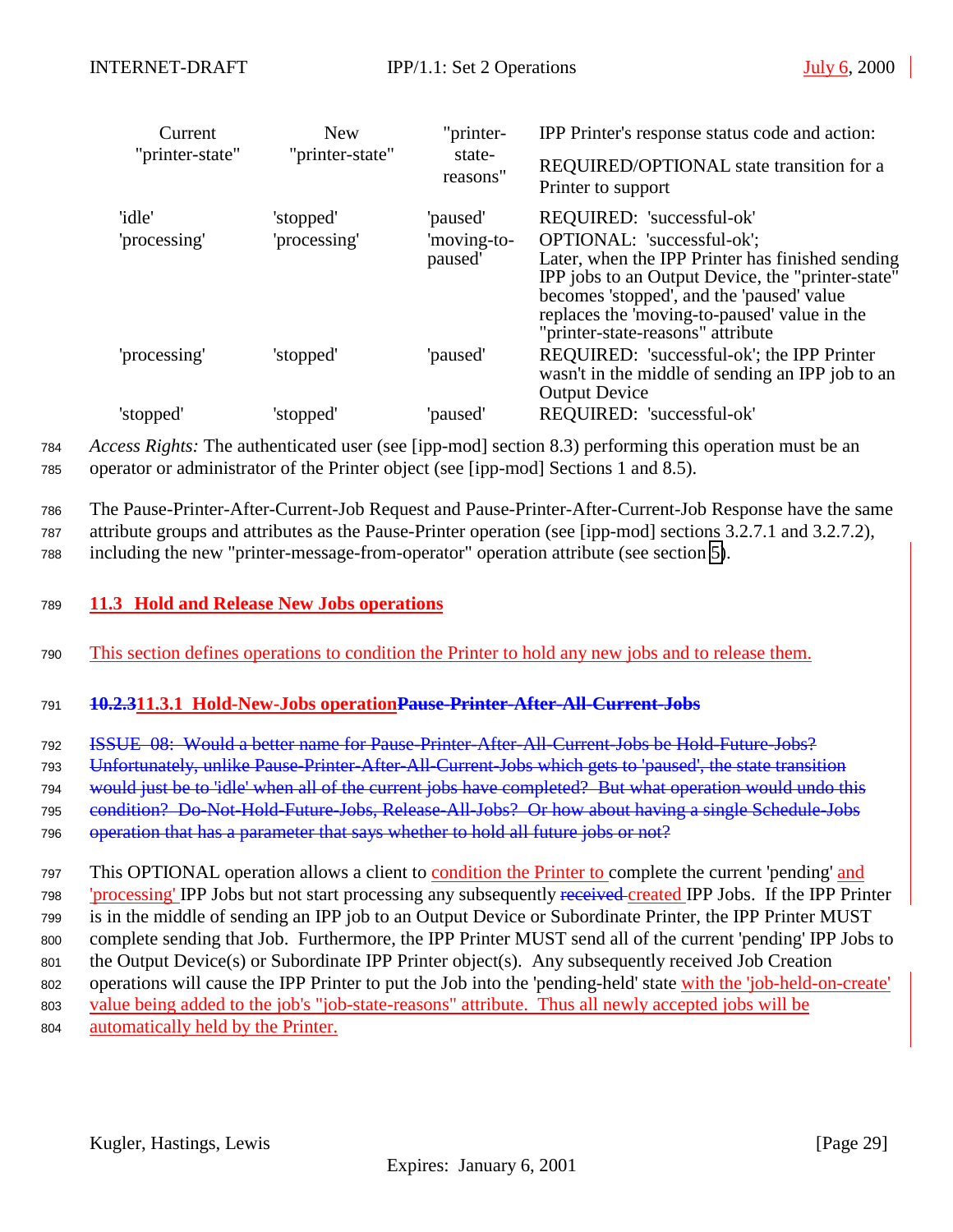| 805 | When the Printer completes all of the 'pending' and 'processing' jobs, it enters the 'idle' state as usual. An        |
|-----|-----------------------------------------------------------------------------------------------------------------------|
| 806 | operator that is monitoring Printer state changes will know when the Printer has completed all current jobs           |
| 807 | because the Printer enters the 'idle' state until the Printer is resumed using the Resume-Printer operation.          |
| 808 | If the IPP Printer has no 'pending' IPP Jobs and is not sending an IPP Job to an Output Device or                     |
| 809 | subordinate Printer (whether or not the Output Device or subordinate Printer is busy processing any jobs),            |
| 810 | the IPP Printer object transitions immediately to the 'stopped' state by setting its "printer-state" attribute to     |
| 811 | 'stopped', removing the 'moving-to-paused-all' value, if present, from its "printer-state-reasons" attribute,         |
| 812 | and adding the 'paused' value to its "printer state reasons" attribute.                                               |
| 813 | ISSUE 09: Any better name than 'moving to paused all' Printer state reason to distinguish Pause Printer-              |
| 814 | After-All-Current-Jobs from Pause-Printer-After-Current-Job which uses 'moving-to-paused'?                            |
| 815 | If the IPP Printer has 'pending' jobs or the implementation will take appreciable time to complete sending            |
| 816 | an IPP job that it has started sending to an Output Device or subordinate Printer, the IPP Printer adds the           |
| 817 | 'moving to paused all' value to the Printer object's "printer state reasons" attribute (see section [ipp-mod]         |
| 818 | 4.4.12). When the IPP Printer has completed sending IPP jobs that it was in the process of sending and all            |
| 819 | its 'pending' jobs, the Printer object transitions to the 'stopped' state by setting its "printer-state" attribute to |
| 820 | 'stopped', removing the 'moving to paused all' value, if present, from its "printer state reasons" attribute,         |
| 821 | and adding the 'paused' value to its "printer state reasons" attribute.                                               |
| 822 | This operation MUST NOT affect the acceptance of Job Creation requests (see Disable-Printer section                   |
| 823 | 11.1.1), except to put the Jobs into the 'pending-held' state, instead of the 'pending' or 'processing' state.        |
| 824 | For any jobs that are 'pending' or 'pending-held', the 'printer-stopped' value of the jobs' "job-state-reasons"       |
| 825 | attribute also applies. However, the IPP Printer NEED NOT update those jobs' "job-state-reasons"                      |
| 826 | attributes and only need return the 'printer-stopped' value when those jobs are queried using the Get-Job-            |
| 827 | Attributes or Get-Jobs operations (so-called "lazy evaluation").                                                      |
| 828 | The IPP Printer MUST accept the request in any state, MUST NOT and transition the Printer to the                      |
| 829 | indicated any new other "printer-state", and MUST add the indicated 'hold-new-jobs' value to the Printer's            |

- 830 "printer-state-reasons" attribute (whether the value was present or not).
- 831 before returning as follows: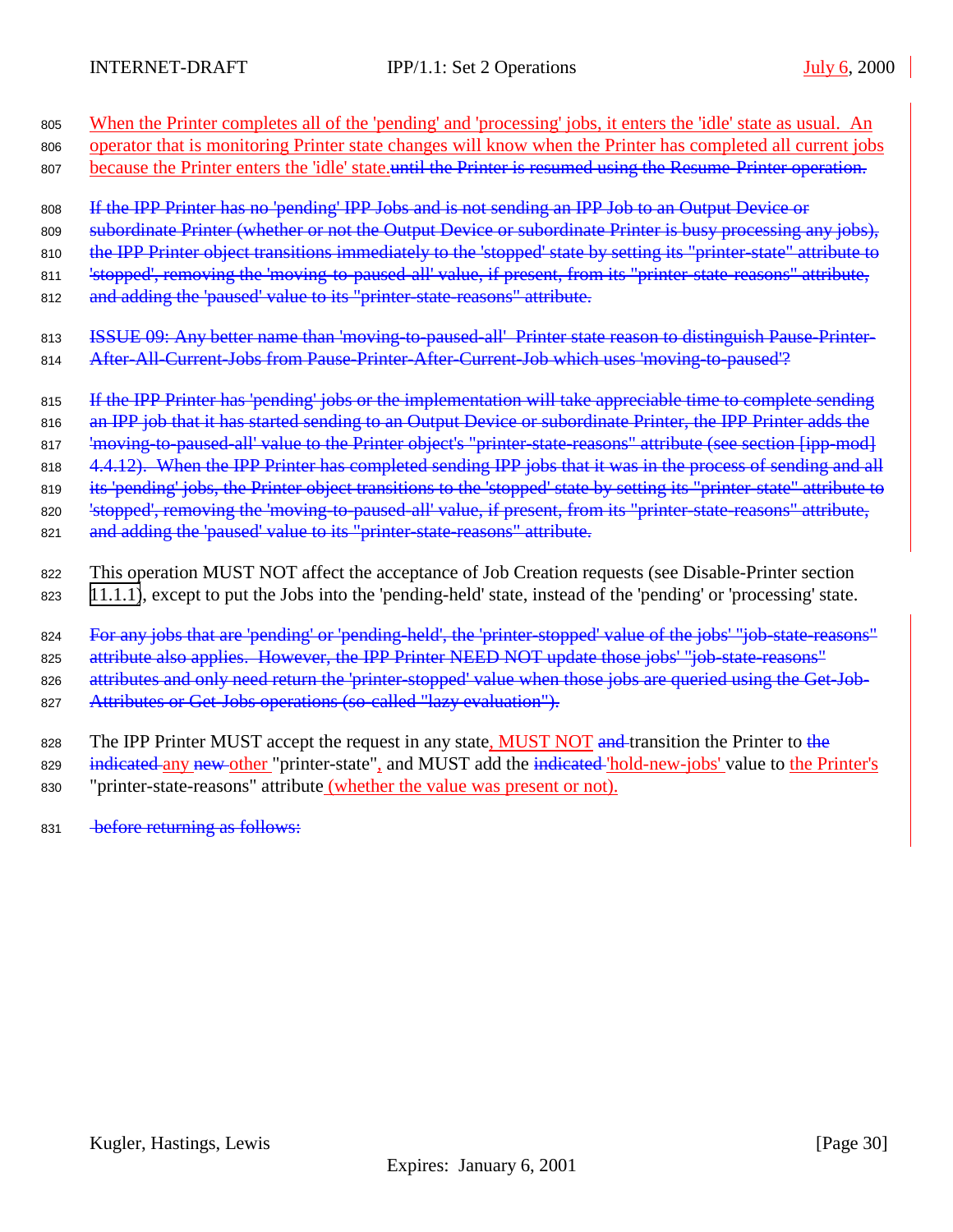<span id="page-30-0"></span>

| <u>'urrant</u><br>$\sqrt{2}$     | $\mathbf N$ aw<br><b>TAN UTAY</b> | ' <del>printer-</del>                 | <b>IPP Printer's response status code and action:</b>                                                                                                                                                                                                  |
|----------------------------------|-----------------------------------|---------------------------------------|--------------------------------------------------------------------------------------------------------------------------------------------------------------------------------------------------------------------------------------------------------|
| "printer-state"                  | "printer-state"                   | state-<br>reasons"                    | <u>REQUIRED/OPTIONAL</u> state transition for a<br><del>REQUIRED/OF HOTVAL state transition for a</del><br>Printer to support                                                                                                                          |
| 'idle'                           | <del>'stopped'</del>              | <u>'ngucad'</u><br><del>vauseu</del>  | REQUIRED: 'successful-ok'                                                                                                                                                                                                                              |
| 'processing'                     | 'processing'                      | <del>'moving to-</del><br>paused all' | REQUIRED: 'successful ok';<br>Later, when the IPP Printer has finished sending<br>IPP jobs, the "printer state" becomes 'stopped',<br>and the 'paused' value replaces the 'moving to-<br>paused all' value in the "printer state reasons"<br>attribute |
| $r_{0}$<br><del>processing</del> | <del>'stopped'</del>              | ' <del>paused</del> '                 | REQUIRED: 'successful-ok'; the IPP Printer<br>didn't have any 'pending' jobs and wasn't in the<br>middle of sending an IPP job to the Output<br><b>Device</b>                                                                                          |
| 'stonned'<br><del>stoppeu</del>  | 'stopped'                         | 'naused'<br><del>pauscu</del>         | REOUIRED: 'successful ok'                                                                                                                                                                                                                              |

<sup>832</sup> *Access Rights:* The authenticated user (see [ipp-mod] section 8.3) performing this operation must be an <sup>833</sup> operator or administrator of the Printer object (see [ipp-mod] Sections 1 and 8.5).

834 The Pause-Printer-After-All-Current-JobsHold-New-Jobs Request and Hold-New-JobsPause-Printer-After-

835 All-Current-Jobs Response have the same attribute groups and attributes as the Pause-Printer operation (see <sup>836</sup> [ipp-mod] sections 3.2.7.1 and 3.2.7.2), including the new "printer-message-from-operator" operation

<sup>837</sup> attribute (see section [5\)](#page-19-0).

#### <sup>838</sup> **11.3.2 Release-Held-New-Jobs operation**

<sup>839</sup> This OPTIONAL operation allows a client to undo the effect of a previous Hold-New-Jobs operation. In

<sup>840</sup> particular, the Printer releases all of the jobs that it had held as a consequence of a Hold-New-Jobs

<sup>841</sup> operations, i.e., while the 'hold-new-jobs' value was present in the Printer's "printer-state-reasons" attribute.

842 In addition, the Printer MUST accept this request in any state, MUST NOT transition the Printer to any

<sup>843</sup> other "printer-state", and MUST remove the 'hold-new-jobs' value from its "printer-state-reasons" attribute

<sup>844</sup> (whether the value was present or not) so that the Printer no longer holds newly created jobs.

<sup>845</sup> *Access Rights:* The authenticated user (see [ipp-mod] section 8.3) performing this operation must be an <sup>846</sup> operator or administrator of the Printer object (see [ipp-mod] Sections 1 and 8.5).

847 The Release-Held-New-Jobs Request and Release-Held-New-Jobs Response have the same attribute groups 848 and attributes as the Pause-Printer operation (see [ipp-mod] sections 3.2.7.1 and 3.2.7.2), including the new <sup>849</sup> "printer-message-from-operator" operation attribute (see section [5\)](#page-19-0).

# <sup>850</sup> **11.4 Deactivate and Activate Printer Operations**

<sup>851</sup> This section defines the OPTIONAL Deactivate-Printer and Activate-Printer operations that stop and start

<sup>852</sup> the IPP Printer object from accepting all requests except queries and performing work. If either of these

<sup>853</sup> operations are supported, both MUST be supported.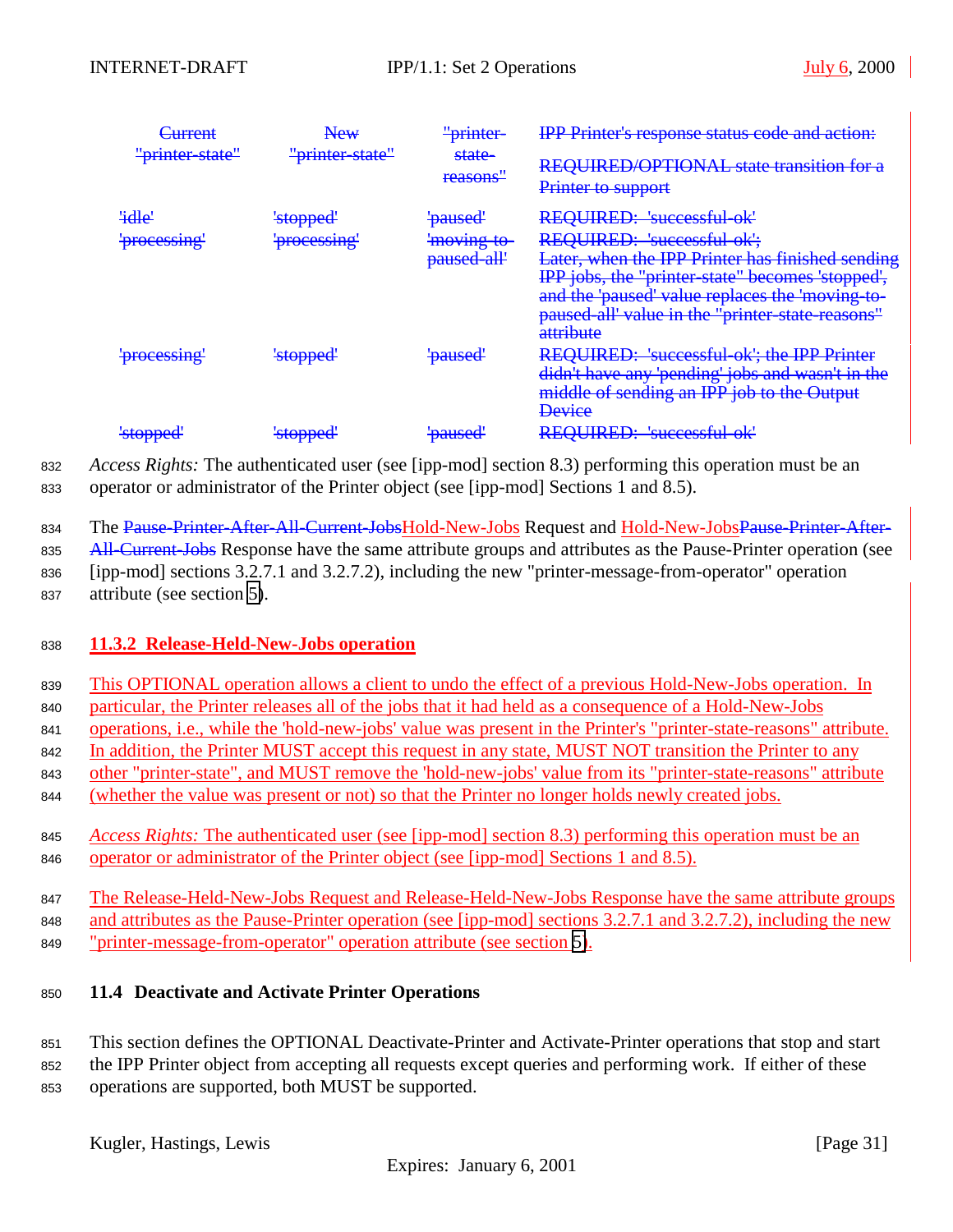<span id="page-31-0"></span>

 These operations allow the operator to put the Printer into a dormant read-only condition and to take it out of such a condition. These operations are a combination of the Deactivate and Pause operations, plus

preventing the acceptance of any other requests, except queries.

 The Deactivate and Activate Printer Operations MUST NOT affect the submission of jobs using other job submission protocols to the associated Output Device; the Deactivate and Activate Device Operations (see 859 [ipp-device-opsset3]) are intended to stop the associated Output Device(s) from performing work and accepting operations, except query operations.

# **11.4.1 Deactivate-Printer operation**

This OPTIONAL operation allows a client to stop the Printer object from starting to send IPP jobs to any of

its Output Devices or Subordinate Printers (Pause-Printer-After-Current-Job) and stop the Printer object

from accepting any, but query requests. The Printer performs a Disable-Printer and a Pause-Printer-After-

Current-Job operation immediately, including use of all of the "printer-state-reasons" if these two

operations cannot be completed immediately. In addition, the Printer MUST immediately reject all

 requests, except Activate-Printer, queries (Get-Printer-Attributes, Get-Job-Attributes, Get-Jobs, etc.), Send-Document, and Send-URI (so that partial job submission can be completed - see section [11.1.1\)](#page-24-0) and return

the 'server-error-service-unavailable' status code.

870 The IPP Printer MUST accept the request in any state. Immediately, the Printer MUST set the 'printer-

871 deactivated' value in its "printer-state-reasons" attribute. Note: neither the Disable-Printer nor the Pause-

Printer-After-Current-Job set the 'deactivated' value.

**ISSUE 10 - Ok that Deactivate-Printer sets the 'printer-deactivated' "printer-state-reasons" value, in addition** 874 to performing both a Disable-Printer and a Pause-Printer-After-Current-Job, neither of which set this value?

 *Access Rights:* The authenticated user (see [ipp-mod] section 8.3) performing this operation must be an operator or administrator of the Printer object (see [ipp-mod] Sections 1 and 8.5).

The Deactivate-Printer Request and Deactivate-Printer Response have the same attribute groups and

attributes as the Pause-Printer operation (see [ipp-mod] sections 3.2.7.1 and 3.2.7.2), including the new

"printer-message-from-operator" operation attribute (see section [5\)](#page-19-0).

# **11.4.2 Activate-Printer operation**

 This OPTIONAL operation allows a client to undo the effects of the Deactivate-Printer, i.e., allow the Printer object to start sending IPP jobs to any of its Output Devices or Subordinate Printers (Pause-Printer- After-Current-Job) and start the Printer object from accepting any requests. The Printer performs an Enable-Printer and a Resume-Printer operation immediately. In addition, the Printer MUST immediately

start accepting all requests.

 The IPP Printer MUST accept the request in any state. Immediately, the Printer MUST immediately 887 remove the 'printer-deactivated' value from its "printer-state-reasons" attribute (whether present or not).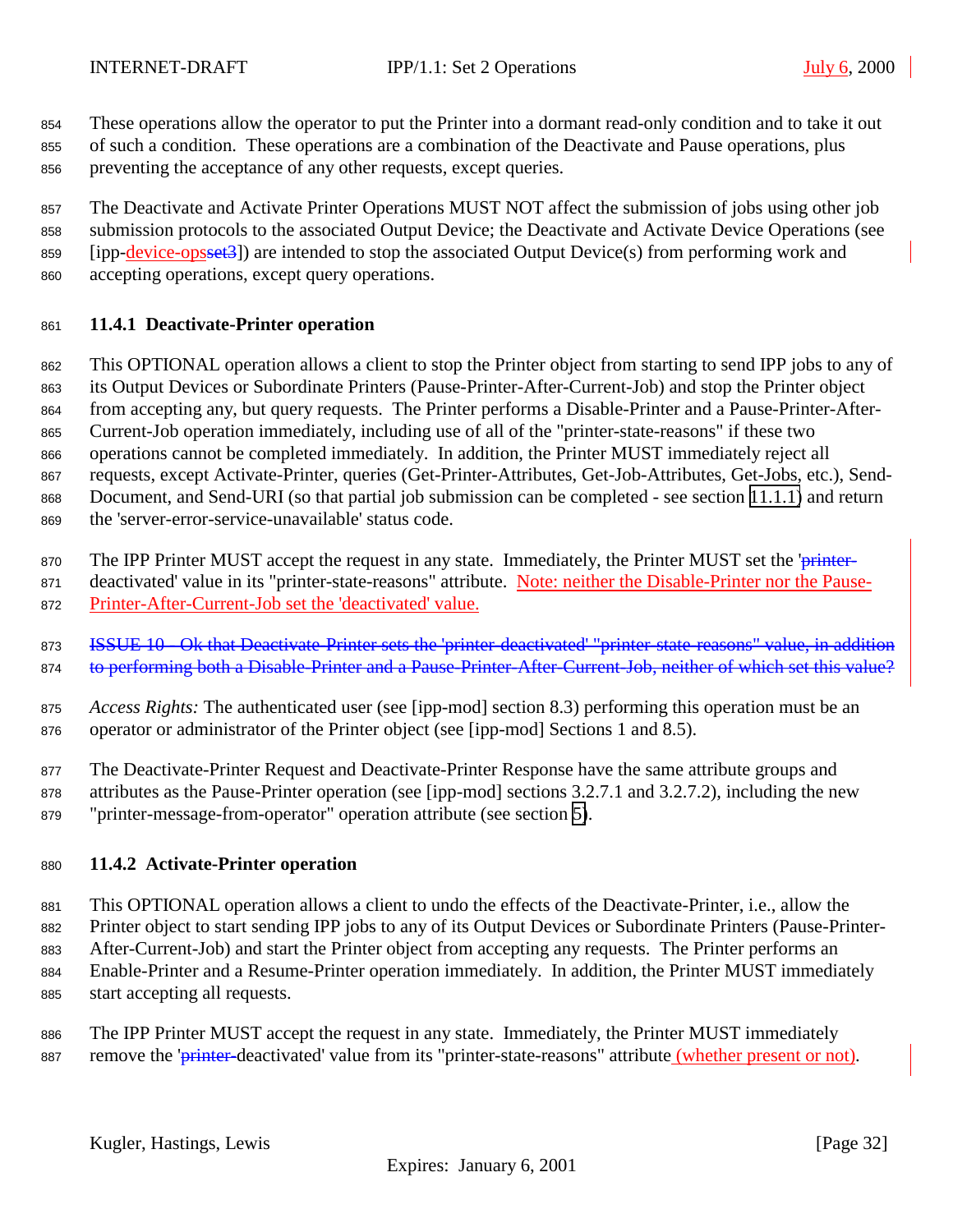<span id="page-32-0"></span> *Access Rights:* The authenticated user (see [ipp-mod] section 8.3) performing this operation must be an operator or administrator of the Printer object (see [ipp-mod] Sections 1 and 8.5).

 The Activate-Printer Request and Activate-Printer Response have the same attribute groups and attributes as the Pause-Printer operation (see [ipp-mod] sections 3.2.7.1 and 3.2.7.2), including the new "printer-message-from-operator" operation attribute (see section [5\)](#page-19-0).

#### **11.5 Restart-Printer, Shutdown-Printer, and Startup-Printer operations**

 This section defines the OPTIONAL Restart-Printer, Shutdown-Printer, and Startup-Printer operations that initialize, shutdown, and startup the Printer object, respectively. Each of these operations is OPTIONAL and any combination MAY be supported.

The Restart-Printer, Shutdown-Printer, and Startup-Printer operations MUST NOT affect the submission of

jobs using other job submission protocols to the associated Output Device; the Reset-Device and Power-

899 Off-Device Operations (see [ipp-device-opsset<sup>3</sup>]) are intended to initialize or power off the associated

Output Device(s).

# **11.5.1 Restart-Printer operation**

 This OPTIONAL operation allows a client to restart a Printer object whose operation is in need of initialization because of incorrect or erratic behavior, i.e., perform the effect of a software re-boot. The implementation MUST attempt to save any information about Jobs and the Printer object before re- initializing. However, this operation MAY have drastic consequences on the running system, so the operator should first try the Deactivate-Printer to minimize the effect on the current state of the system. The effects of previous Disable-Printer, Pause Printer, and Deactivate-Printer operations are lost.

 The IPP Printer MUST accept the request in any state. The Printer object MUST initialize its Printer's "printer-state" to 'idle', remove the state reasons from its "printer-state-reasons" attribute, and its "printer-is-accepting-jobs" attribute to 'true'.

 *Access Rights:* The authenticated user (see [ipp-mod] section 8.3) performing this operation must be an operator or administrator of the Printer object (see [ipp-mod] Sections 1 and 8.5).

The Restart-Printer Request and Restart-Printer Response have the same attribute groups and attributes as

the Pause-Printer operation (see [ipp-mod] sections 3.2.8.1 and 3.2.8.2), including the new "printer-

message-from-operator" operation attribute (see section [5\)](#page-19-0).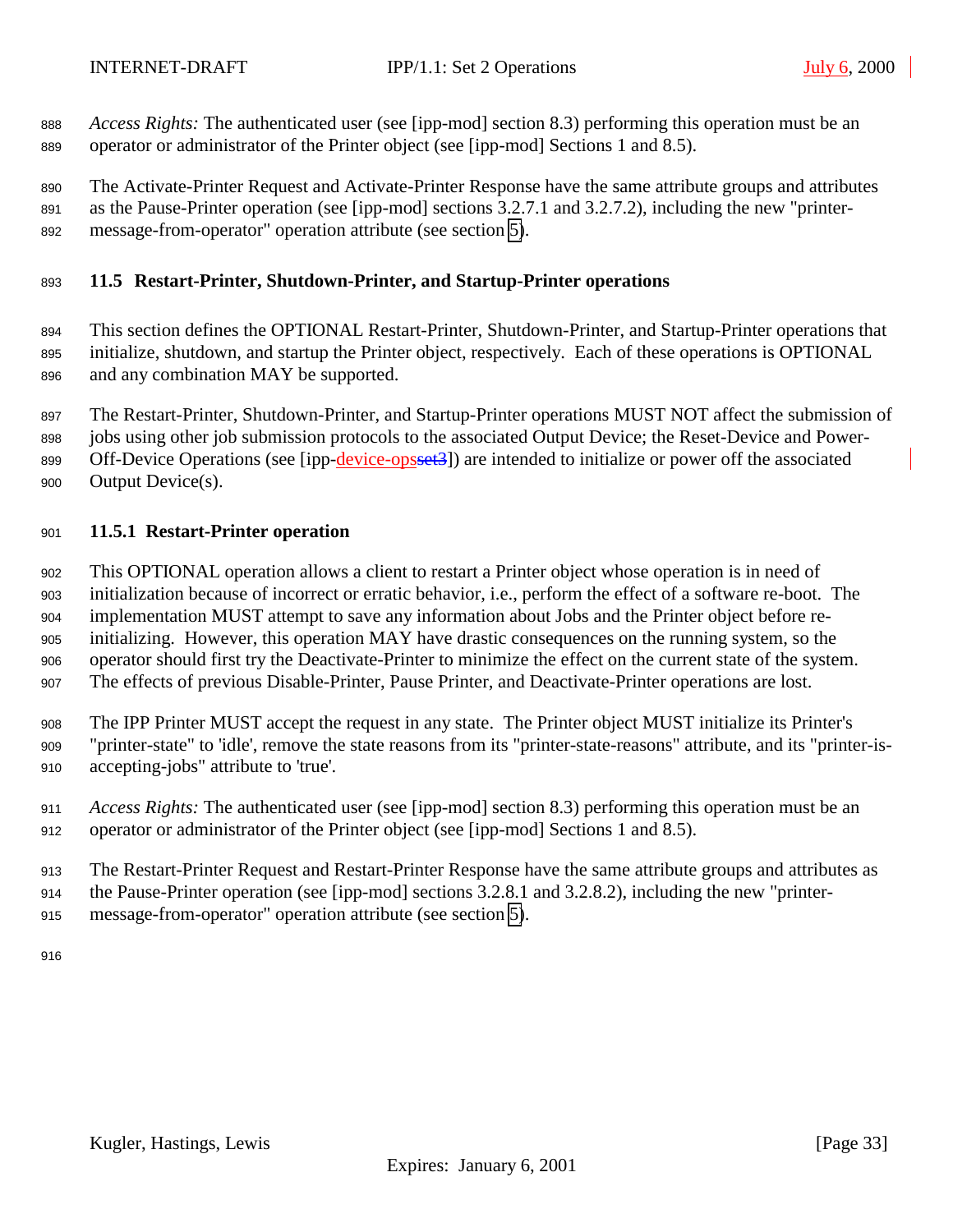#### <span id="page-33-0"></span>**11.5.2 Shutdown-Printer Operation**

 This OPTIONAL operation allows a client to shutdown a Printer, i.e., stop processing jobs and make the Printer object no longer available for any operations using the IPP protocol without losing any jobs. There is no way to bring the instance of the Printer object back to being used, except for the Startup-Printer (see section 11.5.3) which starts up a new instance of the Printer object for hosted implementations. The purpose of Shutdown-Printer is to shutdown the Printer for an extended period, not to reset the device(s) or modify a Printer attribute. See Restart-Printer (section [11.5.1\)](#page-32-0), Startup-Printer (section ), and Reset-Device 924 [ipp-device-opsset3] for the way to initialize the software or reset the Output Device(s). See the Disable- Printer operation (section [11.1\)](#page-24-0) for a way for the client to stop the Printer from accepting Job Creation requests without stopping processing or shutting down.

 The Printer MUST add the 'shutdown' value (see [ipp-mod] section 4.4.11) immediately to its "printer-state- reasons" Printer Description attribute and performs a Deactivate-Printer operation (see section [11.4.1\)](#page-31-0) which performs a Disable-Printer and Pause-Printer-After-Current-Job operation).

 Note: In order to shutdown the Printer after all the currently submitted jobs have completed, the operator issues a Disable-Printer operation (see section [11.1.1\)](#page-24-0) and then waits until all the jobs have completed and the Printer goes into the 'idle' state before issuing the Shutdown-Printer operation.

 The Printer object MUST accept this operation in any state and transition the Printer object through the "printer-states" and "printer-state-reasons" defined for the Pause-Printer-After-Current-Job operation until the activity is completed and the Printer object disappears.

 *Access Rights:* The authenticated user (see [ipp-mod] section 8.3) performing this operation must be an operator or administrator of the Printer object (see [ipp-mod] Sections 1 and 8.5).

 The Shutdown-Printer Request and Shutdown-Printer Response have the same attribute groups and attributes as the Pause-Printer operation (see [ipp-mod] sections 3.2.7.1 and 3.2.7.2), including the new "printer-message-from-operator" operation attribute (see section [5\)](#page-19-0).

#### **11.5.3 Startup-Printer operation**

This OPTIONAL operation allows a client to startup an instance of a Printer object, provided that there isn't

943 already one already instantiated. The purpose of Startup-Printer is to allow a hosted implementation of the IPP Printer object (i.e., a Server that implements an IPP Printer on behalf of a networked or local Output

945 Device) to be started after the host is available (by means outside this document). See Restart-Printer

946 (section [11.5.1\)](#page-32-0) and Reset-Device [ipp-device-opsset3] for the way to initialize the software or reset the

Output Device(s) when the IPP Printer object has already been instantiated.

 The host MUST accept this operation only when the Printer object has not been instantiated. If the Printer object already exists, the host must return the 'client-error-not-possible' status code.

The result of this operation MUST be with the Printer object's "printer-state" set to 'idle', the state reasons

- removed from its "printer-state-reasons" attribute, and its "printer-is-accepting-jobs" attribute set to
- 952 'falsetrue'. Then the operator can reconfigure the Printer before performing an Enable-Printer operation.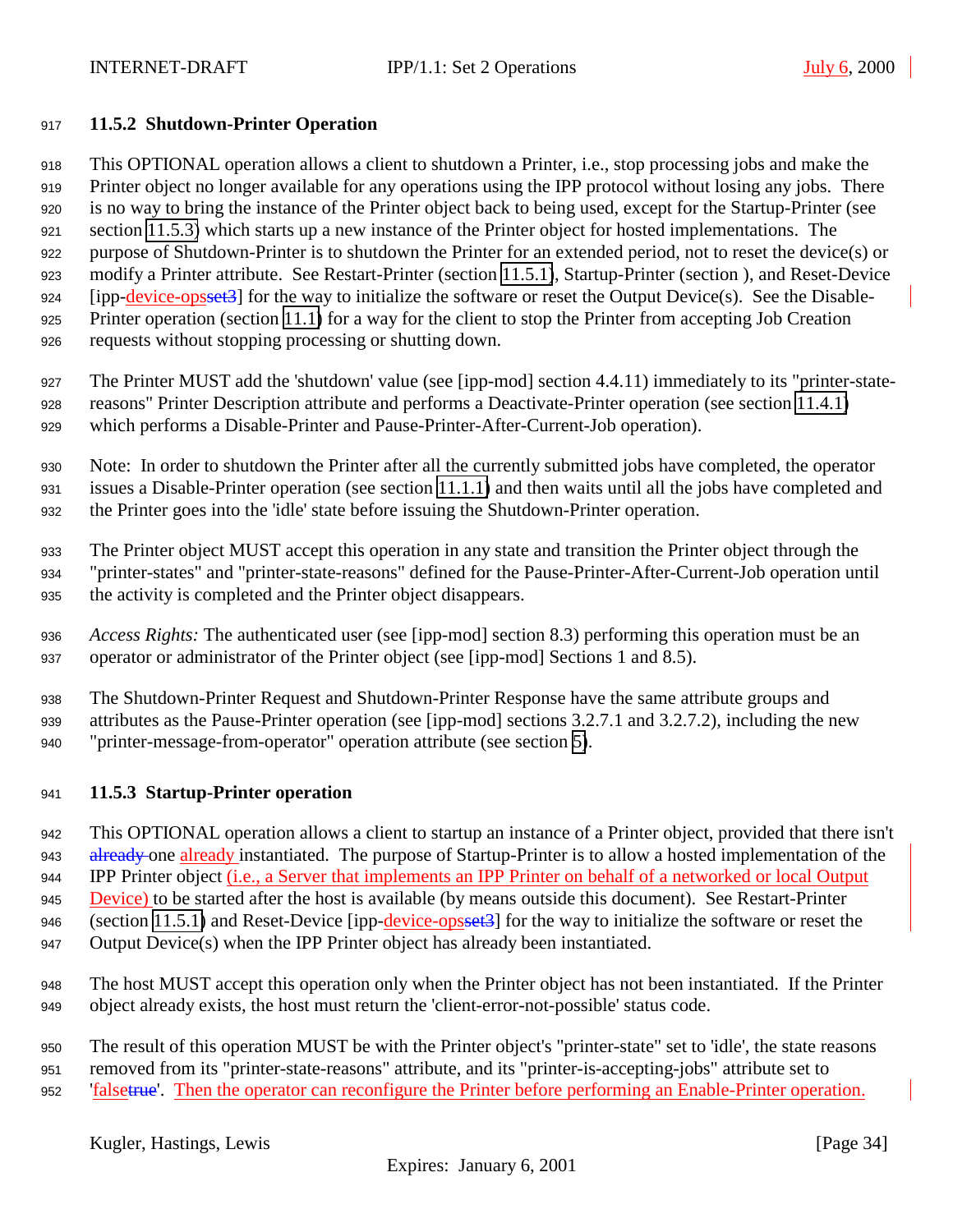- <sup>953</sup> However, when a Printer is first powered up, it is RECOMMENDED that its "printer-is-accepting-jobs"
- 954 attribute be set to 'true' in order to achieve easy "out of the box" operation. If the operator wants to change
- 955 the configuration, he/she should immediately issue a Disable-Printer operation (or have changed the
- 956 configuration before the Shutdown-Printer operation.
- 957 ISSUE 11 Ok that Startup-Printer sets the "printer-is-accepting-jobs" to 'true'? If the operator wants to 958 change the configuration, he/she should immediately issue a Disable-Printer operation (or have changed the 959 configuration before the Shutdown-Printer operation.
- <sup>960</sup> *Access Rights:* The authenticated user (see [ipp-mod] section 8.3) performing this operation must be an <sup>961</sup> operator or administrator of the Printer object (see [ipp-mod] Sections 1 and 8.5).
- <sup>962</sup> The Shutdown-Printer Request and Shutdown-Printer Response have the same attribute groups and
- <sup>963</sup> attributes as the Pause-Printer operation (see [ipp-mod] sections 3.2.7.1 and 3.2.7.2), including the new <sup>964</sup> "printer-message-from-operator" operation attribute (see section [5\)](#page-19-0).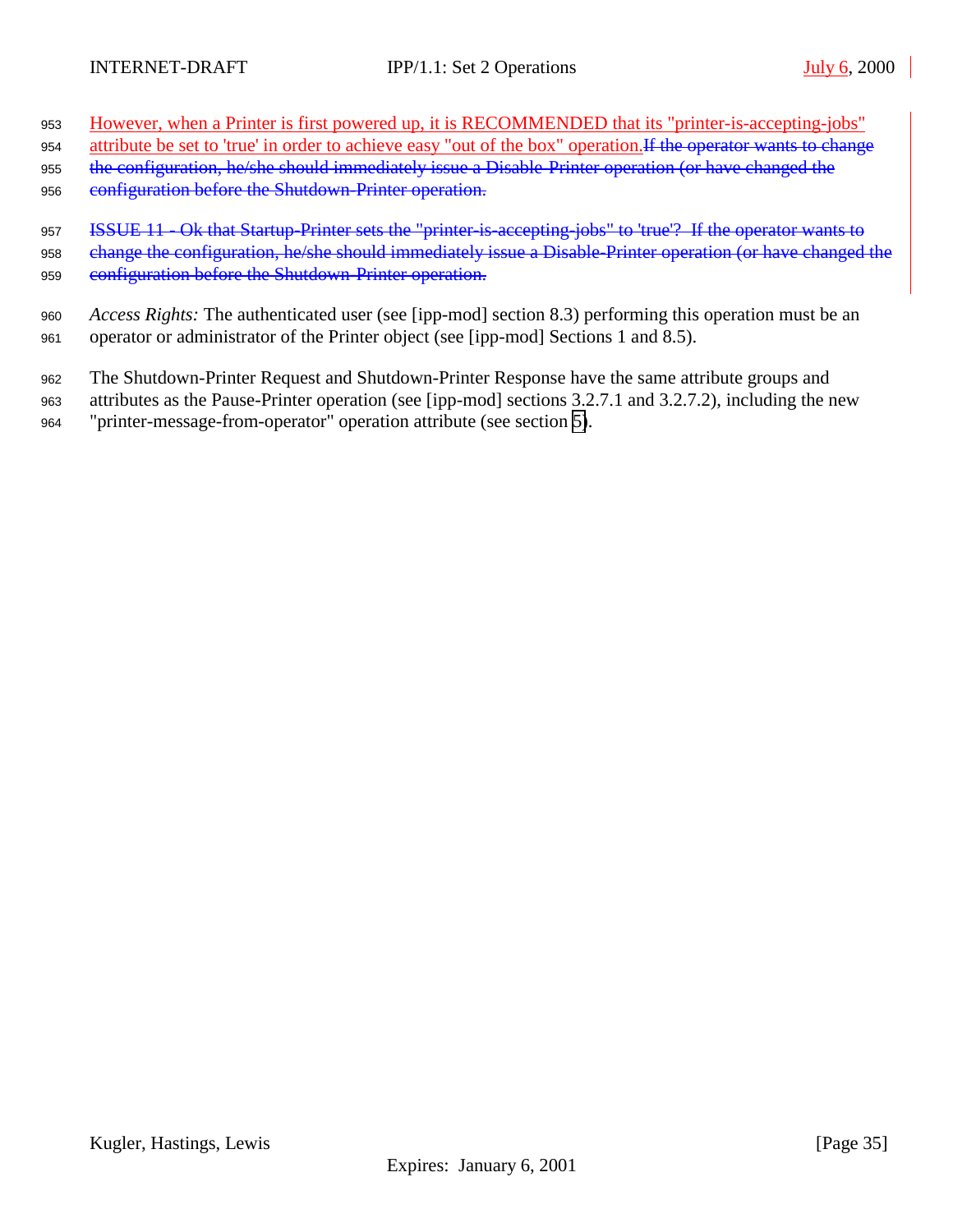# <span id="page-35-0"></span><sup>966</sup> **12 Definition of the Job Operations**

 All Job operations are directed at Job objects. A client MUST always supply some means of identifying the Job object in order to identify the correct target of the operation. That job identification MAY either be a single Job URI or a combination of a Printer URI with a Job ID. The IPP object implementation MUST support both forms of identification for every job.

<sup>971</sup> The Job Operations are summarized in Table 8:

| v<br>I<br>M.<br>۰, |
|--------------------|
|--------------------|

#### Table 8 - Job operation Operation-Id assignments

| <b>Operation Name</b> | Operation- | Brief description                                               |
|-----------------------|------------|-----------------------------------------------------------------|
|                       | Id         |                                                                 |
| Reprocess-Job         | $0x$ ??    | Creates a copy of a completed target job with a new Job ID      |
|                       |            | and processes it                                                |
| Cancel-Current-Job    | $0x$ ??    | Cancels the current job on the target Printer or the            |
|                       |            | specified job if it is the current job                          |
| Suspend-Current-Job   | $0x$ ??    | Suspends the current processing job on the target Printer or    |
|                       |            | the specified job if it is the current job, allowing other jobs |
|                       |            | to be processed instead                                         |
| Resume-Job            | $0x$ ??    | Resume the <b>paused</b> suspended target job                   |
| Promote-Job           | $0x$ ??    | Promote the pending target job to be next after the current     |
|                       |            | job(s) complete                                                 |
| Redirect-Job          | $0x$ ??    | Redirect the target job to the specified Printer on the same    |
|                       |            | server.                                                         |
| Schedule-Job-After    | $0x$ ??    | Schedule the target job immediately after the specified job,    |
|                       |            | all other scheduling factors being equal.                       |

973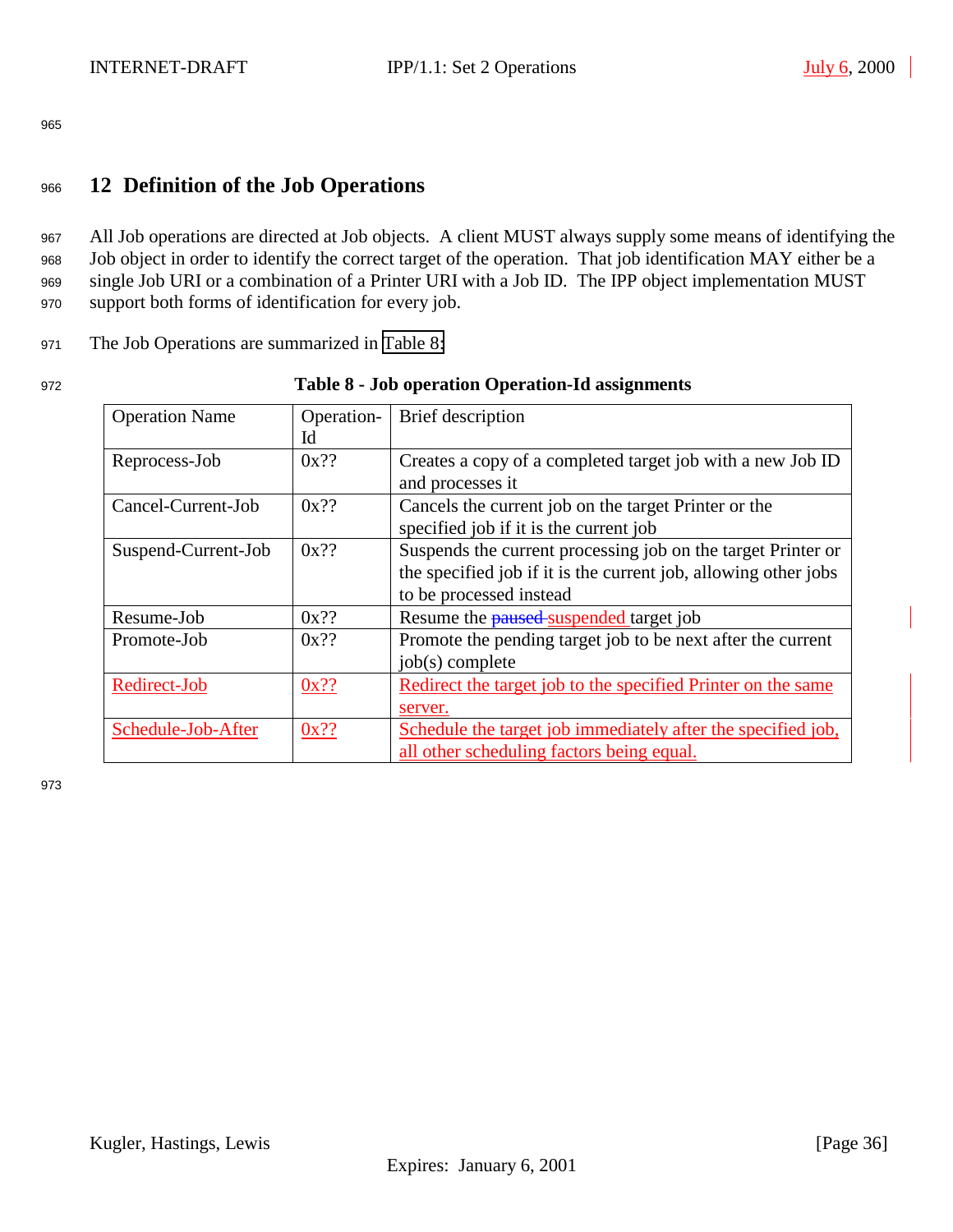# <span id="page-36-0"></span>**12.1 Reprocess-Job Operation**

 This OPTIONAL operation is a create job operation that allows a client to re-process a copy of a job that had been retained in the queue after processing completed, was canceled, or was aborted (see [ipp-mod] section 4.3.7.2). This operation is the same as the Restart-Job operation (see [ipp-mod] section 3.3.7), except that the Printer creates a new job that is a copy of the target job and the target job is unchanged. The new job is assigned new values to the "job-uri" and "job-id" attributes and the new job's Job Description attributes that accumulate job progress, such as "job-impressions-completed", "job-media-sheets- completed", and "job-k-octets-processed", are initialized to 0 as with any create job operation. The target job moves to the Job History after a suitable period, independent of whether one or more Reprocess-Job operations have been performed on it.

 If the Set-Job-Attributes operation is supported, then the "job-hold-until" operation attribute MUST be supported with at least the 'indefinite' value, so that a client can modify the new job before it is scheduled for processing using the Set-Job-Attributes operation. After modifying the job, the client can release the job for processing, by using the Release-Job operation specifying the newly assigned "job-uri" or "job-id" for the new job.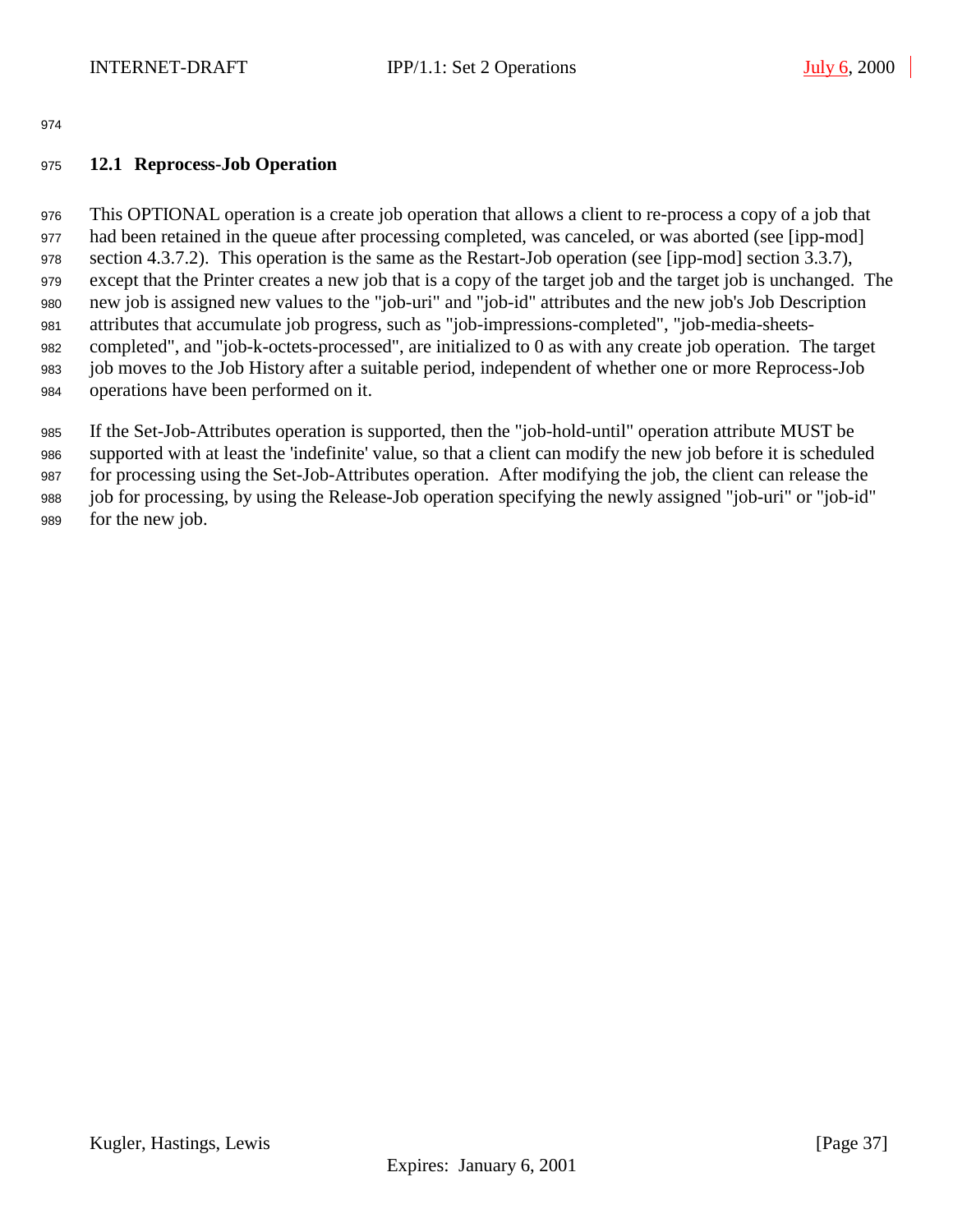# <span id="page-37-0"></span>**12.2 Cancel-Current-Job Operation**

 This OPTIONAL operation allows a client to cancel the current job on the target Printer or the specified job if it is the current job on the Printer. See [ipp-mod] section 3.3.3 for the semantics of canceling a job. Since a Job might already be marking by the time a Cancel-Current-Job is received, some media sheet pages might be printed before the job is actually terminated.

**ISSUE 12:** At the December meeting we agreed to move Cancel-Current-Job to the [ipp-device-ops] spec 997 and call it something like Cancel-Current-Device-Job. The problem is that the Output Device may not have 998 a concept of a job. So ok to keep Cancel Current-Job in this spec as a Printer Operation?

 If the client does not supply a "job-id" operation attribute, the Printer MUST accept the request and cancel the current job if there is a current job in the 'processing' or 'processing-stopped' state; otherwise, it MUST reject the request and return the 'client-error-not-possible' status code. If more than one job is in the 'processing' or 'processing-stopped' states, the one that is marking is canceled and the others are unaffected.

 Warning: On a shared printer, there is a race condition. Between the time that a user issues this operation and its acceptance, the current job might change to a different job. If the user or operator is authenticated to cancel the new job, the wrong job is canceled. To prevent this race from canceling the wrong job, the client MAY supply the "job-id" operation attribute which is checked against the current job's job-id. If the job identified by the "job-id" attribute is not the current job on the Printer, i.e., is not in the 'processing' or 'processing-stopped' states, the Printer MUST reject this operation and return the 'client-error-not-possible' status code. Otherwise, the Printer cancels the specified job.

 *Access Rights:* The authenticated user (see [ipp-mod] section 8.3) performing this operation must either be the job owner (as determined in the Job Creation operation) or an operator or administrator of the Printer object (see [ipp-mod] Sections 1 and 8.5).

 The Cancel-Current-Job Request and Cancel-Current-Job Response have the same attribute groups and attributes as the Resume-Printer operation (see [ipp-mod] section 3.2.8), including the new "job-message- from-operator" operation attribute (see section [5\)](#page-19-0), with the addition of the following Group 1 Operation attributes in the request:

"job-id" (integer(1:MAX)):

 The client OPTIONALLY supplies this Operation attribute in order to verify that the identified job is still the current job on the target Printer object. The IPP object MUST supports this operation attribute, if it supports this operation.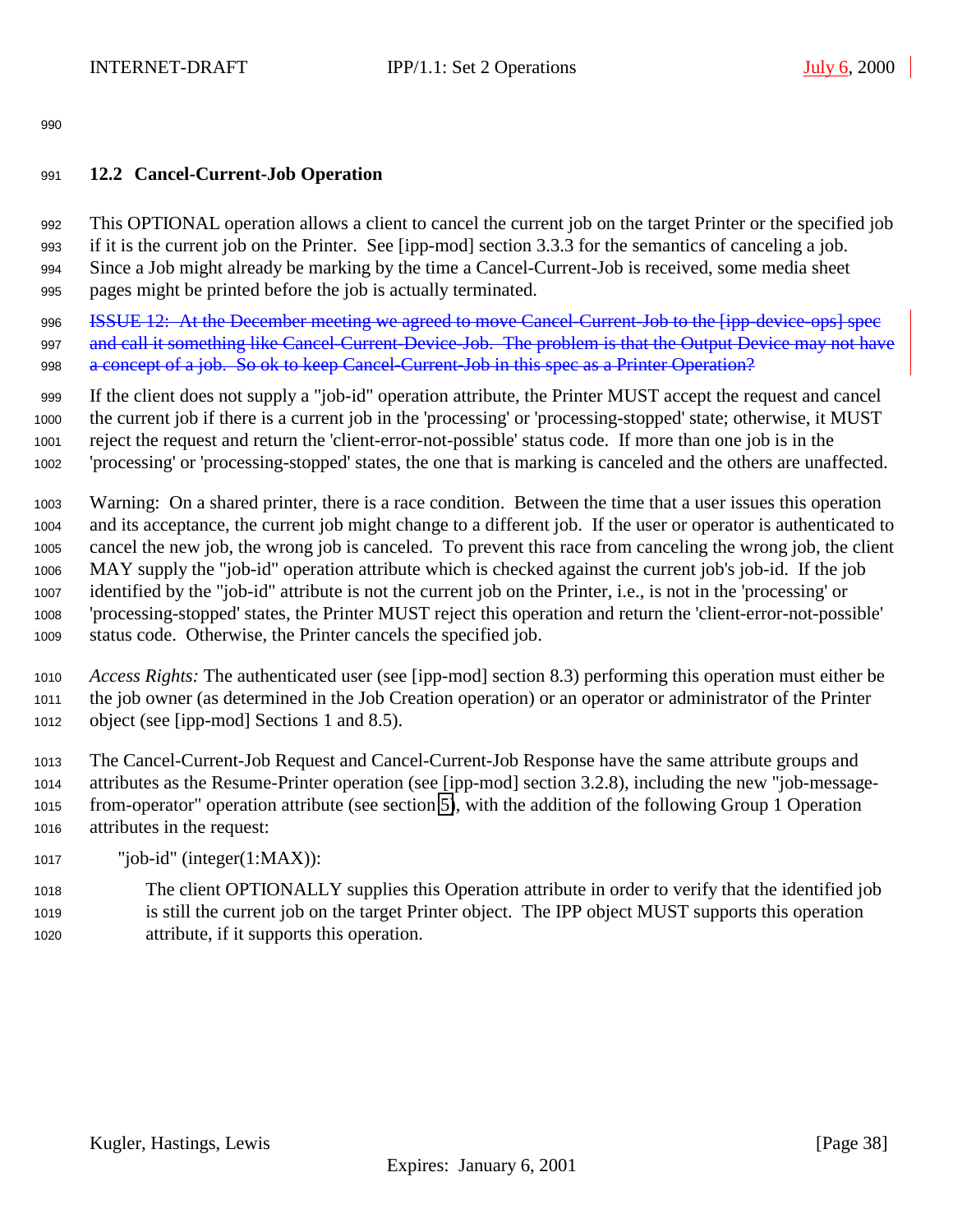### <span id="page-38-0"></span>**12.3 Suspend and Resume Job operations**

 This section defines the Suspend-Current-Job and Resume-Job operations. These operations allow an operator or user to suspend a job while it is processing and allow other jobs to be processed and the resume the suspended job at a later point in time without losing any of the output.

If either of these operations is supported, they both MUST be supported.

 The Hold-Job and Release-Job operations ([ipp-mod] section 3.3.5) are for holding and releasing held jobs, not suspending and resuming suspended jobs.

# **12.3.1 Suspend-Current-Job operation**

 This OPTIONAL operation allows a client to stop the current job on the target Printer or the specified job if it is the current job on the Printer, and allow other jobs to be processed instead. The Printer moves the current job or the target job to the 'processing-stopped' state and sets the 'job-suspended' value (see section [8.1\)](#page-22-0) in the job's "job-state-reasons" attribute and processes other jobs.

 If the client does not supply a "job-id" operation attribute, the Printer MUST accept the request and suspend the current job if there is a current job in the 'processing' or 'processing-stopped' state; otherwise, it MUST reject the request and return the 'client-error-not-possible' status code. If more than one job is in the 'processing' or 'processing-stopped' states, all of them are suspended.

 Warning: On a shared printer, there is a race condition. Between the time that a user issues this operation and its acceptance, the current job might change to a different job. If the user or operator is authenticated to suspend the new job, the wrong job is suspended. To prevent this race from pausing the wrong job, the client MAY supply the "job-id" operation attribute which is checked against the current job's job-id. If the job identified by the "job-id" attribute is not the current job on the Printer, i.e., is not in the 'processing' or 'processing-stopped' states, the Printer MUST reject this operation and return the 'client-error-not-possible' status code. Otherwise, the Printer suspends the specified job and processed other jobs.

 The Printer MUST reject a Resume-Job request (and return the 'client-error-not-possible') for a job that has been suspended , i.e., for a job in the 'processing-stopped' state, with the 'job-suspended' value in its "job-state-reasons" attribute.

 *Access Rights:* The authenticated user (see [ipp-mod] section 8.3) performing this operation must either be the job owner (as determined in the Job Creation operation) or an operator or administrator of the Printer object (see [ipp-mod] Sections 1 and 8.5).

 The Suspend-Current-Job Request and Suspend-Current-Job Response have the same attribute groups and attributes as the Pause-Printer operation (see [ipp-mod] section 3.2.8 ), including the new "job-message- from-operator" operation attribute (see section [5\)](#page-19-0), with the addition of the following Group 1 Operation attributes in the request: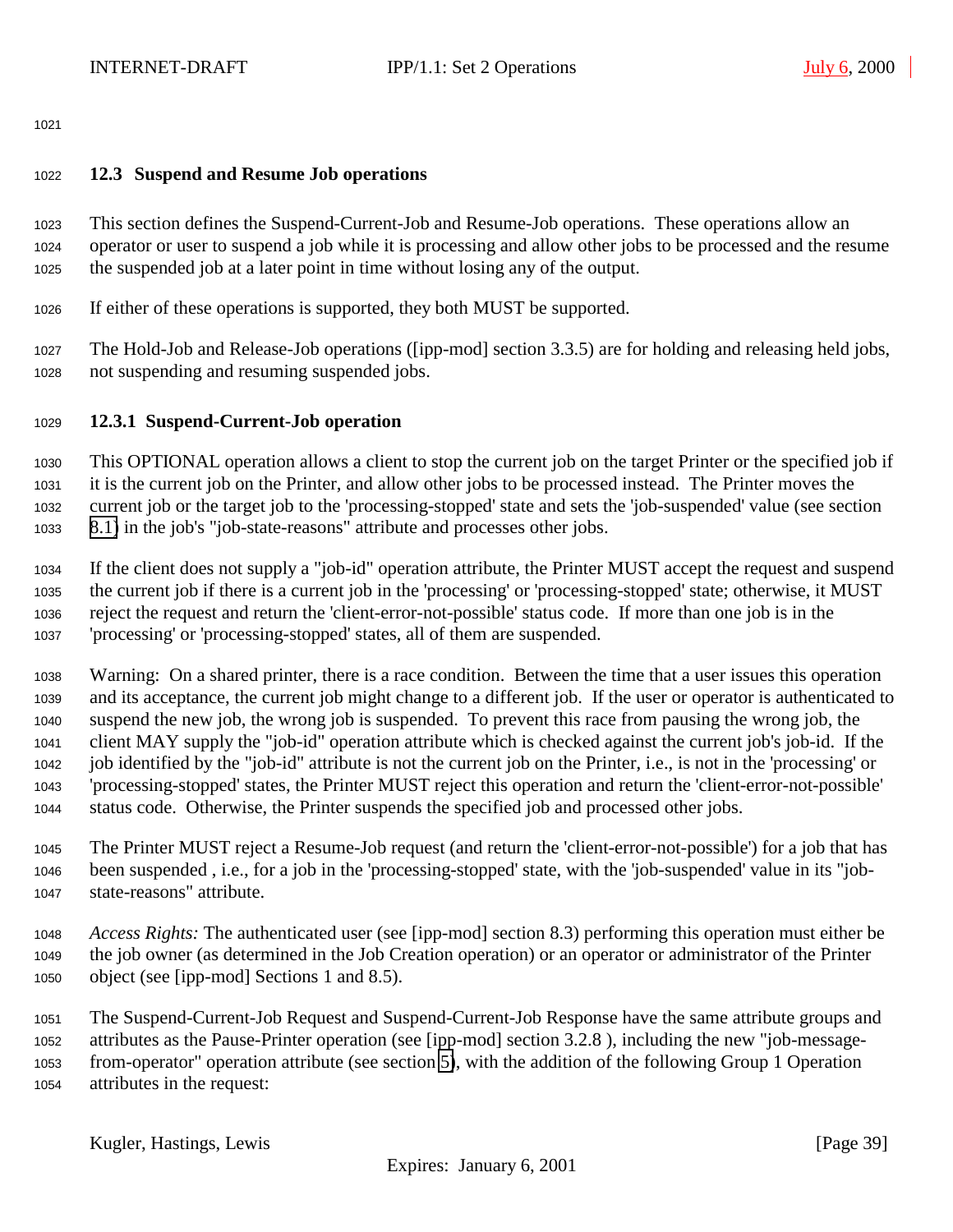- <span id="page-39-0"></span>"job-id" (integer(1:MAX)):
- The client OPTIONALLY supplies this Operation attribute in order to verify that the identified job is still the current job on the target Printer object. The IPP object MUST supports this operation attribute, if it supports this operation.

### **12.3.2 Resume-Job operation**

 This OPTIONAL operation allows a client to resume the target job at the point where it was suspended. The Printer moves the target job to the 'pending' state and removes the 'job-suspended' value from the job's "job-state-reasons" attribute.

 If the target job is not in the 'processing-stopped' state with the 'job-suspended' value in the job's "job-state-1065 reasons" attribute, the Printer MUST rejects the request and returns the 'client-error-not-possible' status code, since the job was not suspended.

 *Access Rights:* The authenticated user (see [ipp-mod] section 8.3) performing this operation must either be the job owner (as determined in the Job Creation operation) or an operator or administrator of the Printer object (see [ipp-mod] Sections 1 and 8.5).

 The Resume-Job Request and Resume-Job Response have the same attribute groups and attributes as the Release-Job operation (see [ipp-mod] section 3.3.6), including the new "job-message-from-operator" operation attribute (see section [5\)](#page-19-0).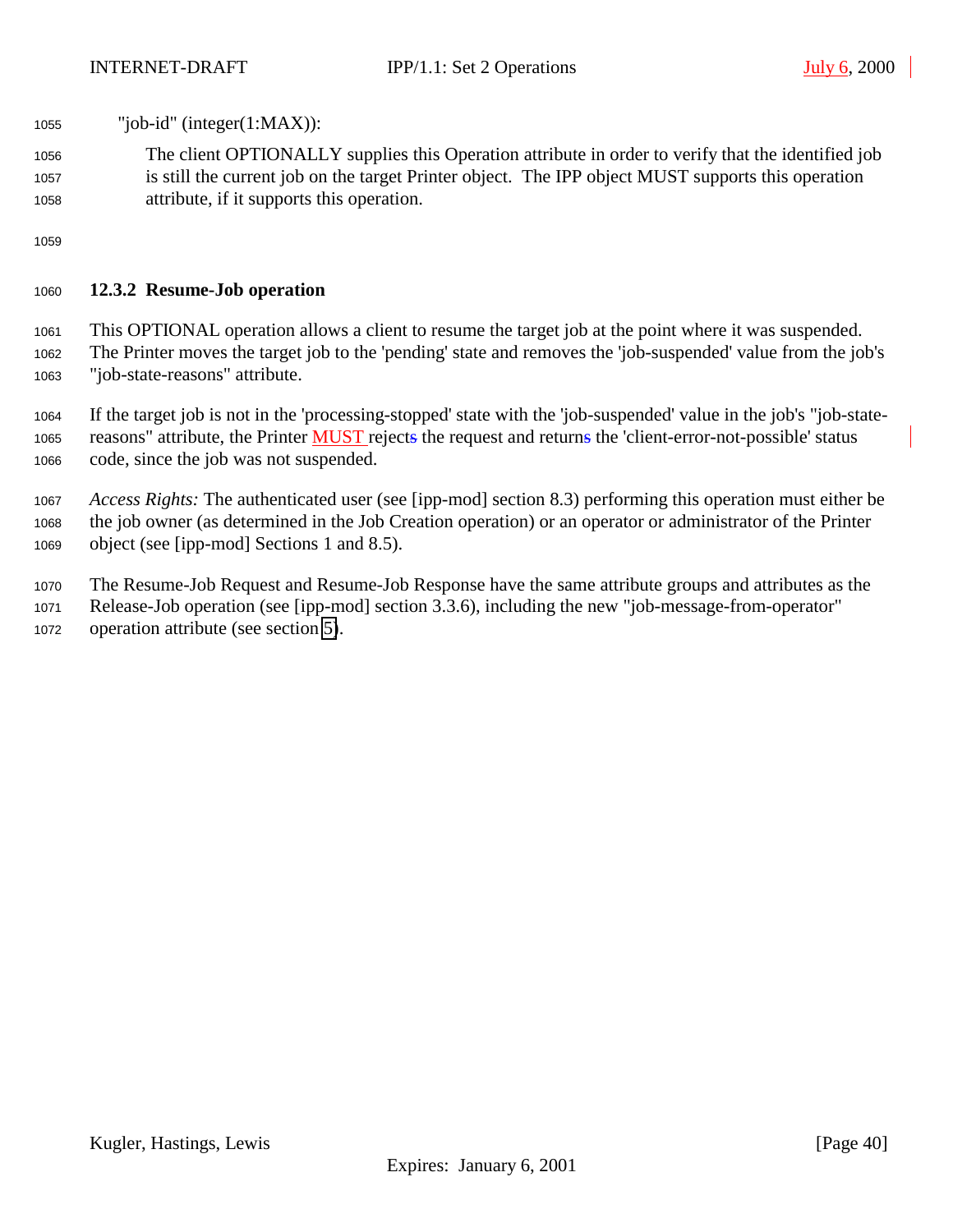#### <span id="page-40-0"></span>**12.4 Promote-Job operation**

 This OPTIONAL operation allows a client to make the pending target job be processed next after the current job completes. This operation is specially useful in a production printing environment where the operator is involved in job scheduling.

 If the target job is in the 'pending' state, this operation does not change the job's state, but causes the job to be processed after the current job(s) complete. If the target job is not in the 'pending' state, the Printer rejects the request and returns the 'client-error-not-possible' status code. The Printer returns the target job immediately after the current job(s) in a Get-Jobs response (see [ipp-mod] section 3.2.6) for the 'not-completed' jobs.

- When the current job completes, is canceled, suspended, or aborted, the target of this operation is processed next.
- If a client issues this request (again) before the target of the operation of the original request started processing, the target of this new request is scheduled before the previous job that was to be processed next.

 IPP is specified not to require queues for job scheduling, since there are other implementation techniques for scheduling multiple jobs, such as re-evaluating a criteria function for each job on a scheduling cycle. However, if an implementation does implement queues for jobs, then the Promote-Job puts the specified job at the front of the queue. A subsequent Promote-Job before the first job starts processing puts that specified job at the front of the queue, so that it is "in front" of the previously promoted job.

 *Access Rights:* The authenticated user (see [ipp-mod] section 8.3) performing this operation must be an operator or administrator of the Printer object (see [ipp-mod] Sections 1 and 8.5).

 The Promote-Job Request and Promote-Job Response have the same attribute groups and attributes as the Cancel-Job operation (see [ipp-mod] section 3.3.3), including the new "job-message-from-operator" operation attribute (see section [5\)](#page-19-0).

# **12.5 Redirect-Job operation**

 This OPTIONAL operation allows a client to redirect a not-completed job to another Printer on the same server. Redirect-Job is defined to be a Job Creation operation, along with the Print-Job, Print-URI, and Create-Job operations. Thus all semantics that apply to Job Creation operations also apply to this operation. For example, the new Printer validates the job using all of its "xxx-supported" attributes and either accepts or rejects the job. If the job is rejected, it remains in its original state before the Redirect-Job operation was attempted. As an other example, the Job inherits the defaults for the new Printer (since the defaults aren't copied onto the Job object when it is created, but are applied when the job is processed - see [ipp-mod]). Finally, this operation generates a 'job-created' event as does any Job Creation Operation.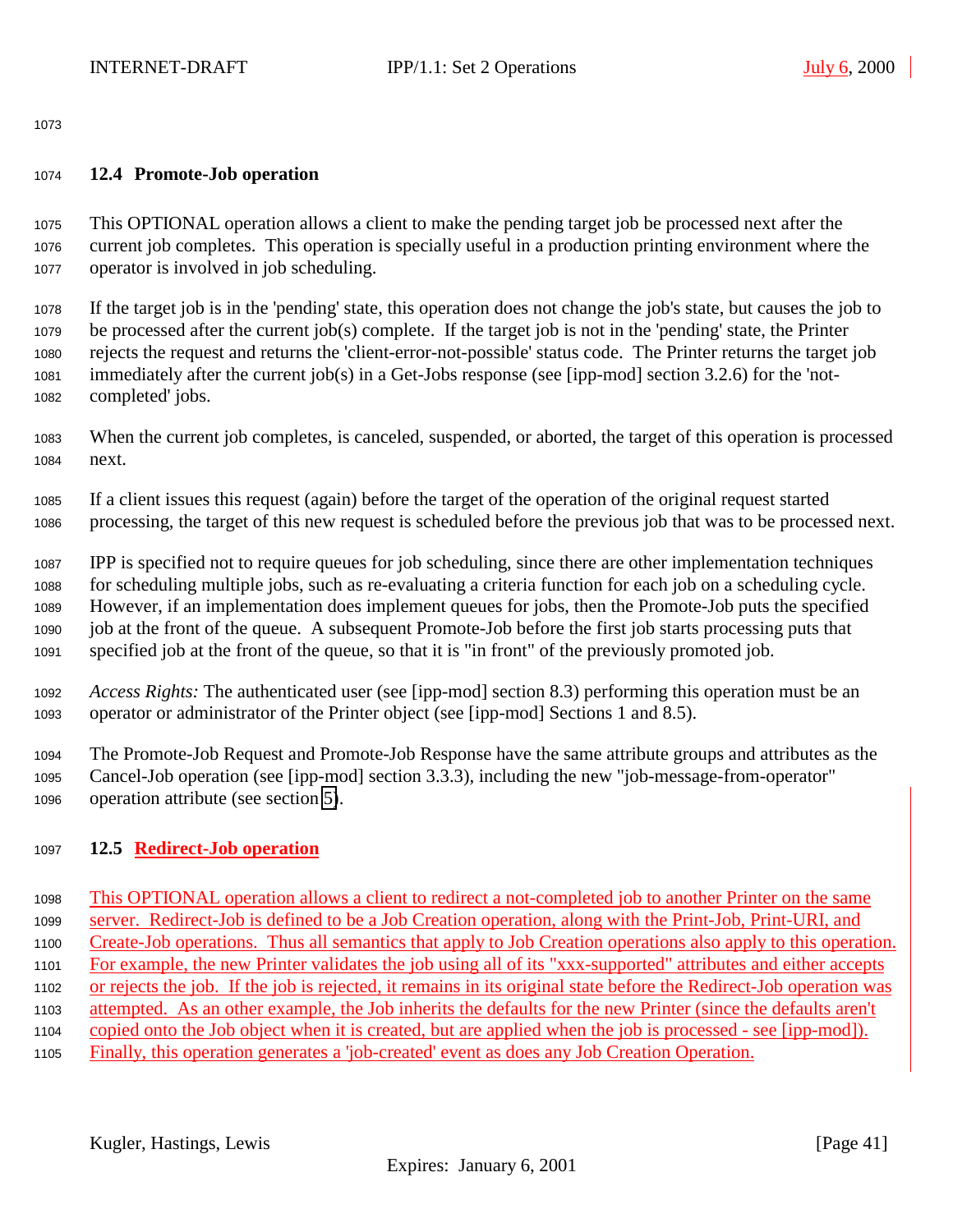| 1106         | In order to preserver the "ipp-attribute-fidelity" semantics that the original client supplied when the job was                    |
|--------------|------------------------------------------------------------------------------------------------------------------------------------|
| 1107         | first created, each Job Creation Operation copies the "ipp-attributes-fidelity" (boolean) operation attribute o                    |
| 1108         | the job as a Job Description attribute, if the Redirect-Job operation is supported. Then the "ipp-attribute-                       |
| 1109         | fidelity" attribute is re-used by the new Printer during its job validation, unless the client performing the                      |
| 1110         | Redirect-Job operation supplies the "ipp-attribute-fidelity" operation attribute.                                                  |
| 1111         | This operation is limited to redirecting a job to another Printer on the same server. Thus the same copy of                        |
| 1112         | the job MAY be used, depending on implementation. Also, depending on implementation, the new Printer                               |
| 1113         | MAY generate a new job-id and job-uri, or use the same one. In either case the response contains the "job-                         |
| 1114         | id" and "job-uri" for the redirected job as for any Job Creation operation. If the new Printer does assign a                       |
| 1115<br>1116 | new "job-id" and "job-uri", then it MUST automatically update an Per-Job Subscription objects that are<br>associated with the job. |
| 1117         | The Printer MUST accept this operation whenever the job is in the 'pending' or 'pending-held' states. The                          |
| 1118         | Printer MUST reject this operation whenever the job is in the 'completed', 'aborted', or 'canceled' states and                     |
| 1119         | return the 'client-error-not-possible' status code. Whether the Printer accepts this operation when the job is                     |
| 1120         | in the 'processing' or 'processing-stopped' states depends on implementation.                                                      |
| 1121         | Access Rights: The authenticated user (see [ipp-mod] section 8.3) performing this operation must either be                         |
| 1122         | the job owner (as determined in the Job Creation operation) or an operator or administrator of the Printer                         |
| 1123         | object (see [ipp-mod] Sections 1 and 8.5).                                                                                         |
| 1124         | The Redirect-Job Request have the same attribute groups and attributes as the Create-Job operation (see                            |
| 1125         | [ipp-mod] section 3.2.4), plus the new "job-message-from-operator" operation attribute (see section 5). In                         |
| 1126         | addition, the following operation attributes are defined:                                                                          |
| 1127         | Target:                                                                                                                            |
| 1128         | Either (1) the "printer-uri" (uri) plus "job-id" (integer(1:MAX)) or (2) the "job-uri" (uri) operation                             |
| 1129         | attribute(s) which define the target for this operation as described in [ipp-mod] section 3.1.5. The                               |
| 1130         | client MUST supply this attribute and the Printer MUST support it.                                                                 |
| 1131         |                                                                                                                                    |
| 1132         | new-printer-uri (uri):                                                                                                             |
| 1133         | The URI of another Printer on the same server. The client MUST supply this attribute and the                                       |
| 1134         | Printer MUST support it.                                                                                                           |
| 1135         |                                                                                                                                    |
| 1136         | ipp-attribute-fidelity (boolean):                                                                                                  |
| 1137         | The client MAY supply this attribute, but the Printer MUST support it. It indicates whether or not                                 |
| 1138         | the Job Template attributes on the Job object MUST be supported by the new Printer. If the client                                  |
| 1139         | omits this attribute, the new Printer uses the value copied to the job as a Job Description attribute                              |
| 1140         | when the job was originally created. The Job Description attribute is not affected by the value                                    |
| 1141         | supplied in this request, so that the original user's intent is preserved across multiple Redirect-Job                             |
| 1142         | operations.                                                                                                                        |
| 1143         | The Redirect-Job Response has the same attribute groups, attributes, and status codes as the Create-Job                            |
| 1144         | operation (see [ipp-mod] section 3.2.4). The following status codes have particular meaning for this                               |
| 1145         | operation:                                                                                                                         |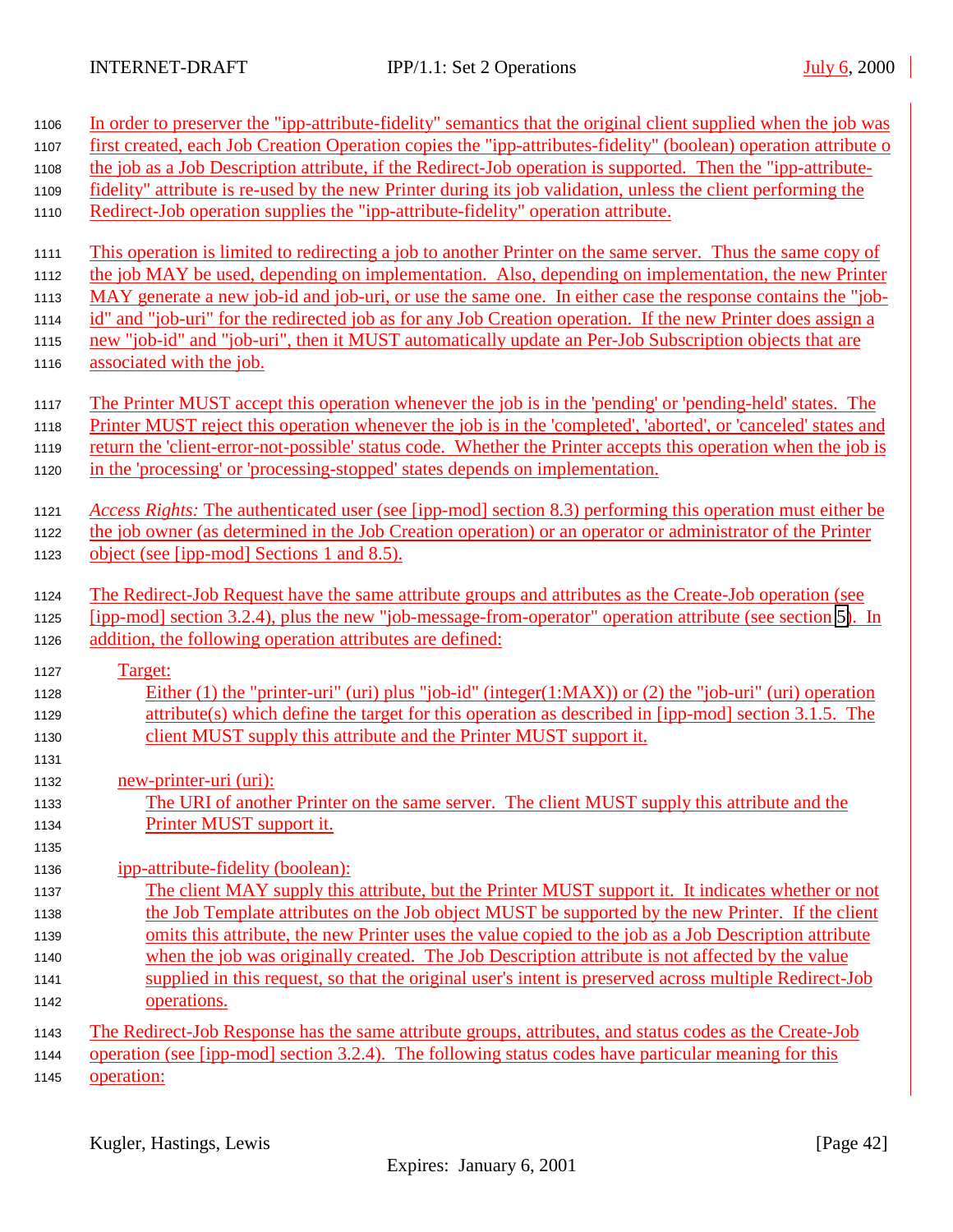| 1146                         | 'client-error-not-possible' - the job was in the 'completed', 'aborted', or 'canceled' states or the                                                                                                                                                                                                                                                                                                                                                |
|------------------------------|-----------------------------------------------------------------------------------------------------------------------------------------------------------------------------------------------------------------------------------------------------------------------------------------------------------------------------------------------------------------------------------------------------------------------------------------------------|
| 1147                         | implementation does not support the Redirect-Job operation on a job when it is in the 'processing' or                                                                                                                                                                                                                                                                                                                                               |
| 1148                         | 'processing-stopped' states.                                                                                                                                                                                                                                                                                                                                                                                                                        |
| 1149                         | 'client-error-not-found' - the target job was not found.                                                                                                                                                                                                                                                                                                                                                                                            |
| 1150                         | 'client-error-attributes-or-values-not-supported' - the specified Printer is not supported for redirection,                                                                                                                                                                                                                                                                                                                                         |
| 1151                         | i.e., the URI was not amongst the Printer's "redirection-printers-supported" (1setOf uri).                                                                                                                                                                                                                                                                                                                                                          |
| 1152                         | 12.6 Schedule-Job-After operation                                                                                                                                                                                                                                                                                                                                                                                                                   |
| 1153                         | This OPTIONAL operation allows a client to request the Printer to schedule the target job so that it will be                                                                                                                                                                                                                                                                                                                                        |
| 1154                         | processed immediately after the specified job, all other scheduling factors being equal.                                                                                                                                                                                                                                                                                                                                                            |
| 1155<br>1156<br>1157<br>1158 | <b>IPP</b> is specified not to require queues for job scheduling, since there are other implementation techniques<br>for scheduling multiple jobs, such as re-evaluating a criteria function for each job on a scheduling cycle.<br>However, if an implementation does implement queues for jobs, then the Schedule-Job-After operation puts<br>the specified job immediately after the specified job in the queue. A subsequent Schedule-Job-After |
| 1159                         | operation specifying the same job will cause its target job to be placed after that job, even though it is                                                                                                                                                                                                                                                                                                                                          |
| 1160                         | between the first target job and the specified job. For example, suppose the job queue consisted of jobs: A,                                                                                                                                                                                                                                                                                                                                        |
| 1161                         | B, C, D, and E, in that order. A Schedule-Job-After with job E as the target and B as the specified job                                                                                                                                                                                                                                                                                                                                             |
| 1162                         | would result in the following queue: A, B, E, C, D. A subsequent Schedule-Job-After with Job D as the                                                                                                                                                                                                                                                                                                                                               |
| 1163                         | target and B as the specified job would result in the following queue: A, B, D, E, C. In other words, the                                                                                                                                                                                                                                                                                                                                           |
| 1164                         | link between the two jobs in a Schedule-Job-After is ephemeral, rather than setting an attribute of either of<br>the jobs.                                                                                                                                                                                                                                                                                                                          |
| 1165                         |                                                                                                                                                                                                                                                                                                                                                                                                                                                     |
| 1166                         | If the target job is not in the 'pending' state, the Printer MUST reject the request and returns the 'client-error-                                                                                                                                                                                                                                                                                                                                 |
| 1167                         | not-possible' status code, since the job cannot have its position changed. The predecessor job can be in the                                                                                                                                                                                                                                                                                                                                        |
| 1168                         | 'pending', 'processing', or 'processing-stopped' states.                                                                                                                                                                                                                                                                                                                                                                                            |
| 1169<br>1170                 | Access Rights: The authenticated user (see [ipp-mod] section 8.3) performing this operation must be<br>operator or administrator of the Printer object (see [ipp-mod] Sections 1 and 8.5).                                                                                                                                                                                                                                                          |
| 1171                         | The Schedule-Job-After Request have the same attribute groups and attributes as the Cancel-Job operation                                                                                                                                                                                                                                                                                                                                            |
| 1172                         | (see [ipp-mod] section 3.3.3), plus the new "job-message-from-operator" operation attribute (see section 5).                                                                                                                                                                                                                                                                                                                                        |
| 1173                         | In addition, the following operation attributes are defined:                                                                                                                                                                                                                                                                                                                                                                                        |
| 1174                         | "predecessor-job-id":                                                                                                                                                                                                                                                                                                                                                                                                                               |
| 1175                         | The client OPTIONALLY supplies this attribute. The Printer MUST support it, if it supports this                                                                                                                                                                                                                                                                                                                                                     |
| 1176                         | operation. This attribute specifies the job after which the target job is to be scheduled. If the client                                                                                                                                                                                                                                                                                                                                            |
| 1177                         | omits this attribute, the Printer MUST schedule the target job next, i.e., after the current job, if any.                                                                                                                                                                                                                                                                                                                                           |
|                              |                                                                                                                                                                                                                                                                                                                                                                                                                                                     |
| 1178                         | The Schedule-Job-After Response has the same attribute groups, attributes, and status codes as the Cancel-                                                                                                                                                                                                                                                                                                                                          |
| 1179                         | <u>Job operation (see [ipp-mod] section 3.3.3). The following status codes have particular meaning for this</u>                                                                                                                                                                                                                                                                                                                                     |
| 1180                         | operation:                                                                                                                                                                                                                                                                                                                                                                                                                                          |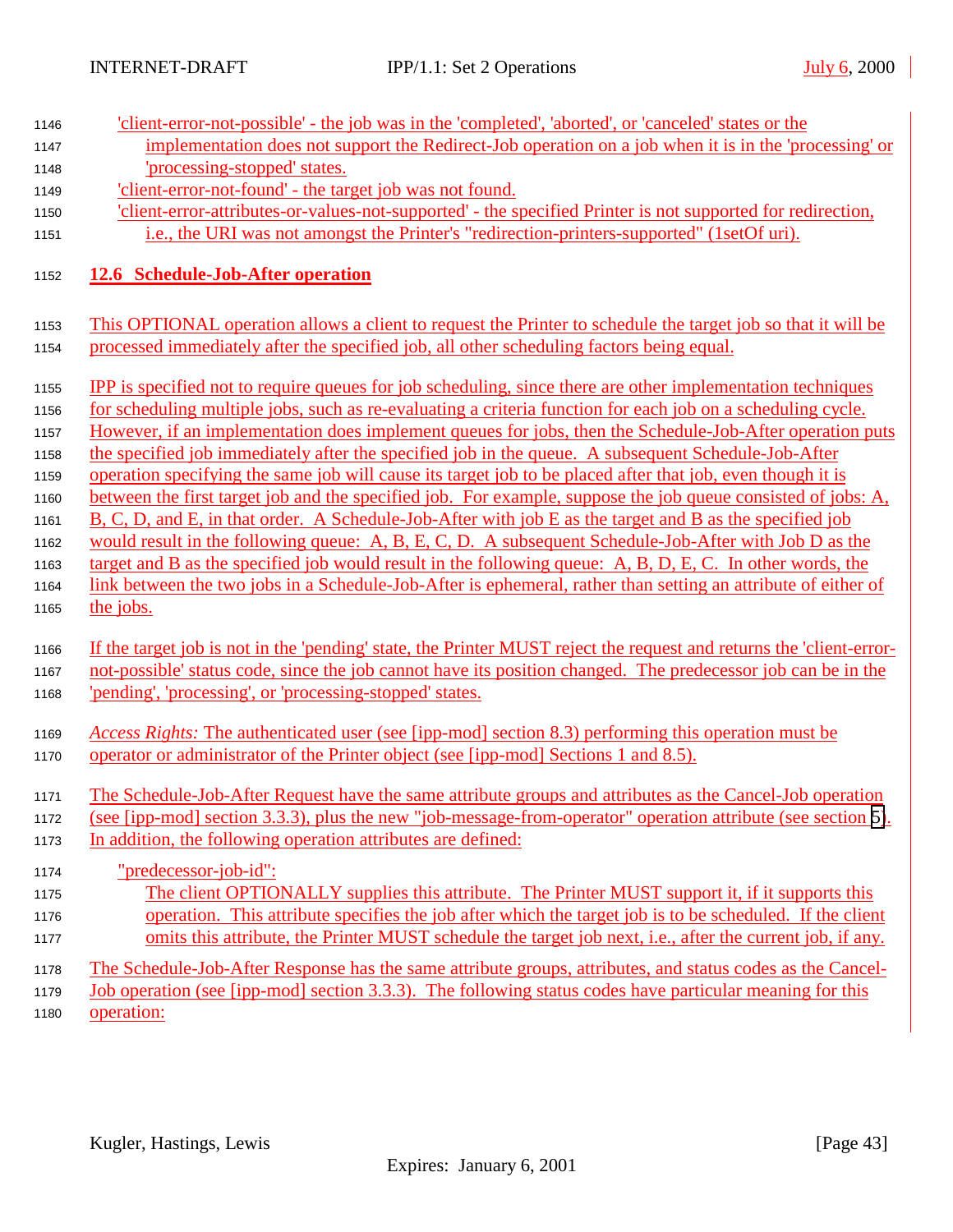| 1181 | 'client-error-not-possible' - the target job was not in the 'pending' state or the predecessor job was no in |
|------|--------------------------------------------------------------------------------------------------------------|
| 1182 | the 'pending', 'processing', or 'processing-stopped' states.                                                 |
| 1183 | 'client-error-not-found' - either the target job or the predecessor job was not found.                       |
| 1181 |                                                                                                              |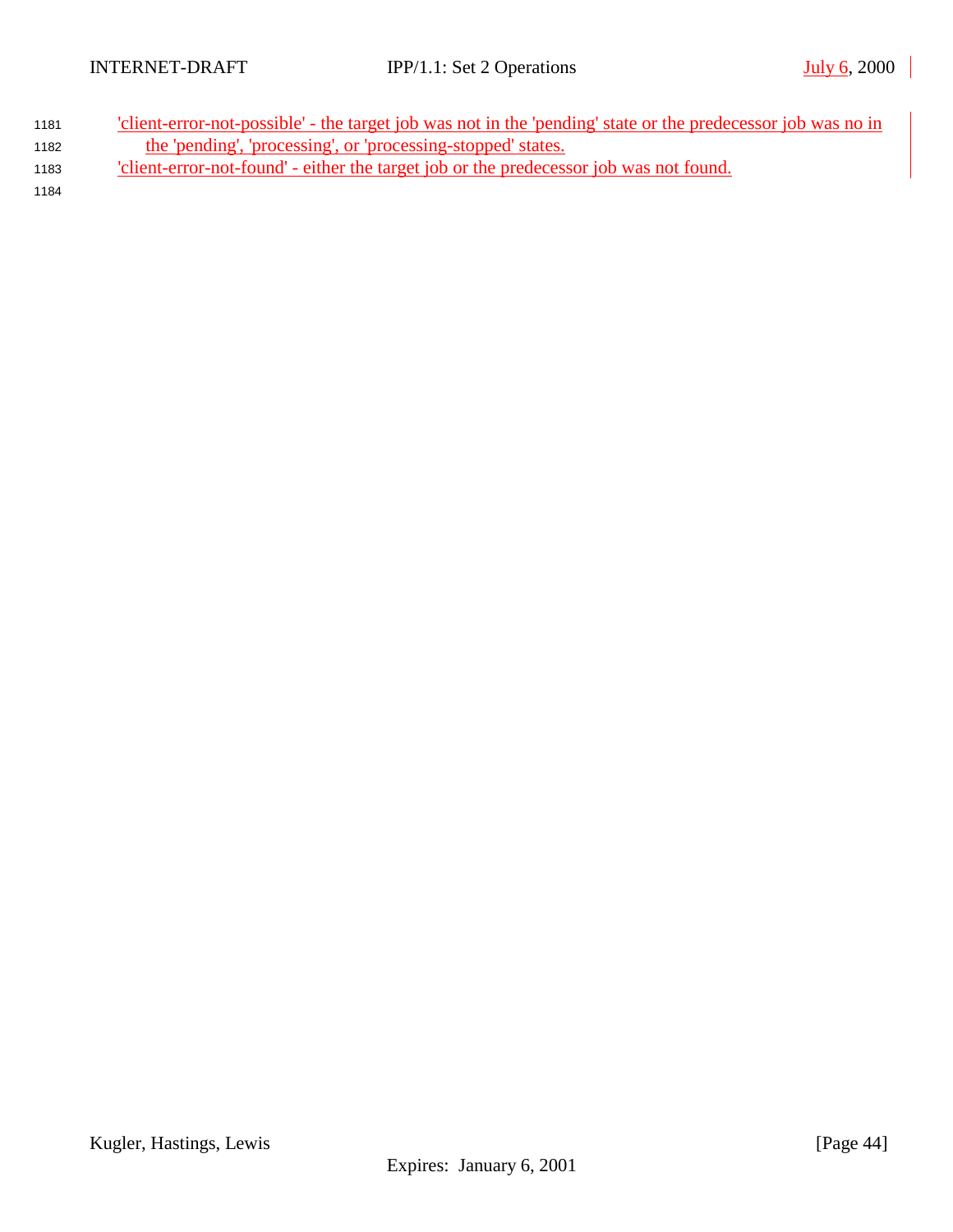# <span id="page-44-0"></span><sup>1186</sup> **13 Conformance Requirements**

- 1187 The Job and Printer Administrative Set<sub>2</sub> operations defined in this document are OPTIONAL operations.
- 1188 However, some Set2 operations MUST be implemented if others are implemented as shown in Table 9.

#### <sup>1189</sup> **Table 9 - Conformance Requirement Dependencies for Operations**

| <b>Operations REQUIRED</b>                                            | If any of these operations are supported:                                                |
|-----------------------------------------------------------------------|------------------------------------------------------------------------------------------|
| Enable-Printer                                                        | Disable-Printer                                                                          |
| Disable-Printer                                                       | Enable-Printer                                                                           |
| Pause-Printer                                                         | Resume-Printer                                                                           |
| Resume-Printer                                                        | Pause-Printer, Pause-Printer-After-Current-Job, Pause-Printer-After-All-<br>Current-Jobs |
| Hold-New-Jobs                                                         | Release-Held-New-Jobs                                                                    |
| Release-Held-New-Jobs                                                 | Hold-New-Jobs                                                                            |
| Activate-Printer, Disable-Printer,<br>Pause-Printer-After-Current-Job | Deactivate-Printer                                                                       |
| Deactivate-Printer, Enable-<br>Printer, Resume-Printer                | <b>Activate-Printer</b>                                                                  |
| <b>Restart-Printer</b>                                                | none                                                                                     |
| Shutdown-Printer                                                      | none                                                                                     |
| Startup-Printer                                                       | none                                                                                     |
| Reprocess-Job                                                         | none                                                                                     |
| Cancel-Current-Job                                                    | none                                                                                     |
| Resume-Job                                                            | Suspend-Current-Job                                                                      |
| Suspend-Current-Job                                                   | Resume-Job                                                                               |
| Promote-Job                                                           | none                                                                                     |

<sup>1190</sup> Table 10 and [Table 11l](#page-45-0)ist the "printer-state-reasons" and "job-state-reasons" values that are REQUIRED if <sup>1191</sup> the indicated operations are supported.

#### <sup>1192</sup> **Table 10- Conformance Requirement Dependencies for "printer-state-reasons" Values**

| "printer-state-reasons" values:    | Conformance<br>Requirement | If any of the following Printer Operations are supported:                                               |
|------------------------------------|----------------------------|---------------------------------------------------------------------------------------------------------|
| 'paused'                           | <b>REQUIRED</b>            | Pause-Printer, Pause-Printer-After-Current-Job, or Pause-<br>Printer-After-All-Jobs, Deactivate-Printer |
| 'moving-to-pausedhold-new-<br>jobs | <b>REQUIRED</b>            | Pause-Printer-After-All-JobsHold-New-Jobs                                                               |
| 'moving-to-paused'                 | <b>OPTIONAL</b>            | Pause-Printer, Pause-Printer-After-Current-Job, Deactivate-<br>Printer                                  |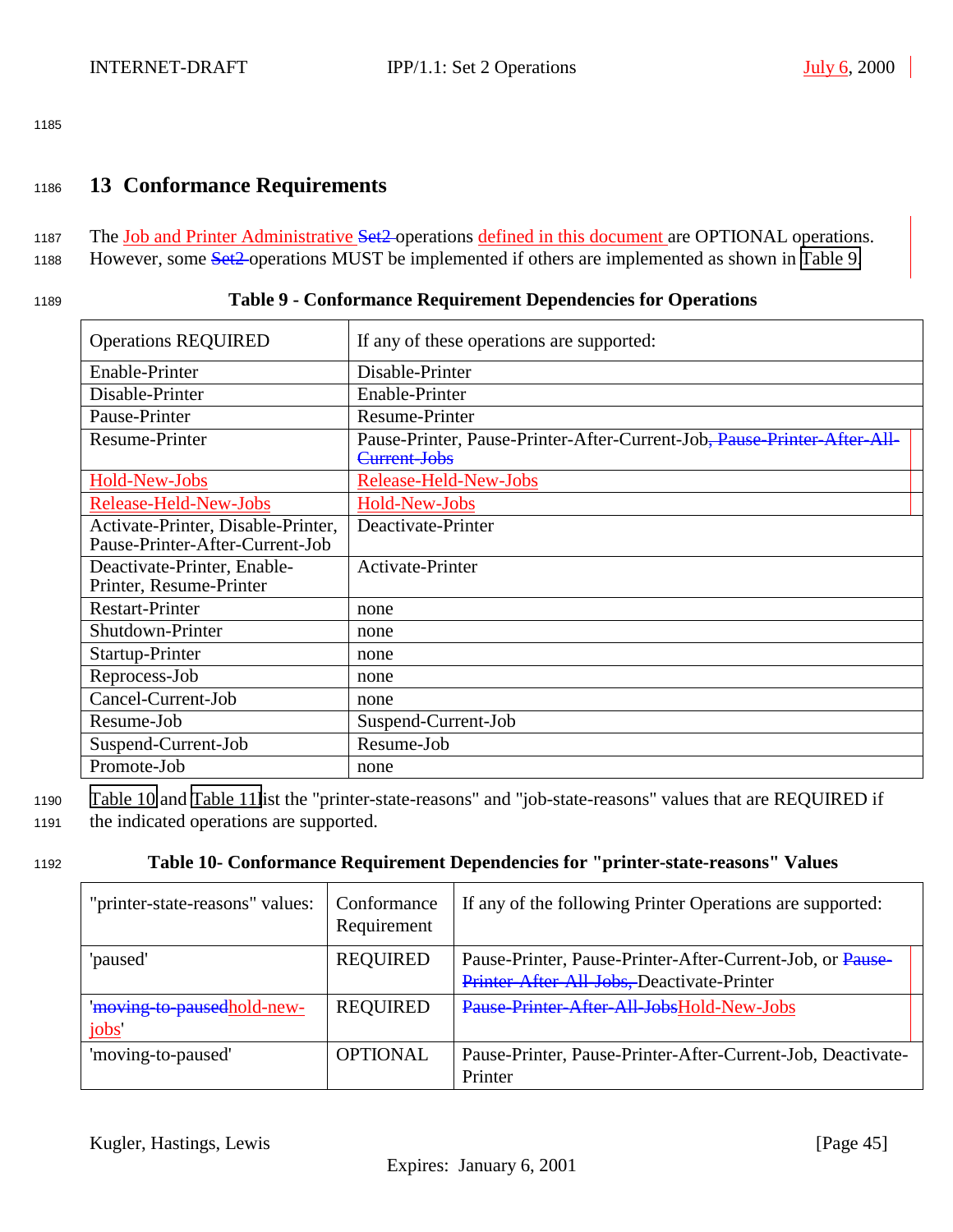<span id="page-45-0"></span>

| -deactivated | ПF<br>וט<br>ĸ<br>,,,,,<br>. | Deactivate-<br>e-Printer |  |
|--------------|-----------------------------|--------------------------|--|
|--------------|-----------------------------|--------------------------|--|

#### **Table 11- Conformance Requirement Dependencies for "job-state-reasons" Values**

| "job-state-reasons" values: | Conformance<br>Requirement | If any of the following Job operations are supported: |
|-----------------------------|----------------------------|-------------------------------------------------------|
| 'job-suspended'             | <b>REQUIRED</b>            | Suspend-Current-Job                                   |
| 'printer-stopped'           | <b>REQUIRED</b>            | always REQUIRED                                       |

# **14 IANA Considerations**

 The operations and attributes in this registration proposal will be published by IANA according to the procedures in RFC 2566 [rfc2566] section 6.4 for operations with the following URL:

ftp.isi.edu/iana/assignments/ipp/operations/ipp-admin-opsset2.txt

# **15 Internationalization Considerations**

This document has the same localization considerations as the [ipp-mod].

# **16 Security Considerations**

 The IPP Model and Semantics document [ipp-mod] discusses high level security requirements (Client Authentication, Server Authentication and Operation Privacy). Client Authentication is the mechanism by which the client proves its identity to the server in a secure manner. Server Authentication is the mechanism by which the server proves its identity to the client in a secure manner. Operation Privacy is defined as a mechanism for protecting operations from eavesdropping.

# **17 Author's Addresses**

| 1209 | Carl Kugler               |
|------|---------------------------|
| 1210 | <b>IBM</b>                |
| 1211 | Boulder CO                |
| 1212 |                           |
| 1213 | Phone: (303) 924-5060     |
| 1214 | FAX:                      |
| 1215 | e-mail: kugler@us.ibm.com |
| 1216 |                           |
| 1217 | <b>Tom Hastings</b>       |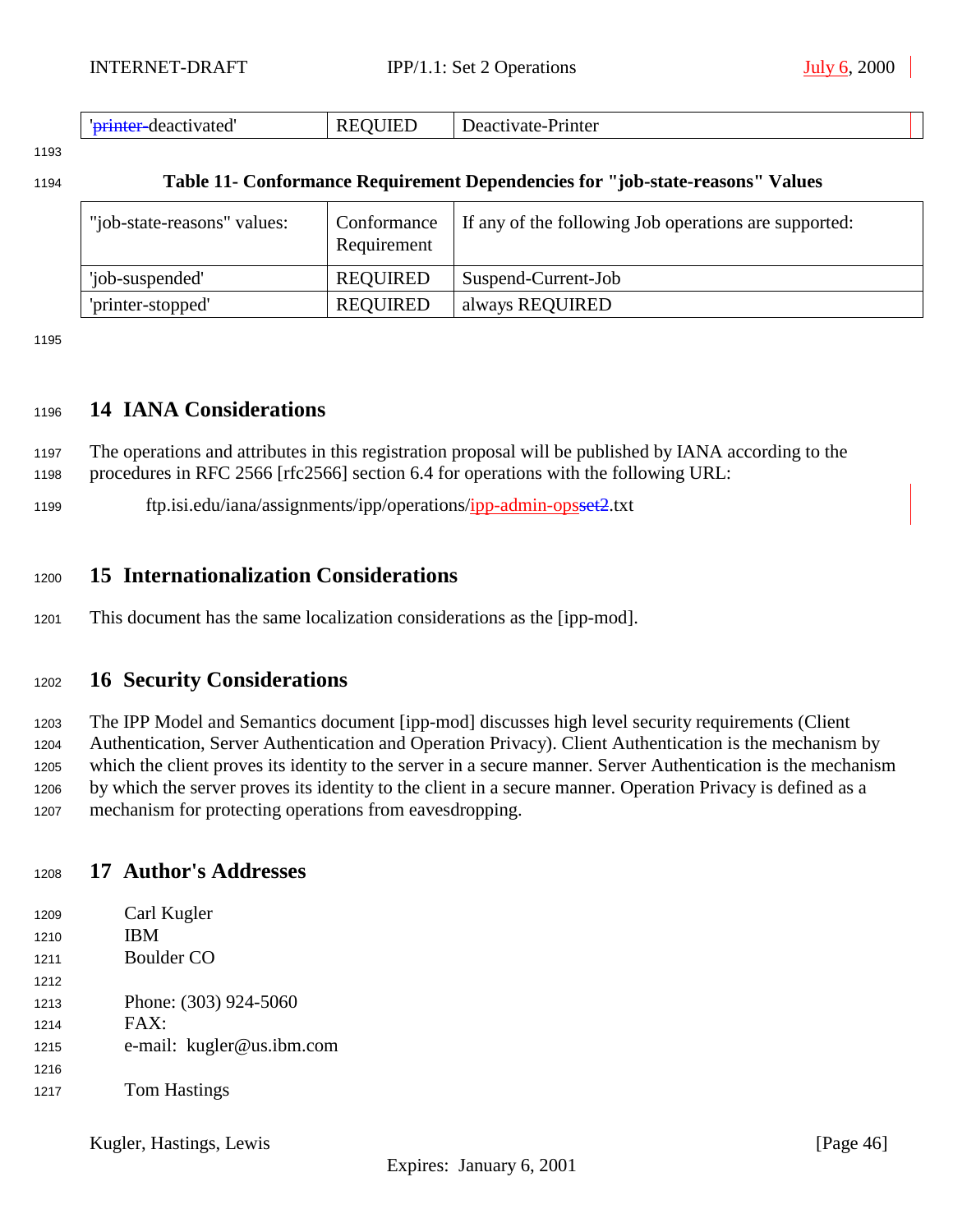<span id="page-46-0"></span>

| 1218 | <b>Xerox Corporation</b>           |
|------|------------------------------------|
| 1219 | 737 Hawaii St. ESAE 231            |
| 1220 | El Segundo, CA 90245               |
| 1221 |                                    |
| 1222 | Phone: 310-333-6413                |
| 1223 | Fax: $310-333-5514$                |
| 1224 | e-mail: hastings@cp10.es.xerox.com |
| 1225 |                                    |
| 1226 | Harry Lewis                        |
| 1227 | <b>IBM</b>                         |
| 1228 | Boulder CO                         |
| 1229 |                                    |
| 1230 | Phone: (303) 924-5337              |
| 1231 | $FAX^.$                            |
| 1232 | e-mail: harryl@us.ibm.com          |
| 1233 |                                    |

# **18 References**

 [ipp-device-ops] 1236 Kugler, C., Hastings, T., Lewis, H., "Internet Printing Protocol (IPP): Device Administrative Operations", <draft-ietf-ipp-ops-set3-00.txt>, December 8, 1999.

[ipp-iig]

- Hastings, T., Manros, C., "Internet Printing Protocol/1.1: draft-ietf-ipp-implementers-guide-v11- 01.txt, work in progress, May 9, 2000.
- [ipp-mod]
- R. deBry, T. Hastings, R. Herriot, S. Isaacson, P. Powell, "Internet Printing Protocol/1.0: Model and 1243 Semantics", <draft-ietf-ipp-model-v11-074.txt>, June 23, 1999May 22, 2000.

[ipp-pro]

1245 Herriot, R., Butler, S., Moore, P., Tuner, R., "Internet Printing Protocol/1.1: Encoding and Transport", draft-ietf-ipp-protocol-v11-06.txt, May 30, 2000.

#### [RFC2566]

 R. deBry, T. Hastings, R. Herriot, S. Isaacson, P. Powell, "Internet Printing Protocol/1.0: Model and Semantics", RFC 2566, April 1999.

# **19 Change History**

 This section summarizes the changes. Each sub-section is in reverse chronological order. Adding or removing ISSUES that don't change the document are not listed here.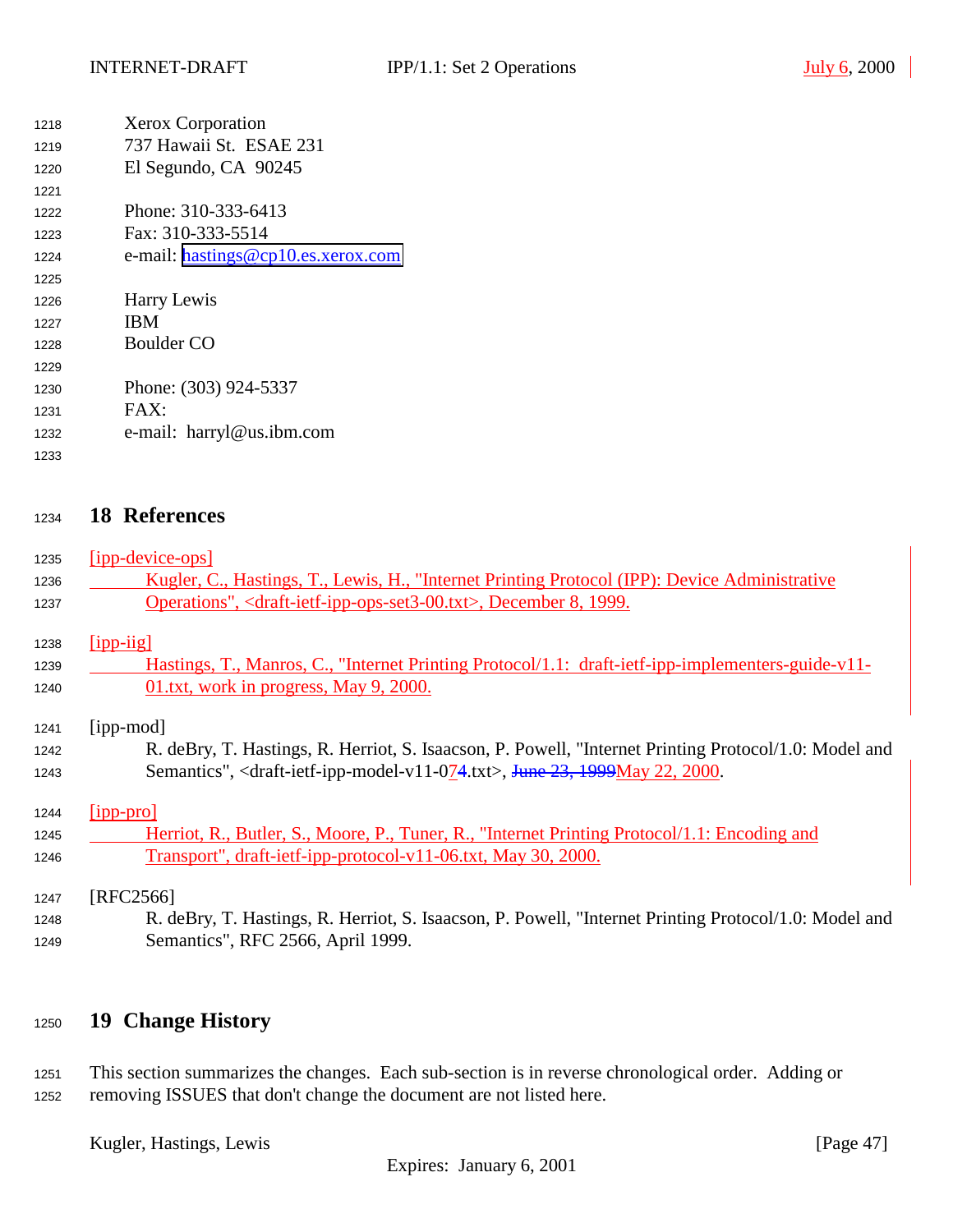<span id="page-47-0"></span>

| 1253                 | 19.1 Changes to the February 3, 2000 version to make the July 6, 2000 version                                                                                                                                                                                                                                                 |
|----------------------|-------------------------------------------------------------------------------------------------------------------------------------------------------------------------------------------------------------------------------------------------------------------------------------------------------------------------------|
| 1254                 | The following changes to the February 3, 2000 version to make the July 6, 2000 version as a result of the                                                                                                                                                                                                                     |
| 1255                 | February 2000 IPP WG meeting and subsequent email and telecons:                                                                                                                                                                                                                                                               |
| 1256                 | Renamed the Pause-Printer-After-All-Current-Jobs operation to Hold-New-Jobs and added a                                                                                                                                                                                                                                       |
| 1257                 | complementary Release-Held-New-Jobs operation. This sets the 'hold-new-jobs' value (instead of the                                                                                                                                                                                                                            |
| 1258                 | 'moving-to-paused-all' which is gone) in the Printer's "printer-state-reasons" so that new jobs are held.                                                                                                                                                                                                                     |
| 1259                 | The Printer eventually goes idle when all the current jobs have been processed.                                                                                                                                                                                                                                               |
| 1260                 | 2. Added the Redirect-Job operation to redirect a job from one Printer to another on the same server. It                                                                                                                                                                                                                      |
| 1261                 | had been previously called Move-Job, but no movement is required.                                                                                                                                                                                                                                                             |
| 1262                 | 3. Added the Schedule-Job-After operation to schedule a job immediately a specified job.                                                                                                                                                                                                                                      |
| 1263                 | 4. Added Printer Description attribute: "redirection-printers-supported" for validating the Printers that the                                                                                                                                                                                                                 |
| 1264                 | Redirect-Job operation supports.                                                                                                                                                                                                                                                                                              |
| 1265                 | 5. Added the 'forwarded-operation-failed' event code.                                                                                                                                                                                                                                                                         |
| 1266                 | 6. Left IPP/1.1 Pause Printer ambiguous as to whether it pauses immediately or after the current job. So                                                                                                                                                                                                                      |
| 1267                 | the Pause-Printer-After-Current-Job is the unambiguously after the current job.                                                                                                                                                                                                                                               |
| 1268                 | 7. Capitalized the terms throughout the document.                                                                                                                                                                                                                                                                             |
| 1269                 | 8. Clarified that either the Printer or the Device operations or both can be supported independently of each                                                                                                                                                                                                                  |
| 1270                 | other.                                                                                                                                                                                                                                                                                                                        |
| 1271                 | 9. Clarified that it is the client's responsibility to keep the Printer's subordinate and parent pointers correct,                                                                                                                                                                                                            |
| 1272                 | not the Printer's.                                                                                                                                                                                                                                                                                                            |
| 1273                 | 10. Clarified that forwarding operations is done on a best efforts basis and not before returning a response.                                                                                                                                                                                                                 |
| 1274                 | The 'forwarded-operation-failed' event helps indicate such problems.                                                                                                                                                                                                                                                          |
| 1275                 | 11. Changed Startup-Printer so that "printer-is-accepting-jobs" is set to 'false'. But SHOULD be true when                                                                                                                                                                                                                    |
| 1276                 | the Printer is powered up, so that it works out of the box.                                                                                                                                                                                                                                                                   |
| 1277                 | 19.2 Changes to the December 8, 1999 version to make the February 3, 2000 version                                                                                                                                                                                                                                             |
| 1278                 | The following changes to the December 8, 1999 version to make the February 3, 2000 version as a result of                                                                                                                                                                                                                     |
| 1279                 | the December 1999 IPP WG meeting:                                                                                                                                                                                                                                                                                             |
| 1280<br>1281<br>1282 | The Set-Printer-Attributes and Set-Job-Attributes operations were moved to a new "Job and Printer Set<br>1.<br>operations" spec [ipp-set-ops], along with the "printer-message-from-operator" & "job-message-from-<br>operator" operation attributes, the "printer-settable-attributes", "job-settable-attributes", "printer- |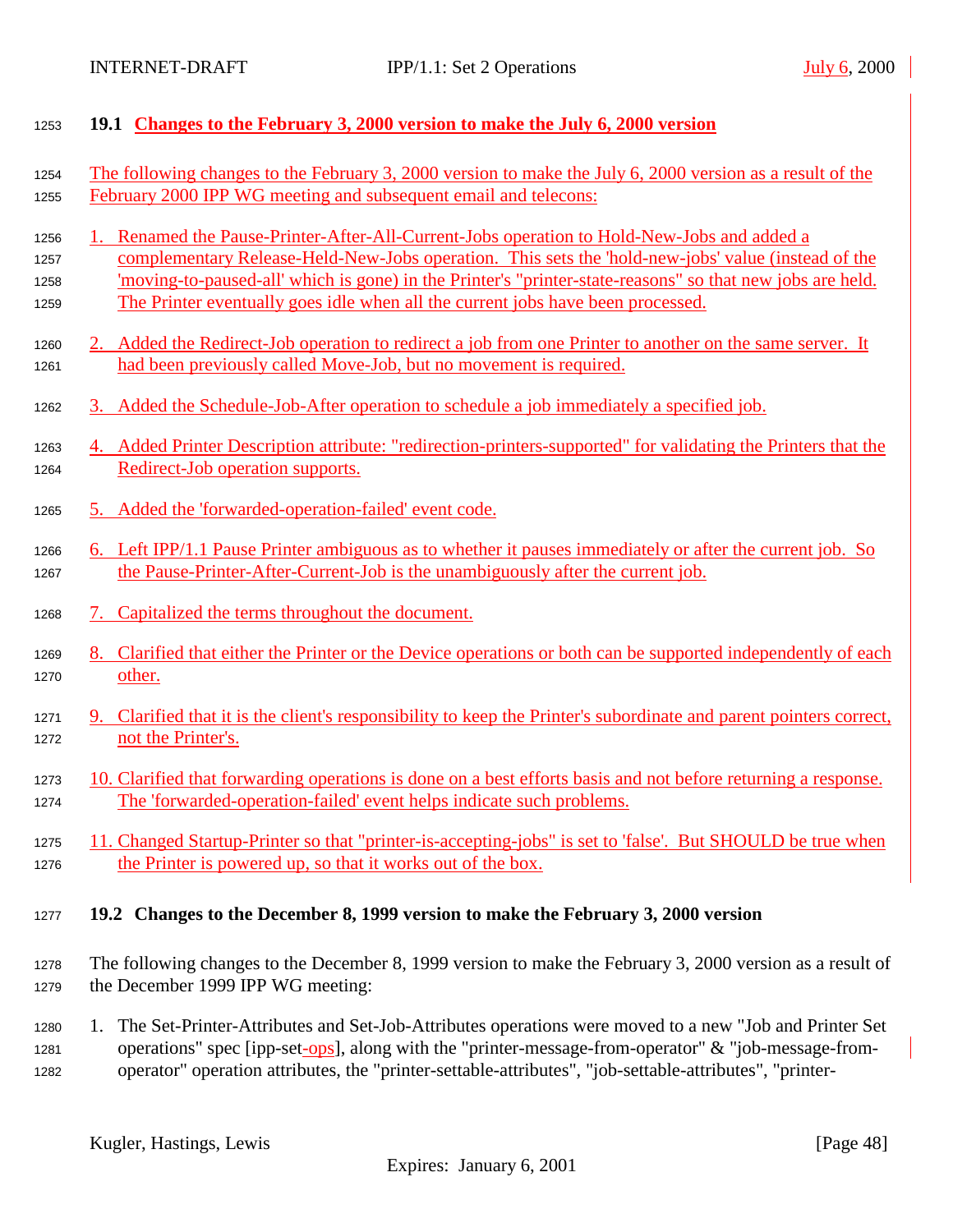<span id="page-48-0"></span>

| 1283<br>1284                         | message-time" (integer), and "printer-message-date-time" (dateTime) Printer Description attributes, the<br>'client-error-attributes-not-settable' status code, and the 'not-settable' out-of-band value.                                                                                                                                                                                                                                                     |
|--------------------------------------|--------------------------------------------------------------------------------------------------------------------------------------------------------------------------------------------------------------------------------------------------------------------------------------------------------------------------------------------------------------------------------------------------------------------------------------------------------------|
| 1285                                 | 2. Deleted the "printer-message-operation: (type2 keyword) altogether.                                                                                                                                                                                                                                                                                                                                                                                       |
| 1286                                 | 3. Add a requirement to startup a powered-off device, say, Power-On-Device.                                                                                                                                                                                                                                                                                                                                                                                  |
| 1287<br>1288                         | 4. Deleted the Interpreter object. Functionality moved to the [ipp-set-ops] spec through the addition of a<br>"document-format-varying-attributes" (1setOf type2 keyword) Printer Description attribute instead.                                                                                                                                                                                                                                             |
| 1289<br>1290<br>1291                 | 5. Clarified that, while a Non-Leaf Printer MUST NOT have associated devices, it SHOULD have an<br>"output-devices-supported" (1setOf name(127)) Printer Description attribute which is a roll up of its<br>subordinate "output-devices-supported" attributes.                                                                                                                                                                                               |
| 1292<br>1293                         | 6. Changed Suspend-Current-Job operation so that the Printer MUST NOT forward it to subordinate<br>Printers.                                                                                                                                                                                                                                                                                                                                                 |
| 1294<br>1295<br>1296                 | 7. Clarified that as jobs are forwarded, the IPP/1.1 "requesting-user-name" operation attribute is the<br>immediate submitting client while the "job-originating-user-name" Job Description attribute is the<br>authenticated original user.                                                                                                                                                                                                                 |
| 1297<br>1298<br>1299                 | 8. Left IPP/1.1 Pause-Printer operation unchanged with multiple interpretations. The Pause-Printer-After-<br>Current-Job, Pause-Device-Now, Pause-Device-After-Current-Copy, and Pause-Device-After-Current-<br>Job all provide unambiguous interpretations.                                                                                                                                                                                                 |
| 1300<br>1301                         | 9. Clarified that the 'paused' values is REQUIRED if the Pause-Printer or Pause-Printer-After-Current-Job<br>operations are supported, but that 'moving-to-paused' depends on implementation.                                                                                                                                                                                                                                                                |
| 1302<br>1303                         | 10. Clarified that the 'paused' and 'moving-to-paused-all' values is REQUIRED if the Pause-Printer-After-<br>All-Jobs operation is supported.                                                                                                                                                                                                                                                                                                                |
| 1304                                 | 11. Clarified that the Shutdown-Printer operation MUST NOT lose any jobs.                                                                                                                                                                                                                                                                                                                                                                                    |
| 1305<br>1306                         | 12. Added a Conformance section which as a "Conformance Requirement Dependencies For Operations"<br>table and a "Conformance Requirement Dependencies for State Reasons Values" table.                                                                                                                                                                                                                                                                       |
| 1307                                 | 19.3 Changes to the November 16, 1999 version to make the December 8, 1999 version                                                                                                                                                                                                                                                                                                                                                                           |
| 1308<br>1309                         | The following changes to the November 16, 1999 version to make the December 8, 1999 version as a result<br>of the IPP WG telecons and mailing list discussion:                                                                                                                                                                                                                                                                                               |
| 1310<br>1311<br>1312<br>1313<br>1314 | 1. Introduced the separation of Printer operation from Device Operations. Removed the "printer-controls-<br>other-protocols" (boolean) Printer Description attribute. Printer operations affect only IPP jobs and<br>objects, while the Device Operations affect the Output Device. Set2 has the Printer operations and Set3<br>has the Device Operations. But do both sets of operations with only the Printer object and only the<br>"printer-uri" target. |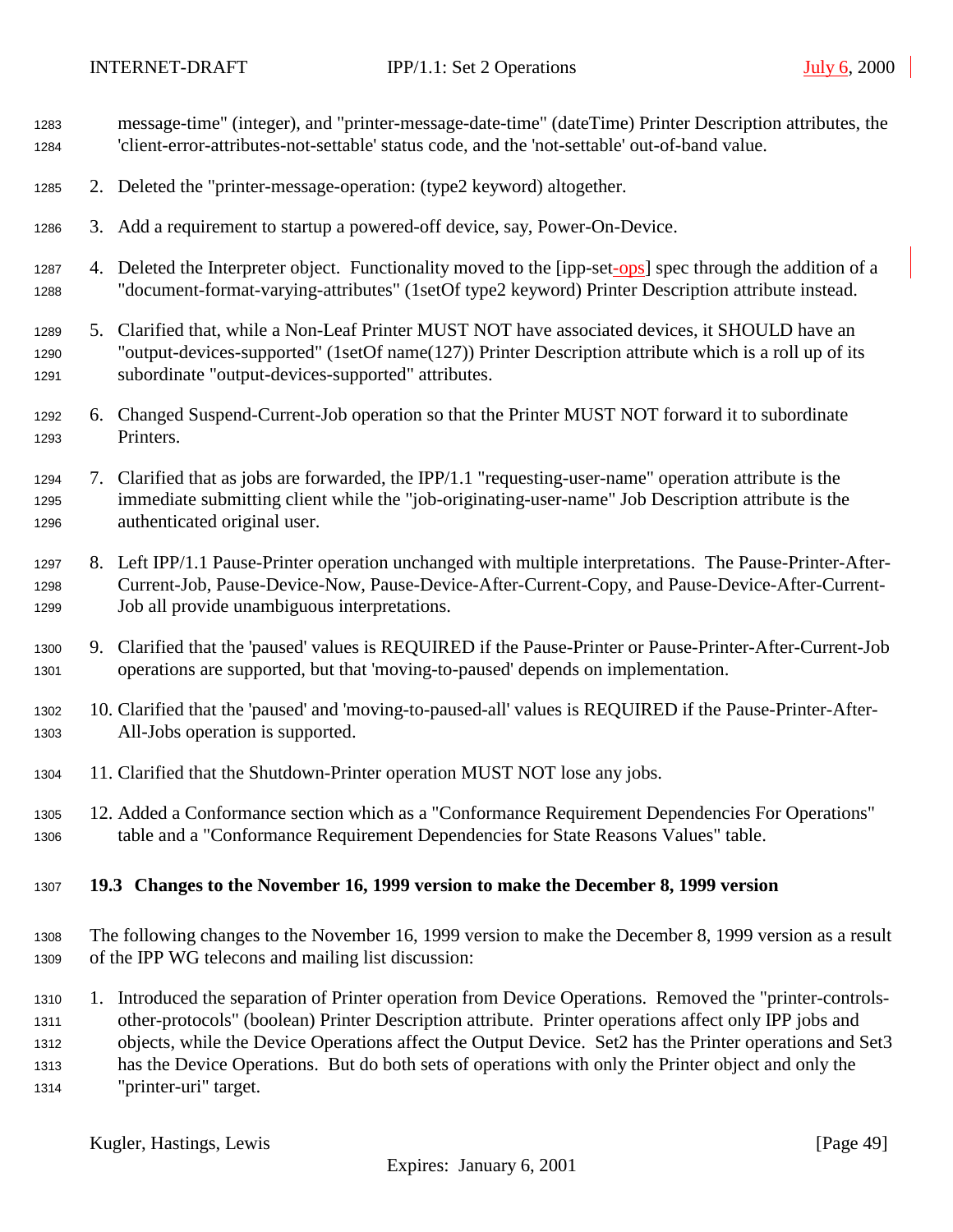- <span id="page-49-0"></span> 2. Remove the "when" operation attribute and added distinct Pause operations instead: Pause-Printer-After-Current-Job (IPP/1.1 Pause-Printer clarified), Pause-Printer-After-All-Current-Jobs
- 3. Added Deactivate-Printer and Activate-Printer which do Disable-Printer, Pause-Printer-After-Current- Job, and only allow query, Send-Document, Send-URI, and Activate-Printer operations. This is a clearer "shutdown" that can be brought back up using the protocol.
- 4. Clarified that Shutdown-Printer cannot be brought back via the protocol, though added Startup-Printer for hosted implementations to instantiate a fresh copy of the Printer object.
- 5. Changed the name of Pause-Current-Job to Suspend-Current-Job, since other jobs can be processed on the Printer (unlike Pause-Printer).
- 6. Added the Terminology section
- 7. Added the Requirements and Use Cases section
- 8. Added pictures of chained Printers, Printer fan-out, and Printer fan-in.
- 9. Added the concept of subordinate Printers and the "subordinate-printers-supported" (1setOf uri) Printer Description attribute to describe the configuration.
- 10. Added the forwarding rules: IPP Printer objects MUST NOT forward Printer operations to subordinate IPP Printer objects, except for the chained Printer configuration. IPP Printer objects MUST forward Job operations to the intended Job object.
- 11. Removed the "synchronize" operation attribute from all operations.
- 12. Renamed 'standby' to 'deactivated' Printer state reason.
- 13. Added 'moving-to-paused-all' Printer state reason for use with Pause-Printer-After-All-Current-Jobs
- 14. Added 'printer-deactivated' Printer state reason for use with Deactivate-Printer.
- 15. Renamed job-paused' to 'job-suspended' to go with the rename Suspend-Current-Job operation.
- 16. Renamed 'server-error-printer-is-in-standby-mode' status code to 'server-error-printer-is-deactivated'.
- 17. Grouped attributes that come in pairs.
- 18. Changed Shutdown-Printer so that there is no operation to come back to life, except Startup-Printer which starts a new instance (but there can only be one instance per Printer object).

#### **19.4 Changes to the November 1, 1999 version to make the November 16, 1999 version**

 1. Formally defined IPP Printer fan-out, IPP Printer fan-in, and Output Device fan-out. Added figures to show IPP Printer fan-out and IPP Printer fan-in.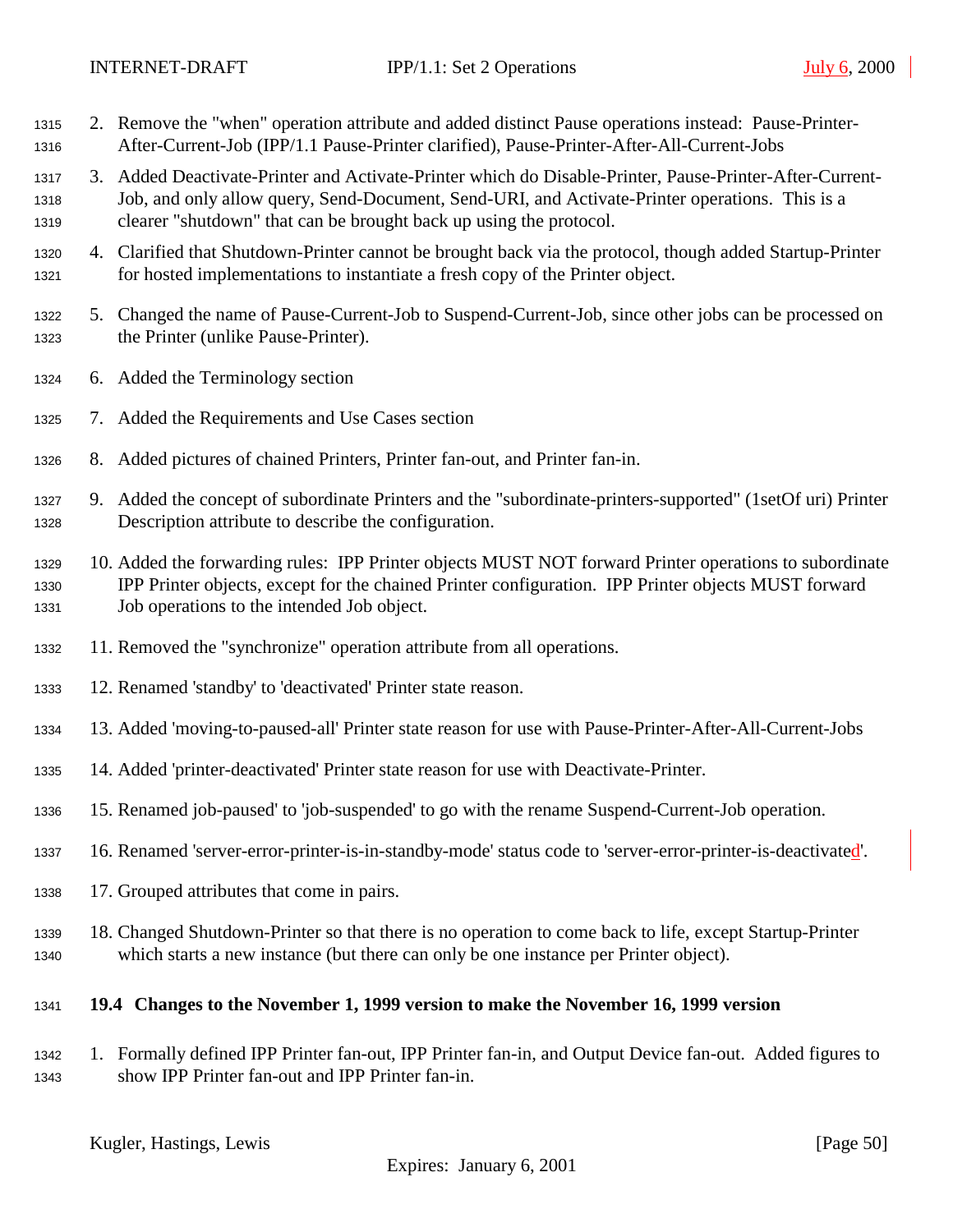- <span id="page-50-0"></span> 2. Added "parent-printers-supported (1setOf uri) Printer Description attribute to point back up the Printer hierarchy.
- 3. Added the requirements for forwarding operations that affect Jobs and for not forwarding operations that affect Printers.
- 4. Added "original-requesting-user-name" (name(MAX)) to represent the original end user, not the parent Printer's host.
- 5. Changed the default for "when" for the Pause-Printer operation from 'after-current-job' to 'now', since that is the behavior in IPP/1.1 where the "when" operation attribute is not defined.
- 6. Allowed a non-leaf Printer to have only one subordinate Printer.
- 7. Changed most of the "parent" Printer terminology to "non-leaf" Printer to contrast more clearly with "leaf" Printer objects. The term "parent" is only used when talking about a subordinate's immediate parent Printer object.
- 8. Added "original-requesting-user-name" (name (MAX)) to the list of READ-ONLY Job Description attributes.
- **19.5 Changes to the October 22, 1999 version to make the November 1, 1999 version**
- The following changes to the October 22, 1999 version to make the November 1, 1999 version as a result of the IPP WG meeting in Durham, 10/99:
- 1. Removed the Reset-Printer, Non-Process-Run-Out, and Space-Current-Job operations from this Set2 spec and moved them to a new Set3 spec for use with the new Device object, renaming them appropriately, to Reset-Device, Non-Process-Run-Out-Device, and Space-Device.
- 2. Added the concept of parent and subordinate Printer objects to formally represent fan-out. Mentioned 1365 the Device object that is in a new [ipp-device-opsset3] spec.
- 3. Distributed the definition of the "when" operation attribute to the Pause-Printer (IPP/1.1), Shutdown- Printer, and Pause-Current-Job operations and listed the values that are appropriate to that operation only:
- Pause-Printer: 'now', 'after-current-copy', 'after-current-job' (default), and 'after-all'.
- Shutdown-Printer: 'now', 'after-current-job' (default), and 'after-all'
- Pause-Current-Job: 'now', 'after-current-copy' (default)
- 4. Deleted the "device-name" operation attribute and the "device-names-supported" (1setOf name(127)) 1373 Printer Description attribute. The latter will be part of the [ipp-device-opsset3] document.
- 5. Kept the "job-settable-attributes" (1setOf type2 keyword) and "printer-settable-attributes" (1setOf type2 keyword), but deleted the "interpreter-settable-attributes (1setOf type2 keyword), since the Interpreter object and its attributes are really a sub-class of the Printer object.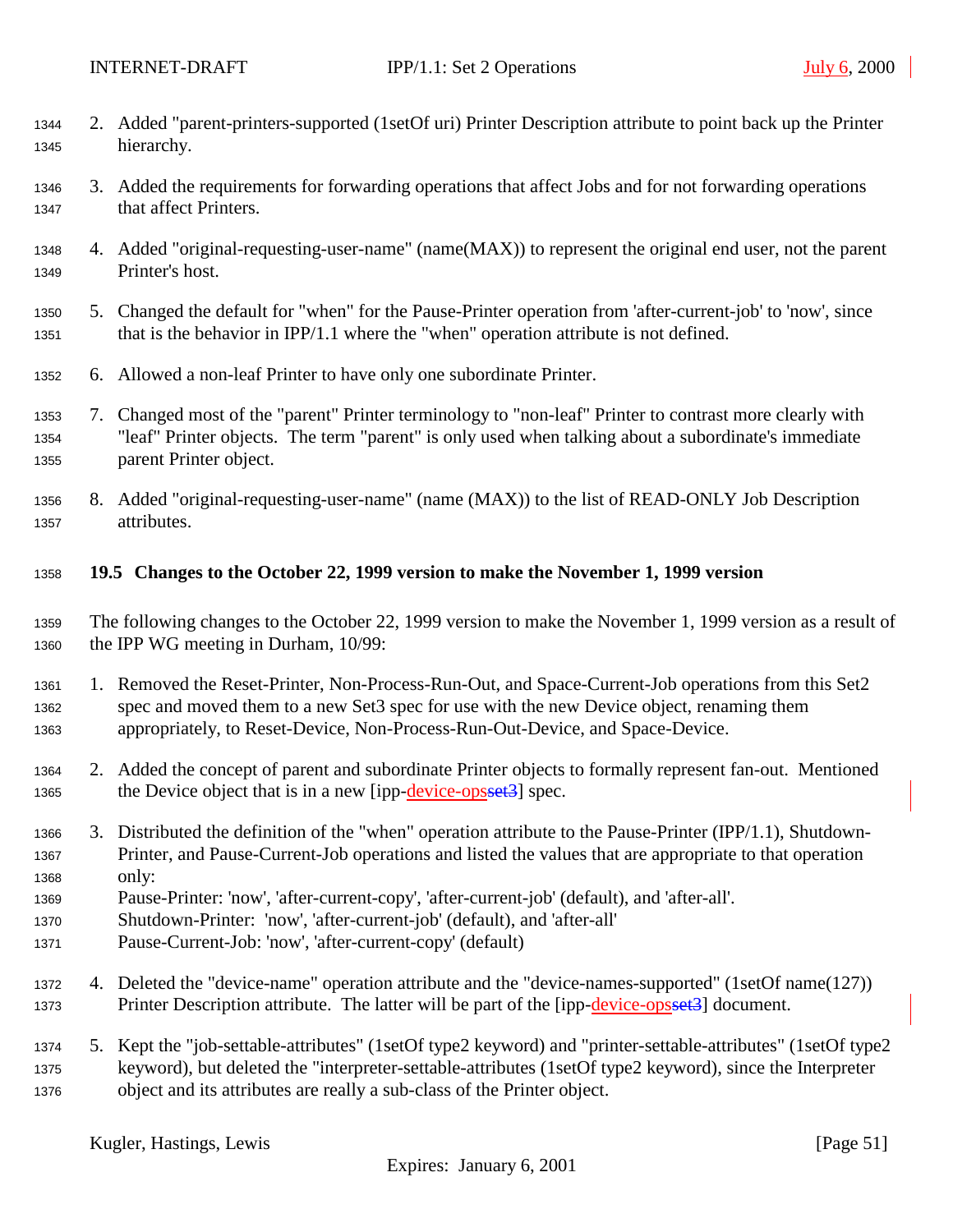- <span id="page-51-0"></span>6. Deleted the "when-values-supported" (1setOf type2 keyword) Printer Description attribute.
- 7. Added the "subordinate-printers-supported" (1setOf uri) Printer Description attribute.

#### **19.6 Changes to the September 19, 1999 version to make the October 22, 1999 version**

 Adding or removing ISSUES that don't change the document are not listed here. The following changes to the September 19, 1999 version to make the October 22, 1999 version as a result of the IPP WG meeting in Denver, 9/99:

- 1. Added the Interpreter object.
- 2. Added the "device-name" operation attribute to handle passing operations through the IPP Printer object to the device.
- 3. Added the out-of-band 'not-settable' to allow the Set-Job-Attributes and Set-Printer-Attributes response to indicate the difference between an unsupported attribute and a supported, but not settable, attribute in the Unsupported Attributes Group.
- 4. Removed "when-values-supported" and "job-settable-attributes" and "printer-settable-attributes" and "interpreter-settable-attributes" from the list of attributes that MUST be read-only. So an administrator could sub-set the policy on what when values are supported or which attributes can be set.

#### **19.7 Changes to the July 19, 1999 version to make the September 19, 1999 version**

- The following changes to the July 19, 1999 version to make the September 19, 1999 version as a result of the IPP WG meeting in Alaska, 8/99:
- 1. Refer to proposal as "Set2" rather than "Administrative" operations.
- 2. Revise the emphasis on administrator throughout the document, although the word administrator remains wherever appropriate.
- 3. Convert non-process-run-out from an operations attribute to an operation.
- 4. Added Issue 21: For all these "access" caveats, why not just say... 'authentication and access control (see ipp-mod sections 1, 8.3 and 8.5) applies to this operation".?
- 5. Added Issue 22: Why? This is backward, if you ask me (HRL).
- 6. Per resolution of Issue 2, the "settable-attributes" Printer Description attribute, was replaced with three Printer Description attributes: "printer-settable-attributes", "job-settable-attributes", and "interpreter- settable-attributes". The latter for those implementations that have different values for Printer attributes in the Get-Printer-Attributes and Set-Printer-Attributes operations, depending on the value of the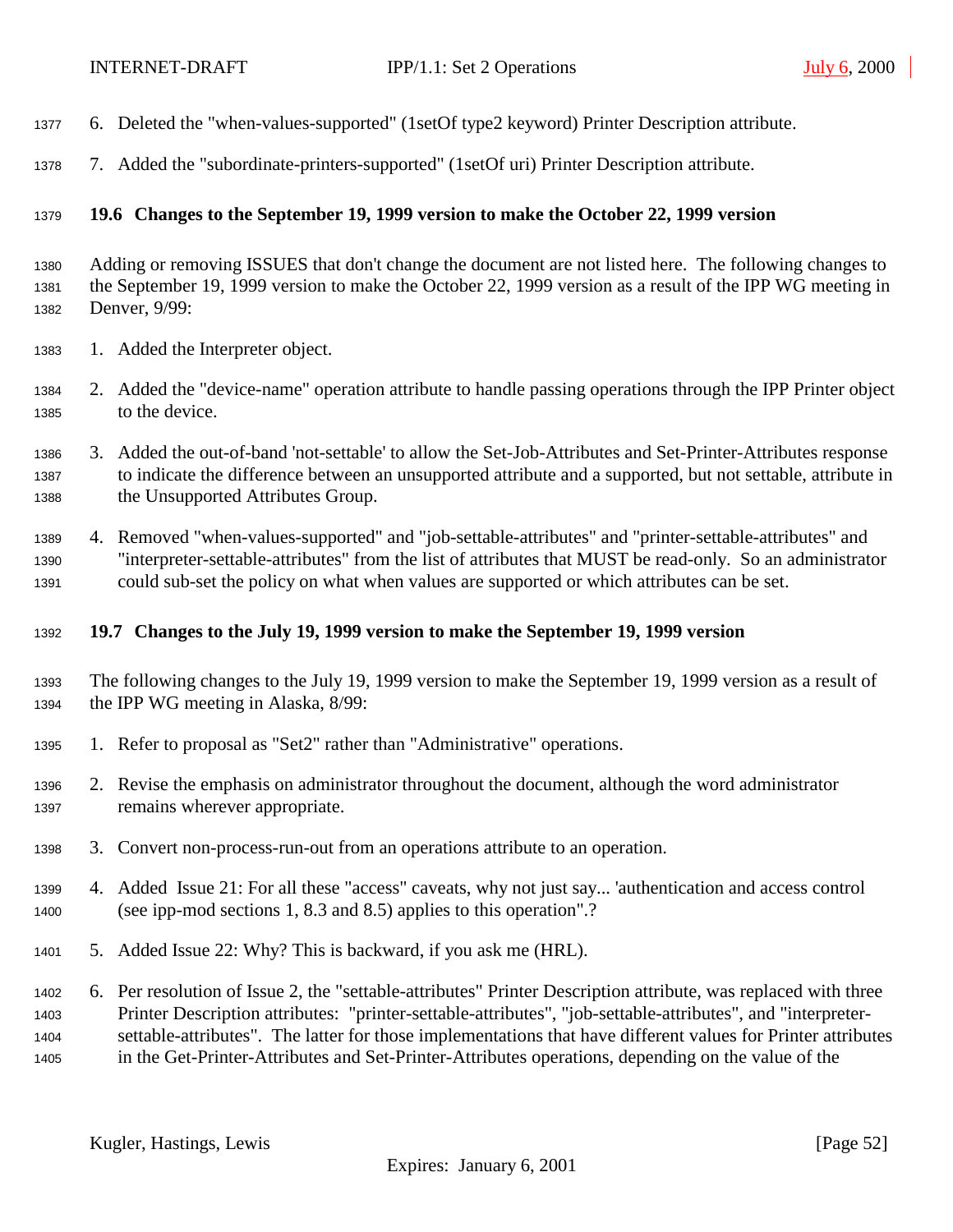<span id="page-52-0"></span> "document-format" operation attribute supplied by the client. If and when we get a Document object, then we can add a "document-settable-attributes" Printer Description attribute.

#### **19.8 Changes to the June 30, 1999 version to make the July 19, 1999 version**

- The following changes to the June 30, 1999 version to make the July 19, 1999 version as a result of the IPP WG meeting in Copenhagen, 7/7/99-7/8/99, and the IPP telecon, 7/14/1999:
- 1. Sections 2.1 and 2.2: Clarified that the way to remove a message from the operator was for the client to supply a zero-length or all white space text string which is copied as usual to the "xxx-message-from-operator" attribute.
- 2. Section 2.3: Added "factory-settings" (boolean) operation attribute to the Get-Printer-Attributes operation.
- 3. Section 2.4: Added the "when" operation attribute to the Pause-Current-Job operation.
- 4. Section 2.4: Made the "when" operation attribute OPTIONAL for use in operations (Pause-Printer, Reset-Printer, Shutdown-Printer, and Pause-Current-Job operations).
- 5. Sections 2.5: Added table of operation attributes for the Printer operations to make it easy to compare.
- 6. Sections 2.6: Added table of operation attributes for the Job operations to make it easy to compare.
- 7. Section 3.1: Added "settable-attributes" (1setOf type2 keyword) READ-ONLY Printer Description attribute.
- 8. Section 3.2: Added "printer-controls-other-protocols" (boolean) Printer Description attribute
- 9. Section 3.3: Added the READ-ONLY "printer-message-time" (integer(MIN:MAX)) Printer Description attribute to keep time message updated in time ticks.
- 10. Section 4.2: Deleted the 'process-next' "job-state-reasons" value, so that repeated Promote-Job operations promote each job "to the front of the queue".
- 11. Sections 6.1.1.1 and 6.2.1.1: Replaced the table that listed all attributes with one that lists only the attributes that MUST be READ-ONLY.
- 12. Section 6.1.1.1: Indicated that attributes that are not specified as READ-ONLY in this document MAY be settable. If they control behavior, that changing their values MUST change the behavior.
- 13. Section 6.1.1.2 and 6.2.1.2: Deleted the "ipp-attribute-fidelity" operation attribute from the Set-Printer-Attributes and Set-Job-Attributes operations. All set operations are atomic.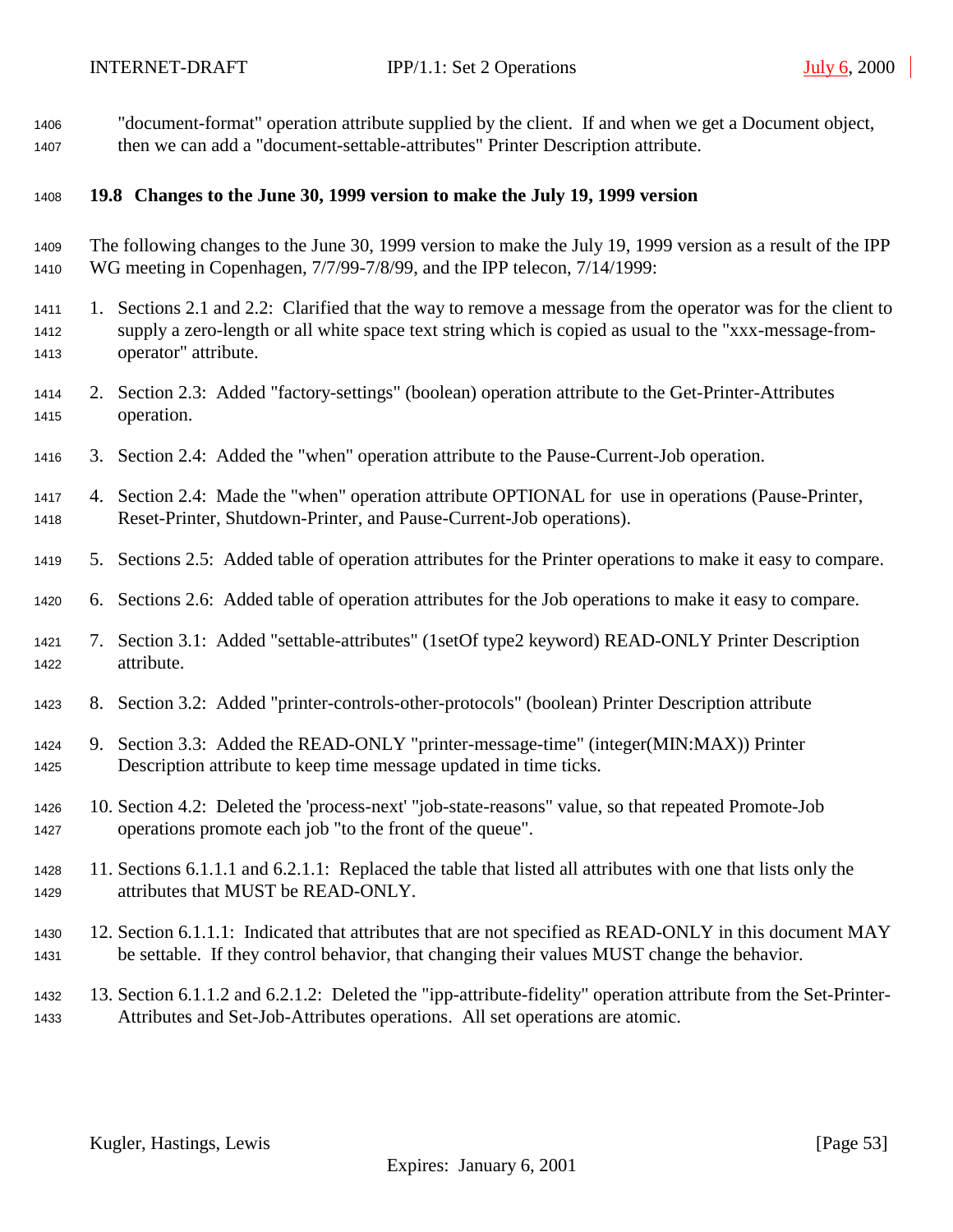- <span id="page-53-0"></span> 14. Section 6.1.1.2: Add the concept of the Interpreter object to handle attributes whose values vary in the Set-Printer-Attributes and Get-Printer-Attributes, depending on the value of the "document-format" operation attribute.
- 15. Sections 6.1.1.3 and 6.2.1.2: Changed the "out-of-band" 'not-settable' value back to the existing 'not-supported' value.
- 16. Section 6.1.2 and 6.1.3: Added "job-type" operation attribute to Disable-Printer and Enable-Printer operations with values: 'network-jobs', 'walk-up-jobs', and 'all-jobs'.
- 17. Section 6.1.5: Clarified that Restart-Printer brings up the Printer disabled and paused, since that is the eventual state that Shutdown-Printer leaves the printer in.
- 18. Section 6.1.5: Indicated that if Restart-Printer is supported, then Shutdown-Printer MUST be supported.
- 19. Section 6.1.6: Deleted Space-Printer operation. Keep Space-Current-Job operation only which has a "job-id" operation attribute that a client MAY supply.
- 20. Section 6.1.6: Clarified that Shutdown-Printer is for a long period of time, not just to reset the device or change attribute values. Also that Shutdown performs an immediate Disable-Printer and an eventual Pause-Printer.
- 21. Sections 6.2.3, 6.2.4, and 6.2.7 : Added a "job-id" operation attribute to Cancel-Current-Job, Pause- Current-Job, and Space-Current-Job that a client MAY supply to check for race condition where current job changes
- 22. Section 6.2.4: Combined Pause-Job into Pause-Current-Job operation.
- 23. Sections 6.2.4 and 6.2.5: Pause-Current-Job puts job in 'processing-stopped' state, not 'pending-held' state.
- 24. Section 6.2.6: Simplified Promote-Job, so that it behaves as if the job were put at the front of the queue.

# **20 Appendix A: Full Copyright Statement**

Copyright (C) The Internet Society (1998,1999). All Rights Reserved

 This document and translations of it may be copied and furnished to others, and derivative works that comment on or otherwise explain it or assist in its implementation may be prepared, copied, published and distributed, in whole or in part, without restriction of any kind, provided that the above copyright notice and this paragraph are included on all such copies and derivative works. However, this document itself may not be modified in any way, such as by removing the copyright notice or references to the Internet Society or other Internet organizations, except as needed for the purpose of developing Internet standards in which